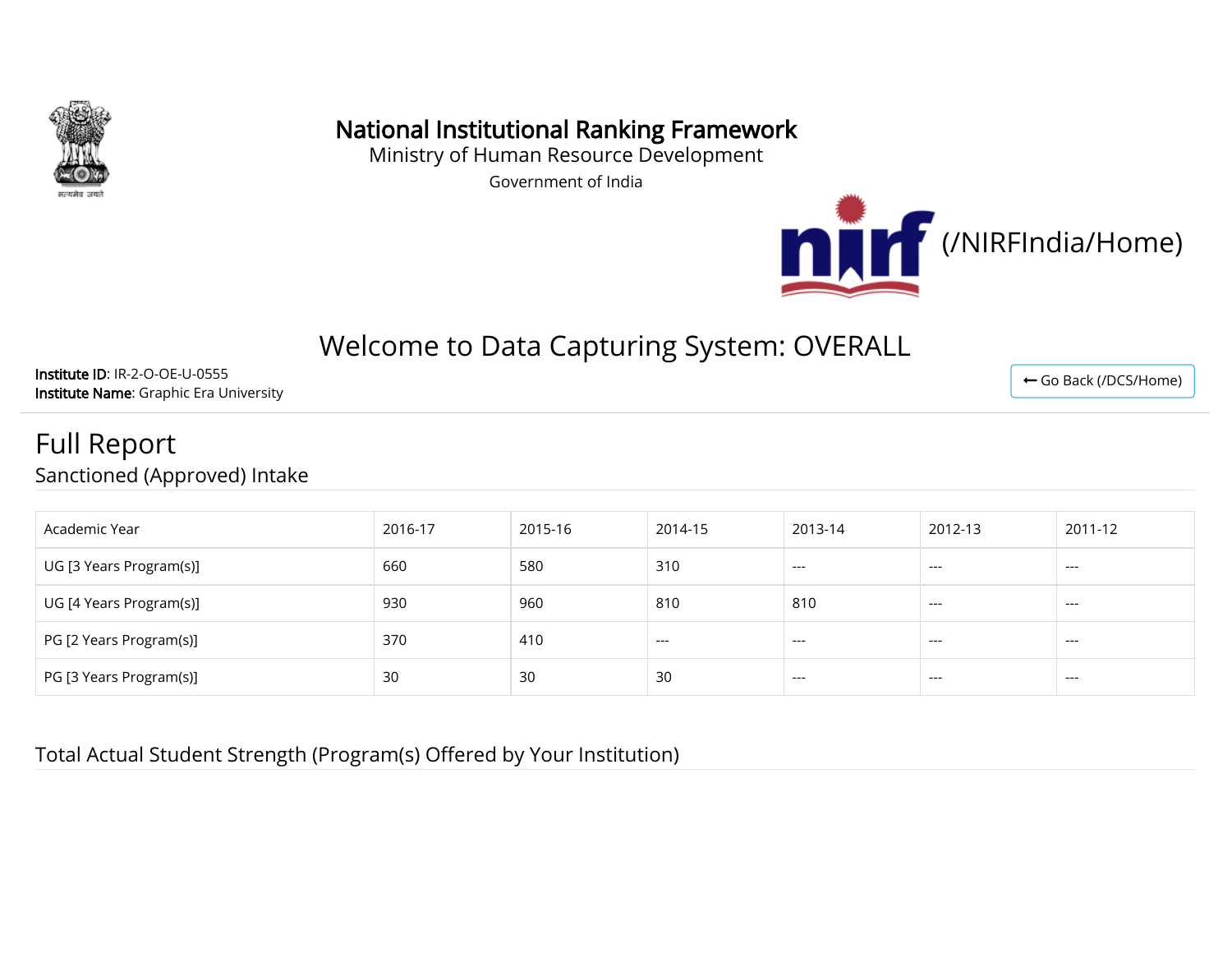| (All<br>programs<br>of all years) | No. of<br>Male<br>Students | No. of<br>Female<br>Students | Total<br>Students | Within<br>State<br>(Including<br>male &<br>female) | Outside<br>State<br>(Including<br>male &<br>female) | Outside<br>Country<br>(Including<br>male &<br>female) | Economically<br>Backward<br>(Including<br>male &<br>female) | Socially<br>Challenged<br>(SC+ST+OBC<br>Including<br>male &<br>female) | No. of<br>students<br>receiving<br>Freeships /<br>Scholarships<br>from the<br>State and<br>Central<br>Government | No. of<br>students<br>receiving<br>Freeships /<br>Scholarships<br>from<br>Institution<br>Funds | No. of<br>students<br>receiving<br>Freeships /<br>Scholarships<br>from the<br>Private<br>Bodies | No. of<br>students<br>who are not<br>receiving<br>any<br>Freeships /<br>Scholarships |
|-----------------------------------|----------------------------|------------------------------|-------------------|----------------------------------------------------|-----------------------------------------------------|-------------------------------------------------------|-------------------------------------------------------------|------------------------------------------------------------------------|------------------------------------------------------------------------------------------------------------------|------------------------------------------------------------------------------------------------|-------------------------------------------------------------------------------------------------|--------------------------------------------------------------------------------------|
| UG [3 Years<br>Program(s)]        | 721                        | 512                          | 1233              | 429                                                | 802                                                 | $\overline{2}$                                        | 146                                                         | 171                                                                    | 47                                                                                                               | 261                                                                                            | $\overline{2}$                                                                                  | 7                                                                                    |
| UG [4 Years<br>Program(s)]        | 2636                       | 726                          | 3362              | 1526                                               | 1827                                                | 9                                                     | 1453                                                        | 601                                                                    | 189                                                                                                              | 1836                                                                                           | 5                                                                                               | 24                                                                                   |
| PG [2 Years<br>Program(s)]        | 310                        | 288                          | 598               | 210                                                | 386                                                 | $\overline{2}$                                        | 4                                                           | 24                                                                     | 13                                                                                                               | $\,8\,$                                                                                        | $\overline{7}$                                                                                  | $\mathbf 0$                                                                          |
| PG [3 Years<br>Program(s)]        | 49                         | 20                           | 69                | 58                                                 | 11                                                  | $\mathbf 0$                                           | 44                                                          | $\overline{7}$                                                         | $\mathsf{O}$                                                                                                     | 44                                                                                             | $\mathsf 0$                                                                                     | 7                                                                                    |

Placement & Higher Studies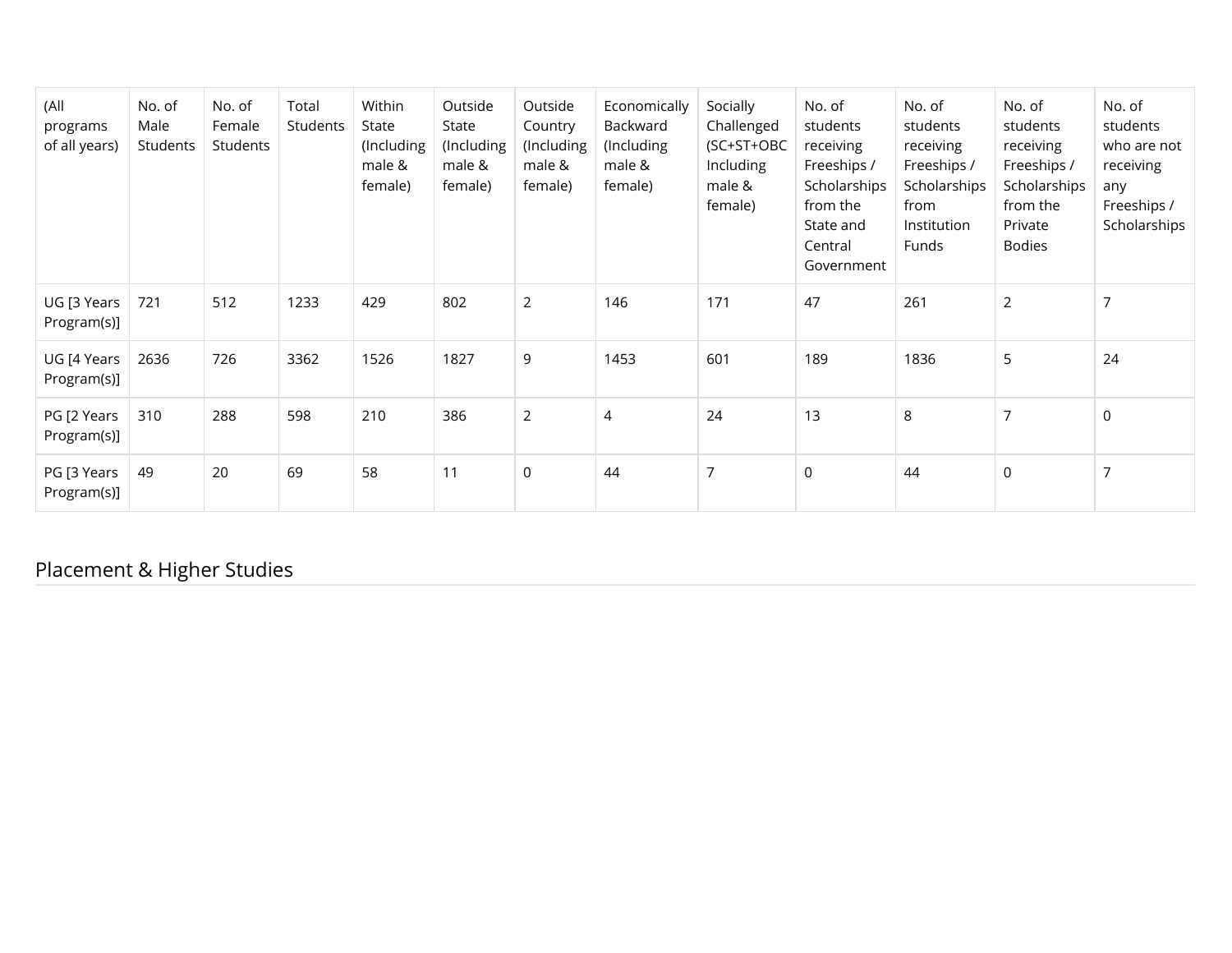|                  |                                                     | UG [3 Years Program(s)]: Placement & higher studies for previous 3 years |                  |                                                      |                  |                                                                |                              |                                                            |                                                             |
|------------------|-----------------------------------------------------|--------------------------------------------------------------------------|------------------|------------------------------------------------------|------------------|----------------------------------------------------------------|------------------------------|------------------------------------------------------------|-------------------------------------------------------------|
| Academic<br>Year | No. of first year<br>students intake in<br>the year | No. of first year<br>students admitted<br>in the year                    | Academic<br>Year | No. of students<br>admitted through<br>Lateral entry | Academic<br>Year | No. of students<br>graduating in<br>minimum stipulated<br>time | No. of<br>students<br>placed | Median salary of<br>placed<br>graduates (Amount<br>in Rs.) | No. of<br>students<br>selected for<br><b>Higher Studies</b> |
| $(2012-13)$      | 210                                                 | 210                                                                      | $(2013-14)$      | $\mathsf{O}$                                         | $(2014-15)$      | 179                                                            | 133                          | 220000 (two lakh<br>twenty thousand<br>only)               | 46                                                          |
| $(2013-14)$      | 210                                                 | 189                                                                      | $(2014-15)$      | $\overline{0}$                                       | $(2015-16)$      | 171                                                            | 100                          | 220000 (two lakh<br>twenty thousand<br>only)               | 61                                                          |
| $(2014-15)$      | 310                                                 | 275                                                                      | $(2015-16)$      | $\mathsf{O}$                                         | $(2016-17)$      | 234                                                            | 140                          | 220000 (two lakh<br>twenty thousand<br>only)               | 74                                                          |
|                  |                                                     |                                                                          |                  |                                                      |                  |                                                                |                              |                                                            |                                                             |
|                  |                                                     | UG [4 Years Program(s)]: Placement & higher studies for previous 3 years |                  |                                                      |                  |                                                                |                              |                                                            |                                                             |
| Academic<br>Year | No. of first year<br>students intake in<br>the year | No. of first year<br>students admitted<br>in the year                    | Academic<br>Year | No. of students<br>admitted through<br>Lateral entry | Academic<br>Year | No. of students<br>graduating in<br>minimum stipulated<br>time | No. of<br>students<br>placed | Median salary of<br>placed graduates<br>(Amount in Rs.)    | No. of students<br>selected for<br><b>Higher Studies</b>    |
| $(2011-12)$      | 1230                                                | 1178                                                                     | $(2012-13)$      | 9                                                    | $(2014-15)$      | 881                                                            | 638                          | 220000 (two lakh<br>twenty thousand<br>only)               | 61                                                          |
| $(2012-13)$      | 1035                                                | 1022                                                                     | $(2013-14)$      | 8                                                    | $(2015-16)$      | 675                                                            | 554                          | 280000 (two lakh<br>eighty thousand<br>only)               | 49                                                          |
| $(2013-14)$      | 810                                                 | 770                                                                      | $(2014-15)$      | 6                                                    | $(2016-17)$      | 616                                                            | 460                          | 300000 (three<br>lakh only)                                | 54                                                          |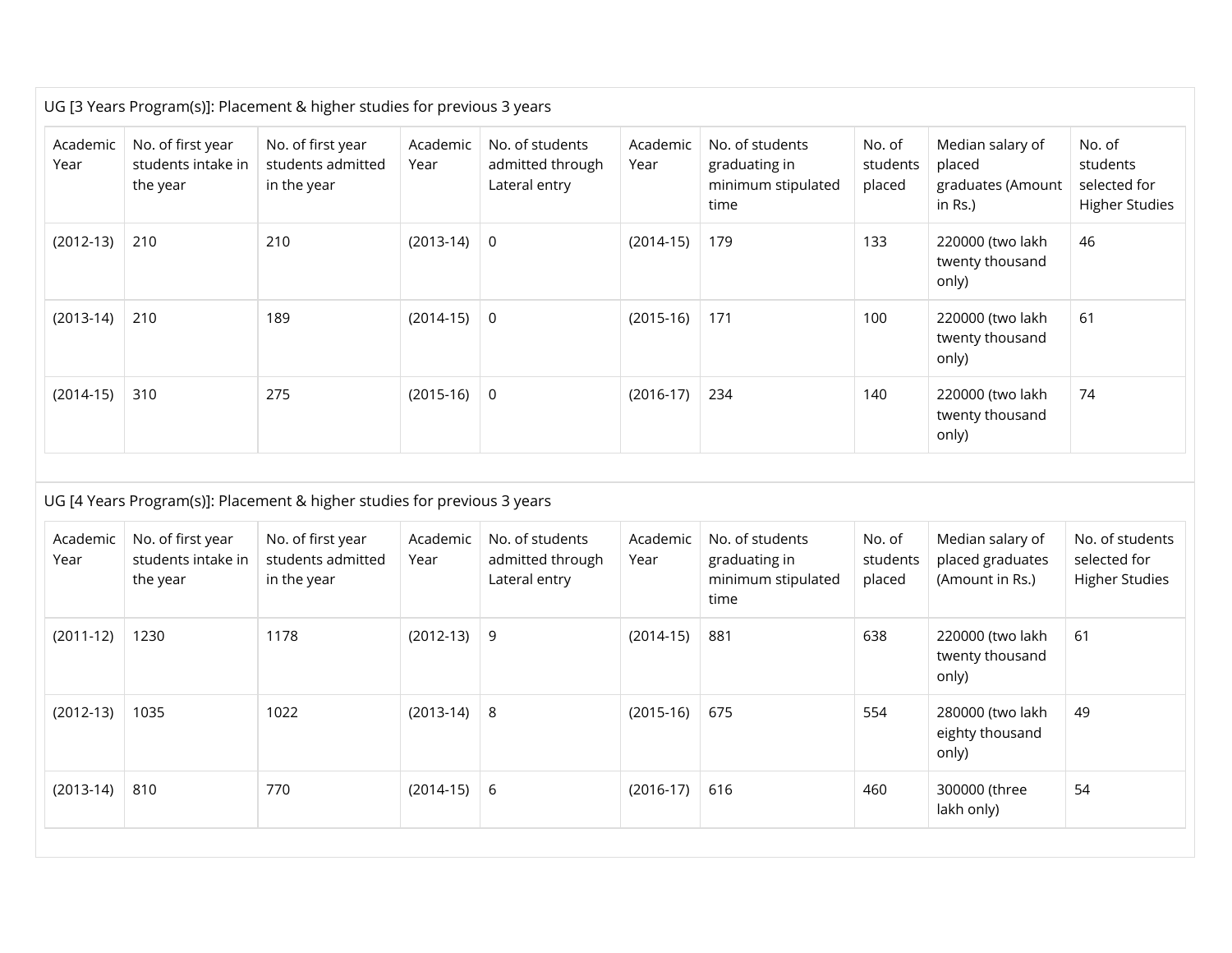| Academic<br>Year | No. of first year<br>students intake in the<br>year | No. of first year<br>students admitted in<br>the year                                                                             |                  | Academic<br>Year                 |                  | No. of students graduating<br>in minimum stipulated time |      | No. of<br>students<br>placed                           | Median salary of placed                      | graduates (Amount in Rs.)                               | Studies | No. of students<br>selected for Higher                   |
|------------------|-----------------------------------------------------|-----------------------------------------------------------------------------------------------------------------------------------|------------------|----------------------------------|------------------|----------------------------------------------------------|------|--------------------------------------------------------|----------------------------------------------|---------------------------------------------------------|---------|----------------------------------------------------------|
| $(2013-14)$      | 300                                                 | 266                                                                                                                               |                  | $(2014-15)$                      | 218              |                                                          |      | 195                                                    | 220000 (two lakh twenty<br>thousand only)    |                                                         | 11      |                                                          |
| $(2014-15)$      | 320                                                 | 310                                                                                                                               |                  | $(2015-16)$                      | 252              |                                                          |      | 230                                                    | 280000 (two lakh eighty<br>thousand only)    |                                                         | 10      |                                                          |
| $(2015-16)$      | 410                                                 | 281                                                                                                                               |                  | $(2016-17)$                      | 235              |                                                          |      | 214                                                    | 256000 (two lakh fifty six<br>thousand only) |                                                         | 12      |                                                          |
| Academic<br>Year | No. of first year<br>students intake in<br>the year | PG [3 Years Program(s)]: Placement & higher studies for previous 3 years<br>No. of first year<br>students admitted<br>in the year | Academic<br>Year | No. of students<br>Lateral entry | admitted through | Academic<br>Year                                         | time | No. of students<br>graduating in<br>minimum stipulated | No. of<br>students<br>placed                 | Median salary of<br>placed graduates<br>(Amount in Rs.) |         | No. of students<br>selected for<br><b>Higher Studies</b> |
| $(2012-13)$      | 60                                                  | 60                                                                                                                                | $(2013-14)$      | $\overline{0}$                   |                  | $(2014-15)$                                              | 58   |                                                        | 40                                           | 240000 (two lakh                                        |         | $\overline{4}$                                           |
|                  |                                                     |                                                                                                                                   |                  |                                  |                  |                                                          |      |                                                        |                                              | forty thousand<br>only)                                 |         |                                                          |
| $(2013-14)$      | 30                                                  | 24                                                                                                                                | $(2014-15)$      | $\overline{0}$                   |                  | $(2015-16)$                                              | 23   |                                                        | 15                                           | 260000 (two lakh<br>sixty thousand<br>only)             |         | $\overline{2}$                                           |
| $(2014-15)$      | 30                                                  | 9                                                                                                                                 | $(2015-16)$      | $\overline{0}$                   |                  | $(2016-17)$                                              | 8    |                                                        | 5                                            | 285000 (two lakh<br>eighty five                         |         | $\mathbf{1}$                                             |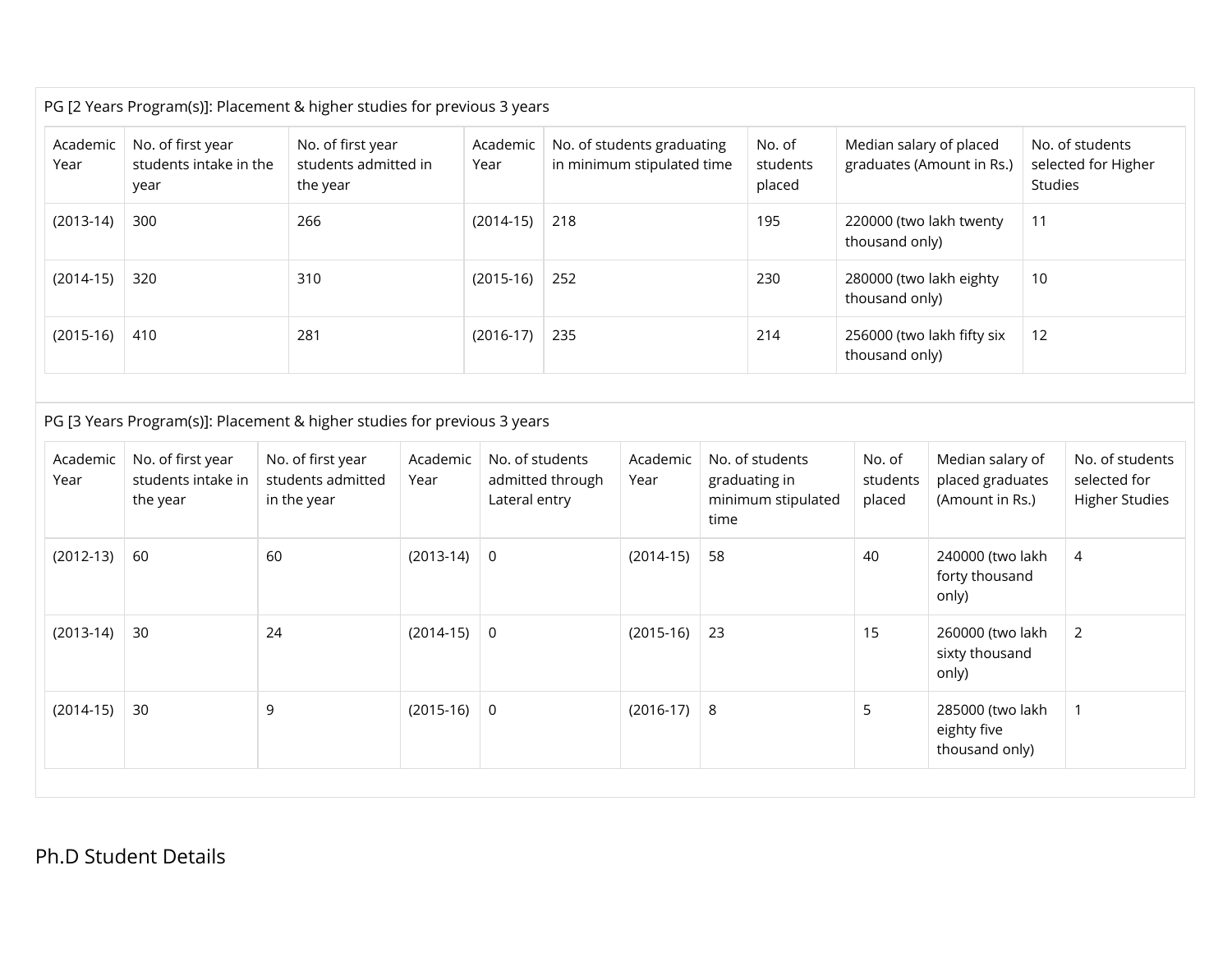| Ph.D (Student pursuing doctoral program till 2016-17; Students admitted in the academic year 2017-18 should no be entered here). |                          |  |         |         |  |  |  |  |  |
|----------------------------------------------------------------------------------------------------------------------------------|--------------------------|--|---------|---------|--|--|--|--|--|
| <b>Total Students</b>                                                                                                            |                          |  |         |         |  |  |  |  |  |
| 32<br>Full Time                                                                                                                  |                          |  |         |         |  |  |  |  |  |
| Part Time                                                                                                                        | 27                       |  |         |         |  |  |  |  |  |
|                                                                                                                                  |                          |  |         |         |  |  |  |  |  |
| No. of Ph.D students graduated (including Integrated Ph.D)                                                                       |                          |  |         |         |  |  |  |  |  |
|                                                                                                                                  | 2016-17                  |  | 2015-16 | 2014-15 |  |  |  |  |  |
| Full Time                                                                                                                        | 3<br>8                   |  |         |         |  |  |  |  |  |
| Part Time                                                                                                                        | 6<br>$\overline{2}$<br>3 |  |         |         |  |  |  |  |  |
|                                                                                                                                  |                          |  |         |         |  |  |  |  |  |

### Financial Resources: Utilised Amount for the Capital & Operational expenditure for previous 3 years

| Financial Year                                                                                       | 2016-17                                                         | 2015-16                                                                 | 2014-15                                                             |
|------------------------------------------------------------------------------------------------------|-----------------------------------------------------------------|-------------------------------------------------------------------------|---------------------------------------------------------------------|
|                                                                                                      | Utilised Amount                                                 | Utilised Amount                                                         | Utilised Amount                                                     |
| Annual Capital Expenditure on Academic Activities and Resources (excluding expenditure on buildings) |                                                                 |                                                                         |                                                                     |
| Library                                                                                              | 25813000 (Two crore fifty eight<br>lakh thirteen thousand only) | 24378000 (Two Crore Forty<br>Three Lakh Seventy Eight<br>Thousand Only) | 22159000 (Two Crore Twenty<br>One Lakh Fifty Nine Thousand<br>only) |
| New Equipment for Laboratories                                                                       | 409440000 (Forty Crore Ninety<br>Four Lakh Forty Thousand)      | 41223000 (Four Crore Twelve<br>Lakh Twenty Three thousand<br>only)      | 40473000 (four crore four lakh<br>seventy three thousand only)      |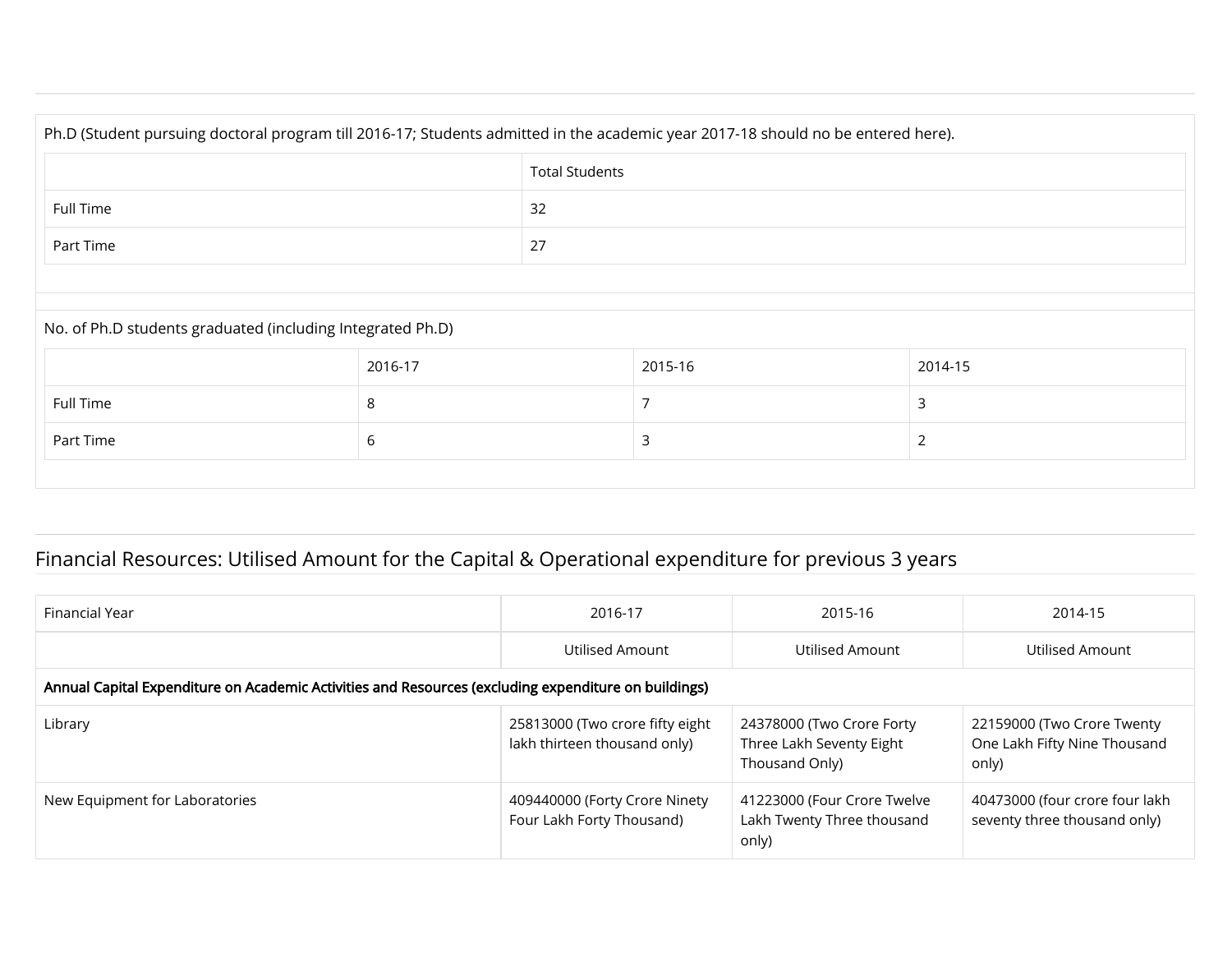| Financial Year                                                                                                                                      | 2016-17                                                                         | 2015-16                                                                     | 2014-15                                                                |
|-----------------------------------------------------------------------------------------------------------------------------------------------------|---------------------------------------------------------------------------------|-----------------------------------------------------------------------------|------------------------------------------------------------------------|
|                                                                                                                                                     | Utilised Amount                                                                 | Utilised Amount                                                             | Utilised Amount                                                        |
| <b>Engineering Workshops</b>                                                                                                                        | 5245000 (Fifty Two Lakh Forty<br>Five Thousand)                                 | 4821000 (forty eight lakh twenty<br>one thousand only)                      | 4316000 (forty three lakh sixteen<br>thousand only)                    |
| Studios                                                                                                                                             | 3987000 (Thirty Nine Lakh Eighty<br>Seven Thousand)                             | 3893000 (thirty eight lakh ninety<br>three thousand only)                   | 3668000 (thiry six lakh sixty<br>eight thousand only)                  |
| Other expenditure on creation of Capital Assets (excluding<br>expenditure on Land and Building)                                                     | 18789000 (One Crore Eighty<br>Seven Lakh Eighty Nine<br>Thousand)               | 16222000 (one crore sixty two<br>lakh twenty two thousand only)             | 15121000 (one crore fifty one<br>lakh twenty one thousand only)        |
| <b>Annual Operational Expenditure</b>                                                                                                               |                                                                                 |                                                                             |                                                                        |
| Salaries (Teaching and Non Teaching staff)                                                                                                          | 285538000 (Twenty Eight Crore<br>Fifty Five Lakh Thirty Eight<br>Thousand Only) | 263461000 (Twenty Six Crore<br>Thirty Four Lakh Sixty One<br>Thousand Only) | 256056000 (Twenty Five Crore<br>Sixty Lakh Fifty Six Thousand<br>Only) |
| Maintenance of Academic Infrastructure or consumables, other<br>running expenditures etc. (excluding maintenance of hostels and<br>allied services) | 557432000 (Fifty Five Crore<br>Seventy Four Lakh Thirty Two<br>Thousand)        | 537092000 (Fifty Three Crore<br>Seventy Lakh Ninety Two<br>Thousand Only)   | 516509000 (Fifty One Crore Sixty<br>Five Lakh Nine Thousand Only)      |
| Seminars/Conferences/Workshops                                                                                                                      | 3867000 (Thirty Eight Lakh Sixty<br>Seven Thousand Only)                        | 2743000 (Twenty Seven Lakh<br>Forty Three Thousand Only)                    | 1856000 (Eighteen Lakh Fifty Six<br>Thousand Only)                     |

## Earning From Patents(IPR)

| Financial Year                          | 2016-17 | 2015-16 | 2014-15 |
|-----------------------------------------|---------|---------|---------|
| Earning From Patents (Amount in Rupees) |         |         |         |
| Enter Amount in Words                   | Zero    | Zero    | Zero    |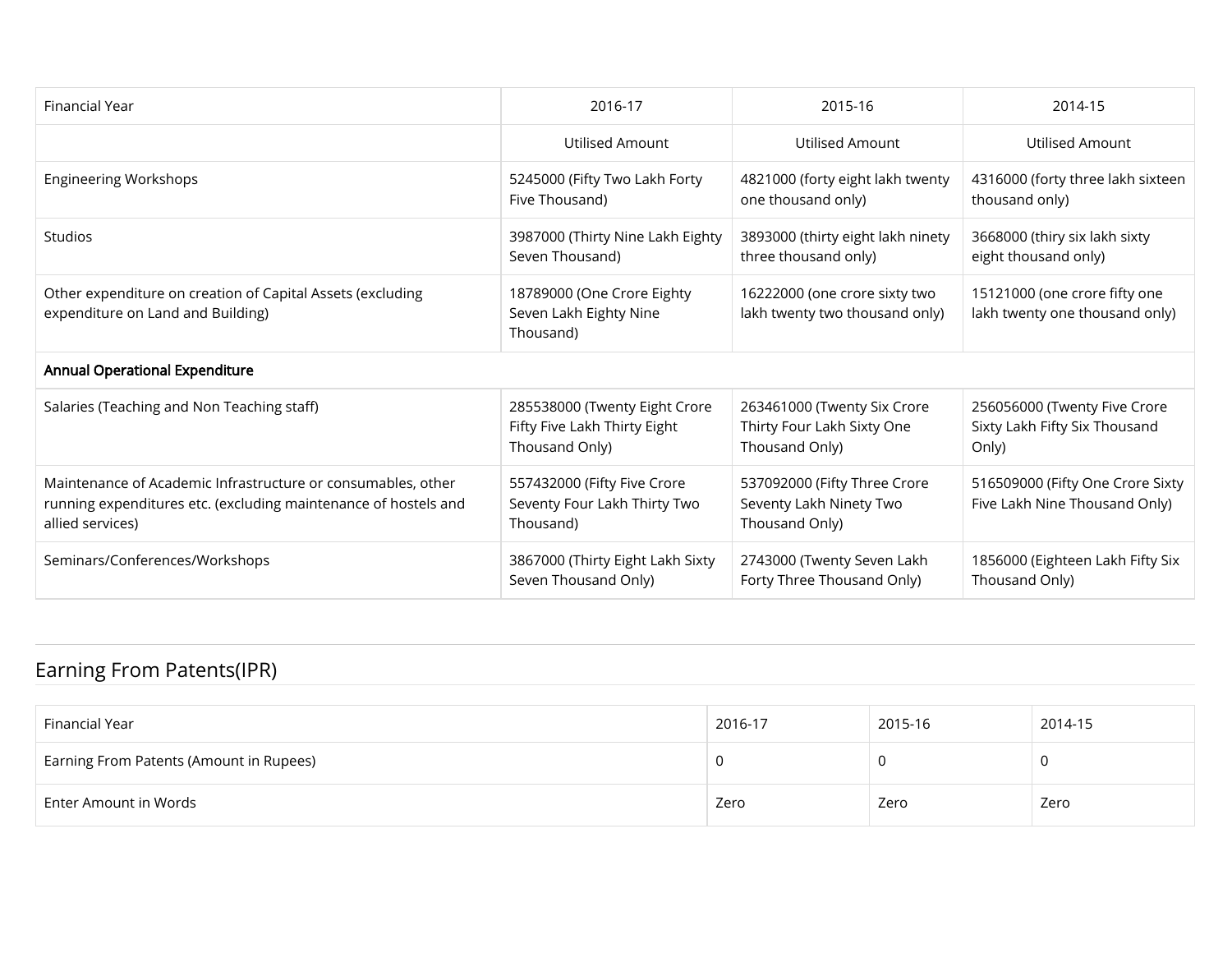#### Sponsored Research Details

| Financial Year                                     | 2016-17                                                                     | 2015-16                                                         | 2014-15                                          |
|----------------------------------------------------|-----------------------------------------------------------------------------|-----------------------------------------------------------------|--------------------------------------------------|
| Total no. of Sponsored Projects                    | 4                                                                           | 4                                                               |                                                  |
| Total no. of Funding Agencies                      | 3                                                                           |                                                                 |                                                  |
| <b>Total Amount Received</b><br>(Amount in Rupees) | 27358810                                                                    | 5148520                                                         | 9200967                                          |
| Amount Received in Words                           | Two Crore Seventy Three Lakh Fifty Eight Thousand Eight<br>Hundred Ten Only | fifty one lakh forty eight thousand five<br>hundred twenty only | ninety two lakh nine hundred<br>sixty seven only |

#### Consultancy Project Details

| Financial Year                                     | 2016-17                                                                  | 2015-16                                                                    | 2014-15                                                   |
|----------------------------------------------------|--------------------------------------------------------------------------|----------------------------------------------------------------------------|-----------------------------------------------------------|
| Total no. of Consultancy<br>Projects               | 11                                                                       | 14                                                                         | 6                                                         |
| Total no. of Client<br>Organizations               |                                                                          | 12                                                                         | э                                                         |
| <b>Total Amount Received</b><br>(Amount in Rupees) | 16709591                                                                 | 14028243                                                                   | 2205840                                                   |
| Amount Received in Words                           | One crore sixty seven lakh nine thousand five<br>hundred ninety one only | one crore forty lakh twenty eight thousand two<br>hundred forty three only | Twenty two lakh five thousand eight<br>hundred forty only |

#### Executive Development Programs (Minimum one year duration)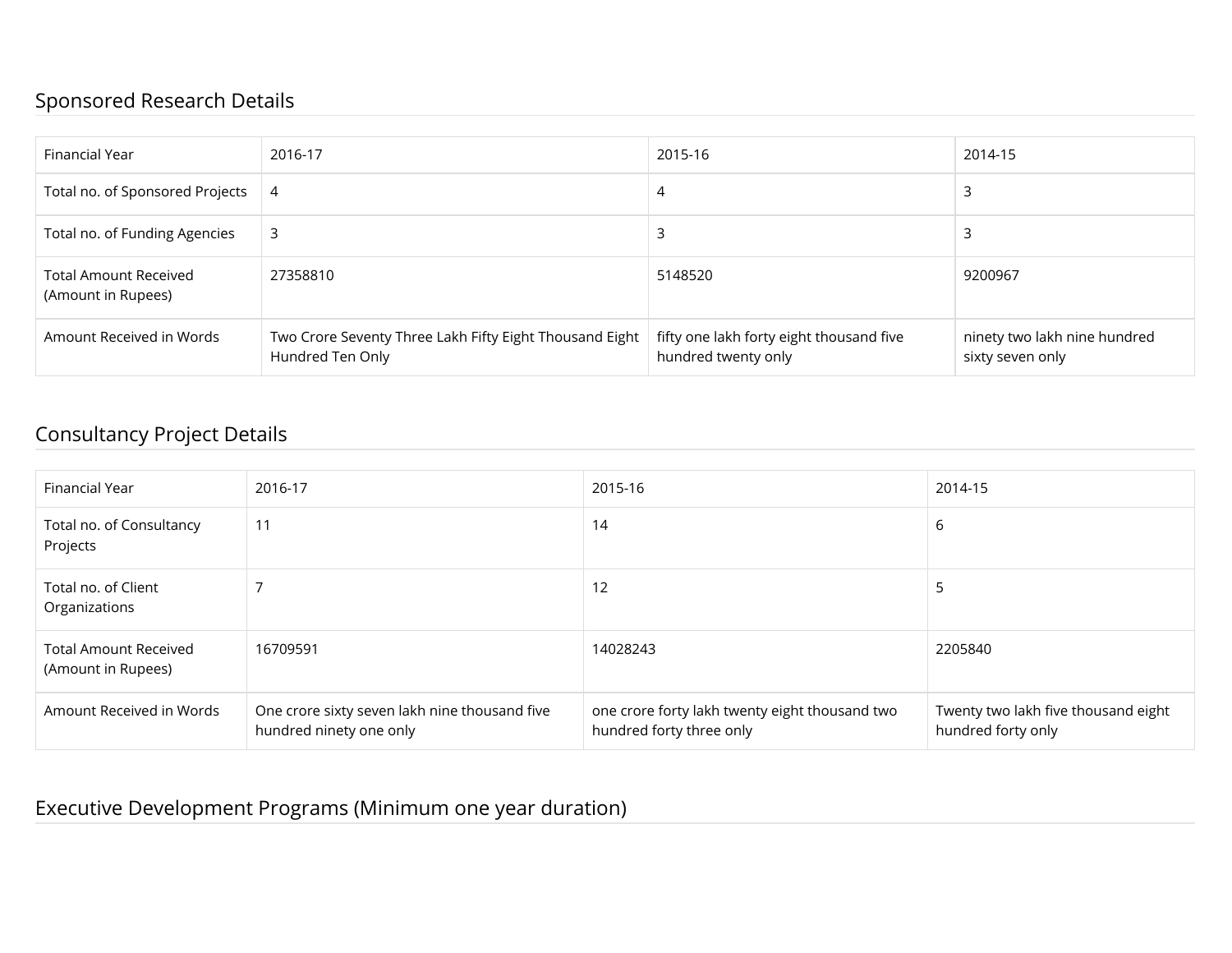| Financial Year                              | 2016-17 | 2015-16 | 2014-15 |
|---------------------------------------------|---------|---------|---------|
| Total no. of Executive Development Programs | 0       |         | 0       |
| Total no. of Participants                   | U       | υ       | 0       |
| Total Annual Earnings (Amount in Rupees)    | 0       |         | 0       |
| <b>Total Annual Earnings in Words</b>       | Zero    | Zero    | Zero    |

## PCS Facilties: Facilities of physically challenged students

| 1. Do your institution buildings have Lifts/Ramps?                                                                                                        | Yes, in all the buildings |
|-----------------------------------------------------------------------------------------------------------------------------------------------------------|---------------------------|
| 2. Do your institution have provision for walking aids, includingwheelchairs and transportation from one building to another for handicapped<br>students? | Yes, in all the buildings |
| 3. Do your institution buildings have specially designed toilets for handicapped students?                                                                | Yes, in all the buildings |

### Faculty Details

| Srno | Name         | Age | Designation         | Gender | Qualification | Experience<br>(In Months) | ls<br>Associated<br>Last Year | Currently working<br>with institution? | Joining<br>Date     | Leaving<br>Date | Association<br>type |
|------|--------------|-----|---------------------|--------|---------------|---------------------------|-------------------------------|----------------------------------------|---------------------|-----------------|---------------------|
|      | Amir Shaikh  | 60  | Associate Professor | Male   | M.E.          | 398                       | Yes                           | Yes                                    | $16-07-$<br>2009    | $---$           | Regular             |
| 2    | Arun Kukreti | 32  | Assistant Professor | Male   | MCA           | 101                       | Yes                           | Yes                                    | $31 - 05 -$<br>2007 | $---$           | Regular             |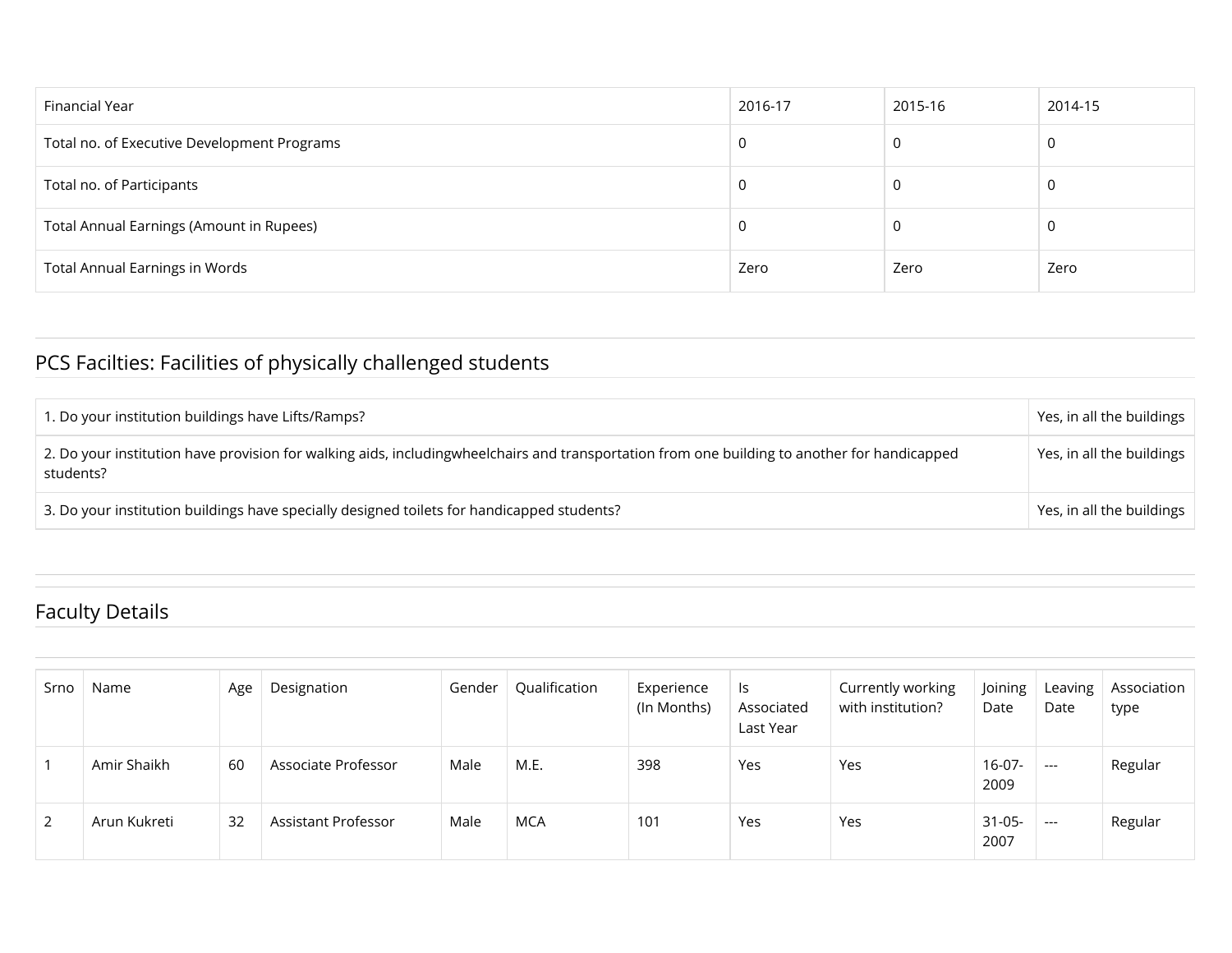| 3              | Arun Kumar<br>Awasthi            | 71 | Professor                                           | Male   | Ph.D       | 420 | Yes | Yes | $05-01-$<br>2013    | $\hspace{0.05cm} \ldots$ | Visiting |
|----------------|----------------------------------|----|-----------------------------------------------------|--------|------------|-----|-----|-----|---------------------|--------------------------|----------|
| 4              | <b>B S Jassal</b>                | 70 | Professor                                           | Male   | Ph.D       | 580 | Yes | Yes | $11-01-$<br>2008    | $\scriptstyle \cdots$    | Visiting |
| 5              | Deepti Negi                      | 33 | Assistant Professor                                 | Female | <b>MCA</b> | 102 | Yes | Yes | 05-04-<br>2010      | $\overline{\phantom{a}}$ | Regular  |
| 6              | Dr Archana<br>Bachheti           | 39 | Associate Professor                                 | Female | Ph.D       | 144 | Yes | Yes | $01 - 04 -$<br>2007 | $\overline{a}$           | Regular  |
| $\overline{7}$ | Dr Arindam<br>Ghosal             | 46 | Associate Professor                                 | Male   | Ph.D       | 216 | Yes | Yes | 09-07-<br>2015      | $\overline{\phantom{a}}$ | Regular  |
| 8              | Dr Chandra<br>Kishore            | 38 | Associate Professor                                 | Male   | Ph.D       | 75  | Yes | Yes | 06-07-<br>2015      | $\overline{\phantom{a}}$ | Regular  |
| 9              | Dr Kumud Pant                    | 40 | Assistant Professor                                 | Female | Ph.D       | 127 | Yes | Yes | $20-02-$<br>2012    | $\overline{\phantom{a}}$ | Regular  |
| 10             | Dr Lok Man Palni                 | 64 | Dean / Principal /<br>Director / Vice<br>Chancellor | Male   | Ph.D       | 408 | Yes | Yes | $21-08-$<br>2014    | $\overline{\phantom{a}}$ | Regular  |
| 11             | Dr Maharshi<br>Subhash           | 34 | Associate Professor                                 | Male   | Ph.D       | 38  | Yes | Yes | 03-07-<br>2015      | $\sim$                   | Regular  |
| 12             | Dr Neetu Sharma                  | 41 | <b>Assistant Professor</b>                          | Female | Ph.D       | 108 | Yes | Yes | $01-09-$<br>2008    | $\overline{\phantom{a}}$ | Regular  |
| 13             | Dr Nishant Rai                   | 41 | Associate Professor                                 | Male   | Ph.D       | 144 | Yes | Yes | $12 - 08 -$<br>2009 | $\overline{\phantom{a}}$ | Regular  |
| 14             | Dr Patil Pravin<br>Pandharinnath | 41 | Professor                                           | Male   | Ph.D       | 174 | Yes | Yes | $01 - 03 -$<br>2011 | $\hspace{0.05cm} \ldots$ | Regular  |
| 15             | Dr Pawan Kumar<br>Emani          | 37 | Professor                                           | Male   | Ph.D       | 181 | Yes | Yes | $05-12-$<br>2011    | ---                      | Regular  |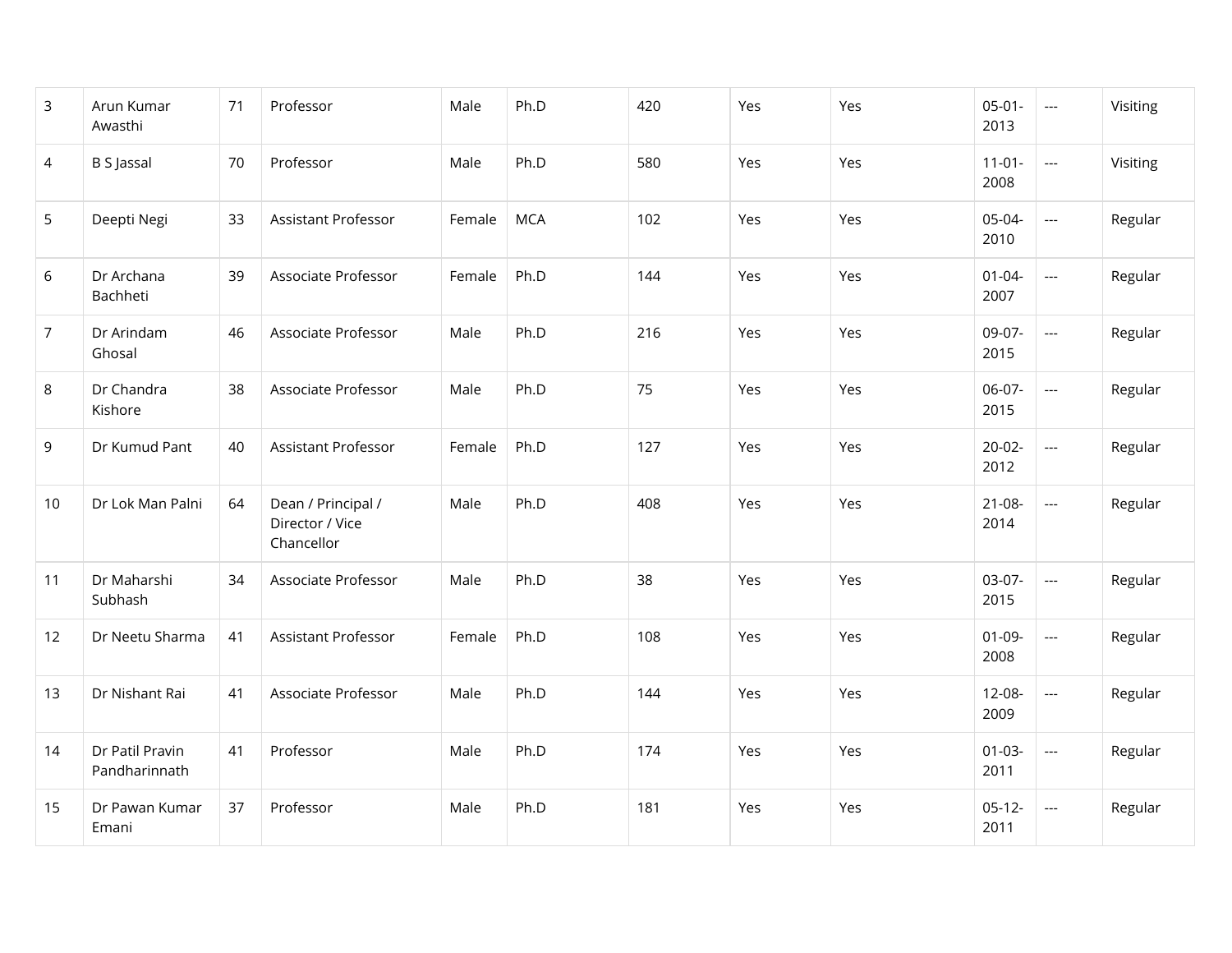| 16 | Dr Pushpendra<br>Kumar        | 30 | Assistant Professor | Male   | Ph.D   | 40  | Yes | Yes | 15-06-<br>2015      | $\overline{\phantom{a}}$ | Regular  |
|----|-------------------------------|----|---------------------|--------|--------|-----|-----|-----|---------------------|--------------------------|----------|
| 17 | Dr R C Joshi                  | 71 | Professor           | Male   | Ph.D   | 540 | Yes | Yes | $01-07-$<br>2011    | $\overline{\phantom{a}}$ | Visiting |
| 18 | Dr Rajendra<br>Sharma         | 67 | Professor           | Male   | Ph.D   | 108 | Yes | Yes | $21-09-$<br>2011    | $\overline{\phantom{a}}$ | Regular  |
| 19 | Dr Rakesh<br>Prakash Tripathy | 51 | Professor           | Male   | Ph.D   | 180 | Yes | Yes | 27-08-<br>2011      | $\overline{\phantom{a}}$ | Regular  |
| 20 | Dr Ritu Chandna               | 36 | Associate Professor | Female | Ph.D   | 108 | Yes | Yes | $01 - 03 -$<br>2008 | $\overline{\phantom{a}}$ | Regular  |
| 21 | Dr Sachin Kumar               | 30 | Assistant Professor | Male   | Ph.D   | 50  | Yes | Yes | 07-07-<br>2015      | $\overline{\phantom{a}}$ | Regular  |
| 22 | Dr Sanjeev Kumar              | 37 | Professor           | Male   | Ph.D   | 109 | Yes | Yes | $01-07-$<br>2010    | $\overline{\phantom{a}}$ | Regular  |
| 23 | Dr Seema Saini                | 42 | Associate Professor | Female | Ph.D   | 84  | Yes | Yes | 16-08-<br>2010      | $\overline{\phantom{a}}$ | Regular  |
| 24 | Dr Vijay Kumar                | 40 | Associate Professor | Male   | Ph.D   | 102 | Yes | Yes | $01 - 05 -$<br>2009 | $\overline{\phantom{a}}$ | Regular  |
| 25 | Geetika Sharma                | 34 | Assistant Professor | Female | M.Tech | 122 | Yes | Yes | $26-07-$<br>2010    | $\overline{\phantom{a}}$ | Regular  |
| 26 | Gurmeet Singh<br>Kalra        | 42 | Associate Professor | Male   | M.Tech | 171 | Yes | Yes | 03-03-<br>2003      | $\overline{\phantom{a}}$ | Regular  |
| 27 | Mr Prem Singh                 | 63 | Associate Professor | Male   | M.Tech | 408 | Yes | Yes | $12 - 01 -$<br>2004 | $\overline{\phantom{a}}$ | Regular  |
| 28 | Mr Raj Kamal<br>Joshi         | 27 | Assistant Professor | Male   | M.Tech | 37  | Yes | Yes | $01 - 08 -$<br>2014 | $\hspace{0.05cm} \ldots$ | Regular  |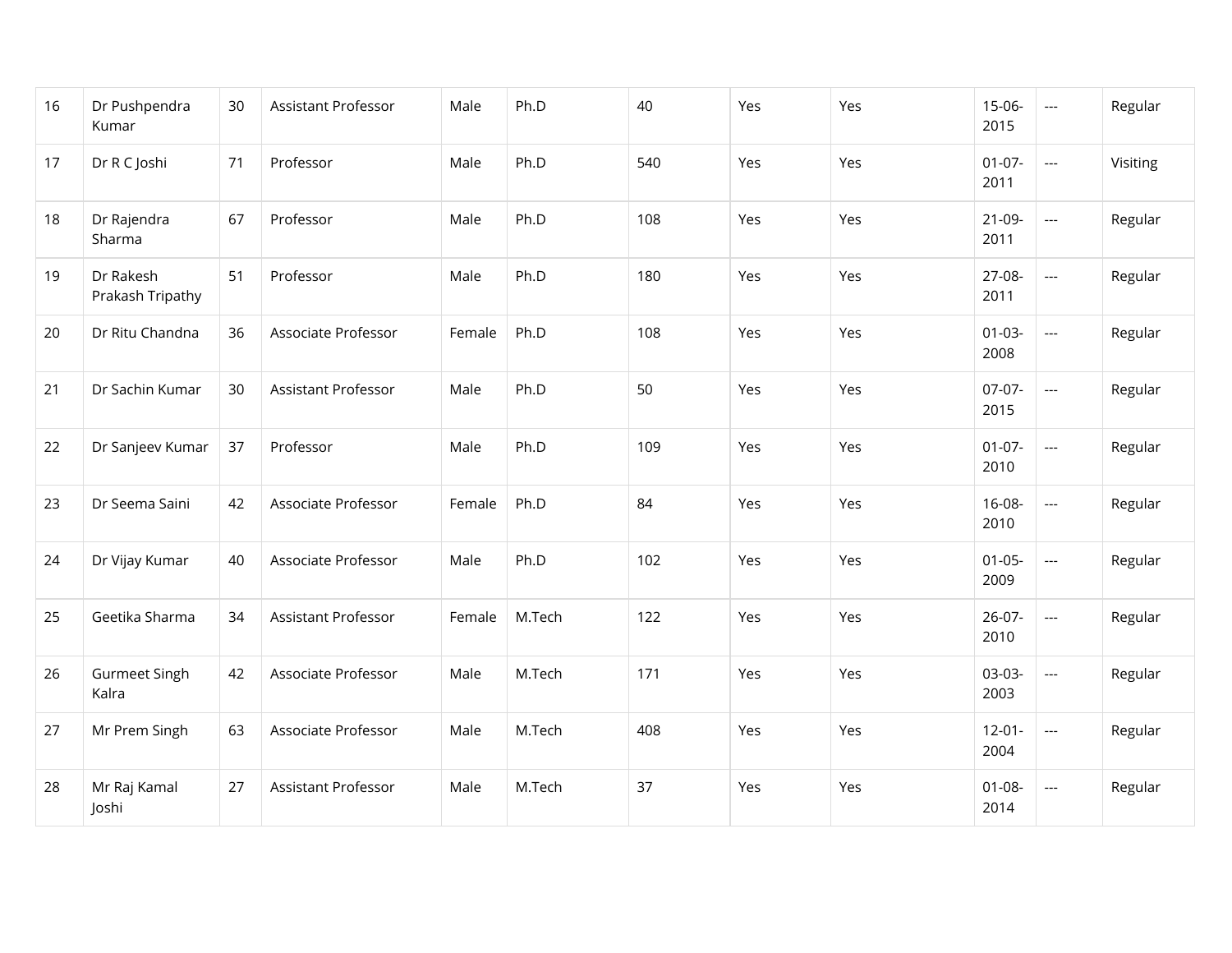| 29 | Neelam Singh             | 39 | Assistant Professor        | Female | M.Tech     | 147 | Yes | Yes | $12-05-$<br>2011    | $\hspace{0.05cm} \ldots$ | Regular |
|----|--------------------------|----|----------------------------|--------|------------|-----|-----|-----|---------------------|--------------------------|---------|
| 30 | Pareshwar Prasad         | 41 | Assistant Professor        | Male   | <b>MCA</b> | 96  | Yes | Yes | $12 - 10 -$<br>2011 | $\overline{a}$           | Regular |
| 31 | Rajesh Pokhriyal         | 36 | Associate Professor        | Male   | Ph.D       | 173 | Yes | Yes | $01 - 04 -$<br>2005 | $\overline{\phantom{a}}$ | Regular |
| 32 | Rupinder Kaur            | 40 | <b>Assistant Professor</b> | Female | M. Phil    | 96  | Yes | Yes | $08 - 01 -$<br>2008 | $\overline{a}$           | Regular |
| 33 | Sushil Kumar<br>Himanshu | 32 | <b>Assistant Professor</b> | Male   | M.Tech     | 98  | Yes | Yes | $10-07-$<br>2012    | $\overline{\phantom{a}}$ | Regular |
| 34 | Varsha Mittal            | 39 | Assistant Professor        | Female | M.Tech     | 184 | Yes | Yes | 08-08-<br>2007      | $\overline{a}$           | Regular |
| 35 | Akash Rawat              | 37 | <b>Assistant Professor</b> | Male   | <b>MBA</b> | 163 | No  | Yes | 12-08-<br>2016      | $\overline{a}$           | Regular |
| 36 | Alim Rawsan              | 30 | Assistant Professor        | Male   | M.Tech     | 24  | Yes | No  | $21-07-$<br>2014    | $02 - 12 -$<br>2015      | Regular |
| 37 | Amar Johri               | 30 | Assistant Professor        | Male   | Ph.D       | 112 | Yes | Yes | $22-05-$<br>2009    | $\overline{a}$           | Regular |
| 38 | Amit Kumar<br>Uniyal     | 44 | Assistant Professor        | Male   | Ph.D       | 216 | No  | Yes | 05-09-<br>2017      | $\overline{a}$           | Regular |
| 39 | Amit Saxena              | 28 | Assistant Professor        | Male   | Ph.D       | 25  | Yes | No  | $16 - 08 -$<br>2015 | $01 - 08 -$<br>2017      | Regular |
| 40 | Anil Thapiyal            | 47 | Assistant Professor        | Male   | M.Sc.      | 108 | Yes | Yes | $12-07-$<br>2006    | $\overline{\phantom{a}}$ | Regular |
| 41 | Arunima Nayak            | 44 | Associate Professor        | Female | Ph.D       | 155 | Yes | Yes | $01 - 10 -$<br>2012 | ---                      | Regular |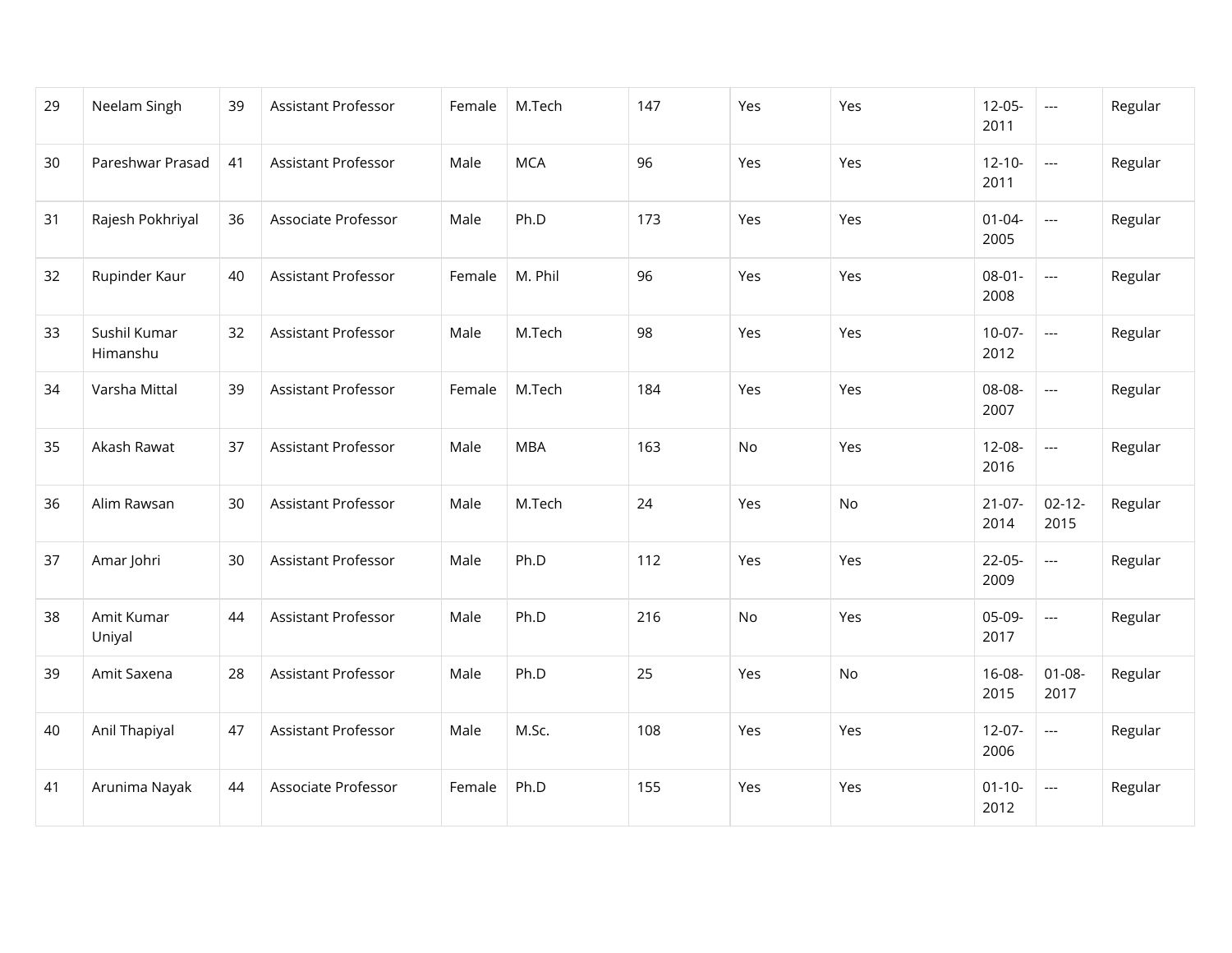| 42 | Ashish Kumar Pal           | 34 | Assistant Professor        | Male   | <b>MCA</b> | 160 | Yes | Yes | $12 - 10 -$<br>2009 | $\scriptstyle \cdots$    | Regular |
|----|----------------------------|----|----------------------------|--------|------------|-----|-----|-----|---------------------|--------------------------|---------|
| 43 | Dr Anand<br>Chauhan        | 34 | Assistant Professor        | Male   | Ph.D       | 96  | Yes | Yes | 19-08-<br>2009      | $\overline{a}$           | Regular |
| 44 | Dr Awanish<br>Kumar Sharma | 41 | Professor                  | Male   | Ph.D       | 120 | Yes | Yes | $01-07-$<br>2007    | $\overline{\phantom{a}}$ | Regular |
| 45 | Dr Bhawna                  | 42 | Associate Professor        | Female | Ph.D       | 120 | Yes | Yes | $30 - 01 -$<br>2008 | $\overline{a}$           | Regular |
| 46 | Dr Fateh Singh<br>Gill     | 39 | Assistant Professor        | Male   | Ph.D       | 96  | Yes | Yes | $01 - 06 -$<br>2009 | $\overline{a}$           | Regular |
| 47 | Dr Keerat Kumar<br>Gupta   | 52 | Professor                  | Male   | Ph.D       | 331 | Yes | Yes | $17-07-$<br>2008    | $\overline{a}$           | Regular |
| 48 | Dr Kiran Sharma            | 35 | Associate Professor        | Female | Ph.D       | 156 | Yes | Yes | $01-09-$<br>2004    | $\overline{a}$           | Regular |
| 49 | Dr Navin Kumar             | 39 | Assistant Professor        | Male   | Ph.D       | 141 | Yes | Yes | $20 - 05 -$<br>2010 | $\overline{a}$           | Regular |
| 50 | Dr Prabhat Kumar           | 33 | Associate Professor        | Male   | Ph.D       | 63  | Yes | Yes | 06-07-<br>2012      | $\overline{a}$           | Regular |
| 51 | Dr Satyajeet singh         | 34 | <b>Assistant Professor</b> | Male   | Ph.D       | 24  | Yes | Yes | 17-09-<br>2016      | $\overline{a}$           | Regular |
| 52 | Dr Shalini Jha             | 37 | Assistant Professor        | Female | Ph.D       | 156 | Yes | Yes | $01-09-$<br>2004    | $\hspace{0.05cm} \ldots$ | Regular |
| 53 | Dr Sunita Bhola            | 46 | Assistant Professor        | Female | Ph.D       | 48  | Yes | Yes | $11-07-$<br>2013    | $\overline{a}$           | Regular |
| 54 | Dr Syed Mohsin<br>Waheed   | 48 | Associate Professor        | Male   | Ph.D       | 86  | Yes | Yes | $01-07-$<br>2013    | $\scriptstyle \cdots$    | Regular |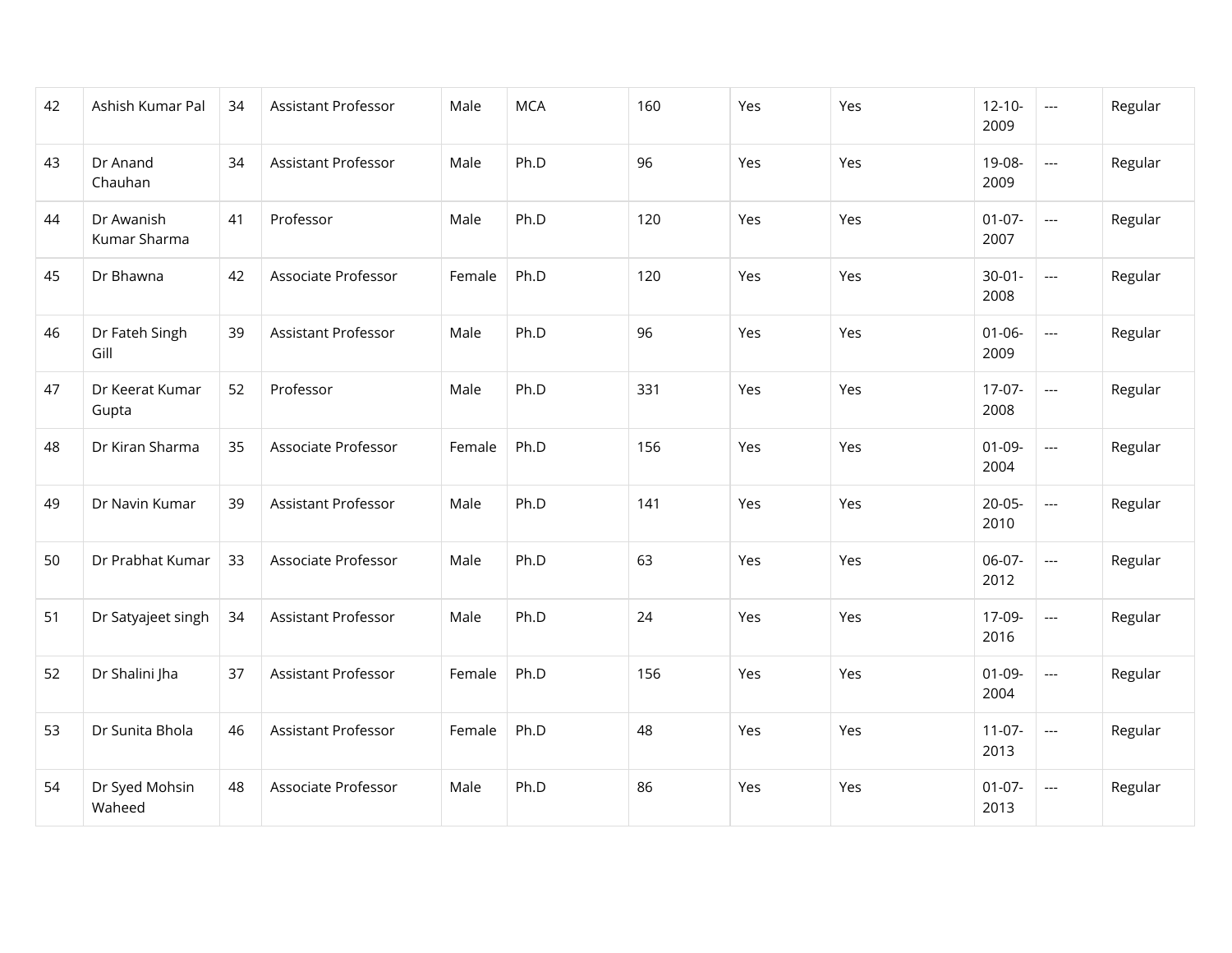| 55 | Gagan Bansal             | 25 | Assistant Professor        | Male   | <b>MBA</b> | 60  | Yes | Yes | 06-07-<br>2012      | $\hspace{0.05cm} \ldots$ | Regular |
|----|--------------------------|----|----------------------------|--------|------------|-----|-----|-----|---------------------|--------------------------|---------|
| 56 | Giriraj Gupta            | 46 | Associate Professor        | Male   | Ph.D       | 168 | Yes | Yes | $18 - 10 -$<br>2007 | $\overline{\phantom{a}}$ | Regular |
| 57 | Harendra Singh<br>Negi   | 28 | <b>Assistant Professor</b> | Male   | <b>MCA</b> | 65  | Yes | Yes | $01 - 05 -$<br>2013 | $\overline{\phantom{a}}$ | Regular |
| 58 | Harsh Rathore            | 30 | Assistant Professor        | Male   | M.Tech     | 117 | Yes | No  | 15-04-<br>2010      | 05-09-<br>2016           | Regular |
| 59 | Mr Jivesh Dixit          | 28 | Assistant Professor        | Male   | M.E.       | 26  | Yes | Yes | $07-07-$<br>2015    | $\overline{a}$           | Regular |
| 60 | Mr Kapil Kumar<br>Sharma | 33 | Assistant Professor        | Male   | M.Tech     | 98  | Yes | Yes | $01 - 08 -$<br>2008 | $\overline{\phantom{a}}$ | Regular |
| 61 | Mr Ravi Kanojia          | 33 | Assistant Professor        | Male   | M.Tech     | 118 | Yes | Yes | $12 - 10 -$<br>2010 | $\overline{\phantom{a}}$ | Regular |
| 62 | Mr Vipul Paliwal         | 31 | Assistant Professor        | Male   | M.Tech     | 86  | Yes | Yes | $11-07-$<br>2011    | $\overline{\phantom{a}}$ | Regular |
| 63 | Ms Rita Yadav            | 34 | Assistant Professor        | Female | M.Tech     | 88  | Yes | Yes | $15-01-$<br>2013    | $\overline{\phantom{a}}$ | Regular |
| 64 | Op Soni                  | 64 | Professor                  | Male   | Ph.D       | 180 | Yes | No  | $02 - 02 -$<br>2015 | 23-08-<br>2016           | Regular |
| 65 | R Shivrain               | 68 | Associate Professor        | Male   | M.A        | 528 | Yes | No  | $20-07-$<br>2012    | $20-07-$<br>2016         | Regular |
| 66 | Rajeev Gupta             | 50 | Assistant Professor        | Male   | M.Tech     | 328 | Yes | Yes | $22-02-$<br>2011    | $\overline{\phantom{a}}$ | Regular |
| 67 | Ritesh Kumar             | 25 | Assistant Professor        | Male   | M.Tech     | 12  | Yes | No  | 09-06-<br>2015      | $08-12-$<br>2016         | Regular |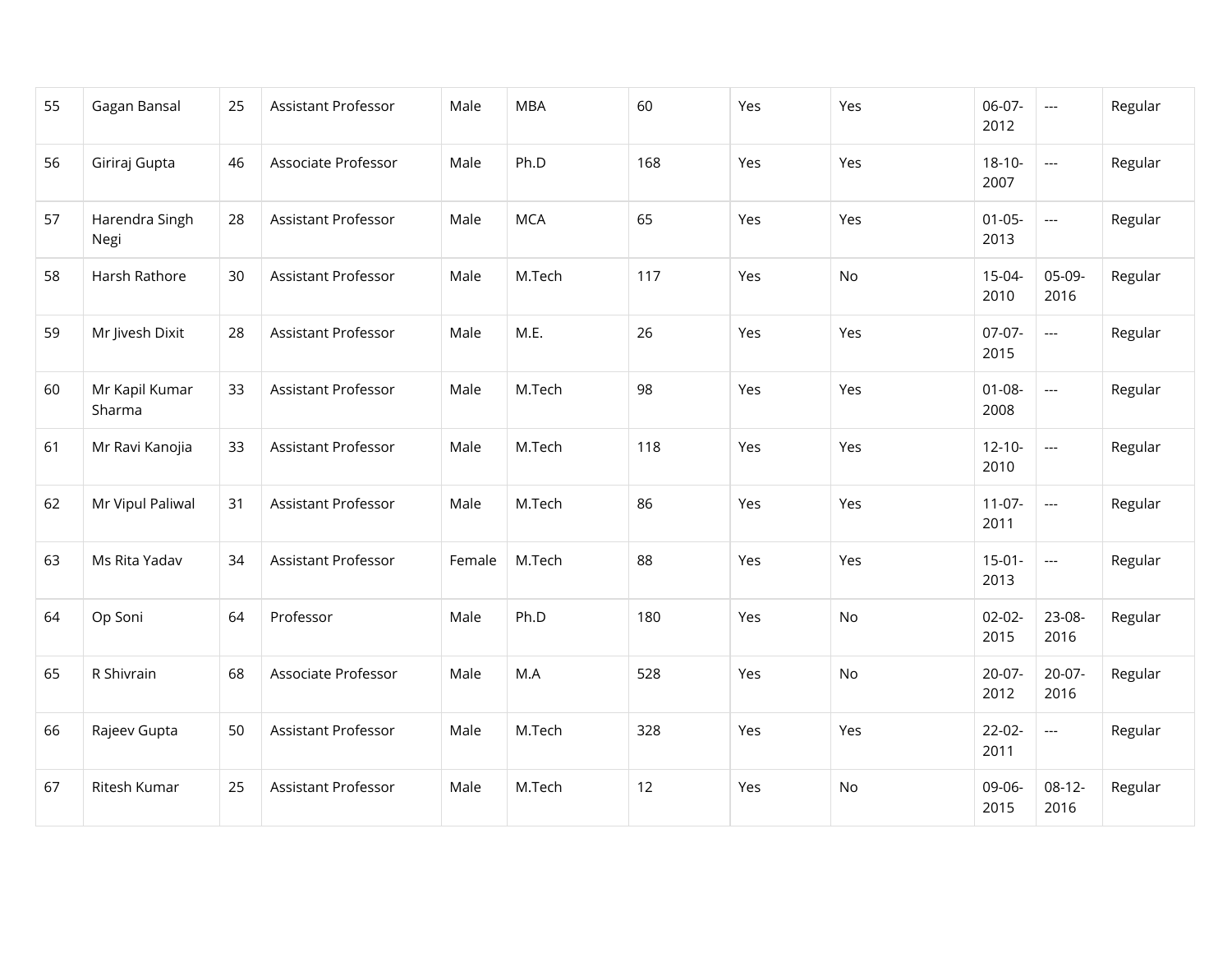| 68 | S M Mariyam<br>Fatima     | 37 | Assistant Professor        | Female | <b>MBA</b> | 129 | Yes | No  | 25-04-<br>2015      | $25-06-$<br>2016         | Regular  |
|----|---------------------------|----|----------------------------|--------|------------|-----|-----|-----|---------------------|--------------------------|----------|
| 69 | Sachin Kumar<br>Agnihotri | 31 | <b>Assistant Professor</b> | Male   | Ph.D       | 60  | Yes | Yes | $01 - 06 -$<br>2017 | $\overline{\phantom{a}}$ | Regular  |
| 70 | Saurabh<br>Diwangan       | 27 | <b>Assistant Professor</b> | Male   | Ph.D       | 12  | Yes | No  | $07-07-$<br>2015    | $01 - 07 -$<br>2016      | Regular  |
| 71 | Sushil Kumar<br>Chamoli   | 32 | <b>Assistant Professor</b> | Male   | M.Tech     | 109 | Yes | No  | 12-08-<br>2008      | $10-12-$<br>2016         | Regular  |
| 72 | Vipul Bhandari            | 34 | <b>Assistant Professor</b> | Male   | <b>MBA</b> | 114 | Yes | Yes | $20 - 08 -$<br>2011 | $\overline{a}$           | Regular  |
| 73 | A K Dubey                 | 64 | Professor                  | Male   | Ph.D       | 434 | Yes | Yes | $01-07-$<br>2014    | $\overline{a}$           | Visiting |
| 74 | Aanchal Gupta             | 27 | Assistant Professor        | Female | <b>MCA</b> | 24  | Yes | No  | 06-08-<br>2014      | $26 - 02 -$<br>2016      | Regular  |
| 75 | Abhijeet Singh            | 26 | <b>Assistant Professor</b> | Male   | <b>MBA</b> | 52  | Yes | Yes | $16-05-$<br>2016    | $\overline{a}$           | Regular  |
| 76 | Abhishek Bhatt            | 29 | Assistant Professor        | Male   | <b>MCA</b> | 72  | Yes | Yes | $12 - 12 -$<br>2016 | $\overline{a}$           | Regular  |
| 77 | Abhishek Mishra           | 38 | Assistant Professor        | Male   | M.Tech     | 24  | Yes | No  | 08-09-<br>2008      | 09-08-<br>2015           | Regular  |
| 78 | Abhishek Negi             | 36 | Assistant Professor        | Male   | Ph.D       | 145 | Yes | Yes | $12 - 08 -$<br>2008 | $\overline{\phantom{a}}$ | Regular  |
| 79 | Abhishek Singh<br>Chauhan | 37 | <b>Assistant Professor</b> | Male   | <b>MBA</b> | 120 | No  | Yes | $01-07-$<br>2017    | $\overline{a}$           | Regular  |
| 80 | Aditi Gangodkar           | 38 | Assistant Professor        | Female | <b>MBA</b> | 65  | Yes | Yes | $10-04-$<br>2012    | $\hspace{0.05cm} \ldots$ | Regular  |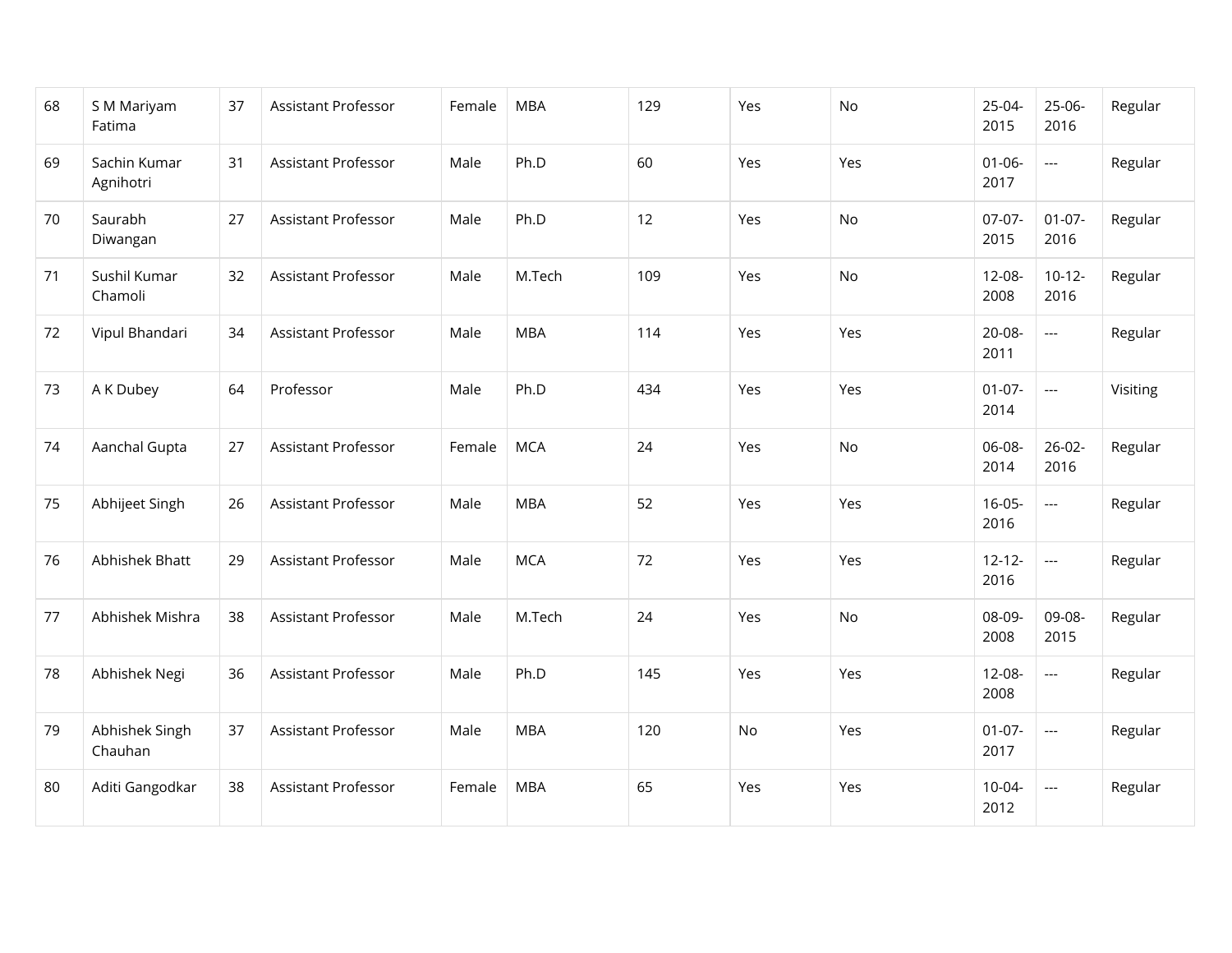| 81 | Ajit Panwar            | 26 | Assistant Professor        | Male   | M.Tech         | 13             | No  | Yes | $16 - 08 -$<br>2016 | $\hspace{0.05cm} \ldots$ | Regular  |
|----|------------------------|----|----------------------------|--------|----------------|----------------|-----|-----|---------------------|--------------------------|----------|
| 82 | Alisha Ahuja           | 34 | Associate Professor        | Female | M.A            | 72             | Yes | Yes | $01 - 10 -$<br>2016 | $\overline{\phantom{a}}$ | Regular  |
| 83 | Amar Prakash<br>Dabral | 34 | <b>Assistant Professor</b> | Male   | <b>MBA</b>     | 83             | Yes | Yes | $01 - 10 -$<br>2015 | $\overline{\phantom{a}}$ | Regular  |
| 84 | Ambika Prakash<br>Mani | 41 | Assistant Professor        | Female | Ph.D           | 60             | No  | Yes | 18-07-<br>2017      | $\overline{\phantom{a}}$ | Regular  |
| 85 | Amit Dandriyal         | 40 | Assistant Professor        | Male   | M.Sc.          | 153            | Yes | Yes | $01-09-$<br>2004    | $\overline{\phantom{a}}$ | Regular  |
| 86 | Amjad Ali              | 42 | <b>Assistant Professor</b> | Male   | M.COM          | 183            | Yes | Yes | $02 - 06 -$<br>2008 | $\overline{a}$           | Regular  |
| 87 | Anamika Chetri         | 35 | Assistant Professor        | Female | Ph.D           | 142            | Yes | Yes | 17-04-<br>2013      | $\cdots$                 | Regular  |
| 88 | Anand Karmakar         | 35 | Assistant Professor        | Male   | MFA(Fine Arts) | 121            | Yes | Yes | $01 - 10 -$<br>2009 | $\overline{a}$           | Regular  |
| 89 | Anand Kumar<br>Sharma  | 51 | Professor                  | Male   | M. Phil        | $\overline{2}$ | Yes | Yes | 06-08-<br>2015      | $\overline{\phantom{a}}$ | Visiting |
| 90 | Anil Kumar Jain        | 65 | Professor                  | Male   | Ph.D           | 504            | Yes | Yes | $01-07-$<br>2014    | $\overline{a}$           | Visiting |
| 91 | Anita Rawat            | 37 | Other                      | Female | M.A            | 72             | Yes | Yes | 05-08-<br>2011      | $\hspace{0.05cm}\ldots$  | Regular  |
| 92 | Ankita Lal             | 29 | Assistant Professor        | Female | M.Tech         | 60             | Yes | Yes | 08-09-<br>2011      | ---                      | Regular  |
| 93 | Ankur Goel             | 26 | Assistant Professor        | Male   | M.Tech         | 14             | Yes | No  | 06-07-<br>2015      | $30-07-$<br>2016         | Regular  |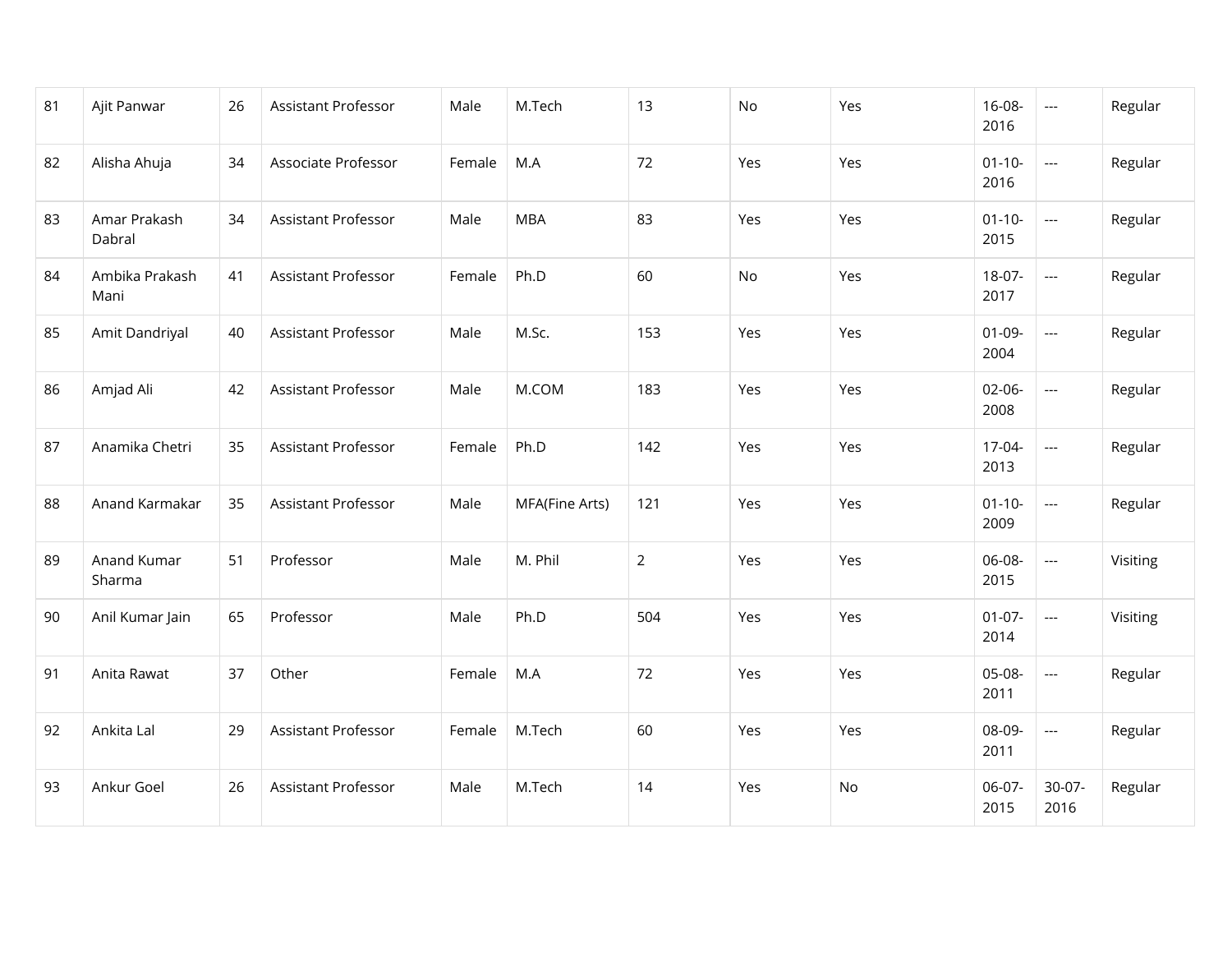| 94  | Anupama Singh               | 49 | Assistant Professor                                 | Female | PGDM       | 151 | Yes | Yes | $01 - 08 -$<br>2006 | $\scriptstyle\cdots$     | Regular |
|-----|-----------------------------|----|-----------------------------------------------------|--------|------------|-----|-----|-----|---------------------|--------------------------|---------|
| 95  | Anuraj Singh                | 33 | Assistant Professor                                 | Female | Ph.D       | 36  | Yes | No  | $02 - 01 -$<br>2015 | $02 - 02 -$<br>2015      | Regular |
| 96  | Arjun Huja                  | 26 | Assistant Professor                                 | Male   | M.Sc.      | 60  | Yes | Yes | $12 - 10 -$<br>2012 | $\overline{\phantom{a}}$ | Regular |
| 97  | ARUN PRATAP<br>SINGH RATHOD | 25 | Other                                               | Male   | M.Tech     | 12  | Yes | Yes | 18-08-<br>2015      | $\overline{\phantom{a}}$ | Regular |
| 98  | Arvind Mohan                | 46 | Professor                                           | Male   | Ph.D       | 218 | Yes | Yes | 14-08-<br>2006      | $\overline{\phantom{a}}$ | Regular |
| 99  | Arvind Pujari               | 46 | Assistant Professor                                 | Male   | M.Sc.      | 60  | Yes | Yes | $01-07-$<br>2012    | $\overline{\phantom{a}}$ | Regular |
| 100 | Ashish Joshi                | 38 | Assistant Professor                                 | Male   | <b>MBA</b> | 156 | Yes | Yes | $16 - 12 -$<br>2016 | $\overline{\phantom{a}}$ | Regular |
| 101 | Ashish Spencer              | 29 | Assistant Professor                                 | Male   | PGDM       | 71  | Yes | Yes | $10-10-$<br>2015    | $\overline{\phantom{a}}$ | Regular |
| 102 | Atul Sidola                 | 37 | Professor                                           | Male   | Ph.D       | 120 | Yes | No  | $07-07-$<br>2015    | 09-08-<br>2016           | Regular |
| 103 | Avinash Panwar              | 26 | <b>Assistant Professor</b>                          | Male   | M.Tech     | 28  | Yes | Yes | 18-06-<br>2014      | $\overline{\phantom{a}}$ | Regular |
| 104 | Avita Katal                 | 29 | Assistant Professor                                 | Female | M.Tech     | 39  | Yes | Yes | $22-07-$<br>2013    | $\overline{\phantom{a}}$ | Regular |
| 105 | <b>B</b> K Koul             | 56 | Assistant Professor                                 | Male   | M.A        | 334 | Yes | Yes | 23-04-<br>2005      | $\overline{\phantom{a}}$ | Regular |
| 106 | <b>BV Babu</b>              | 56 | Dean / Principal /<br>Director / Vice<br>Chancellor | Male   | Ph.D       | 384 | No  | No  | $14-07-$<br>2016    | 09-03-<br>2017           | Regular |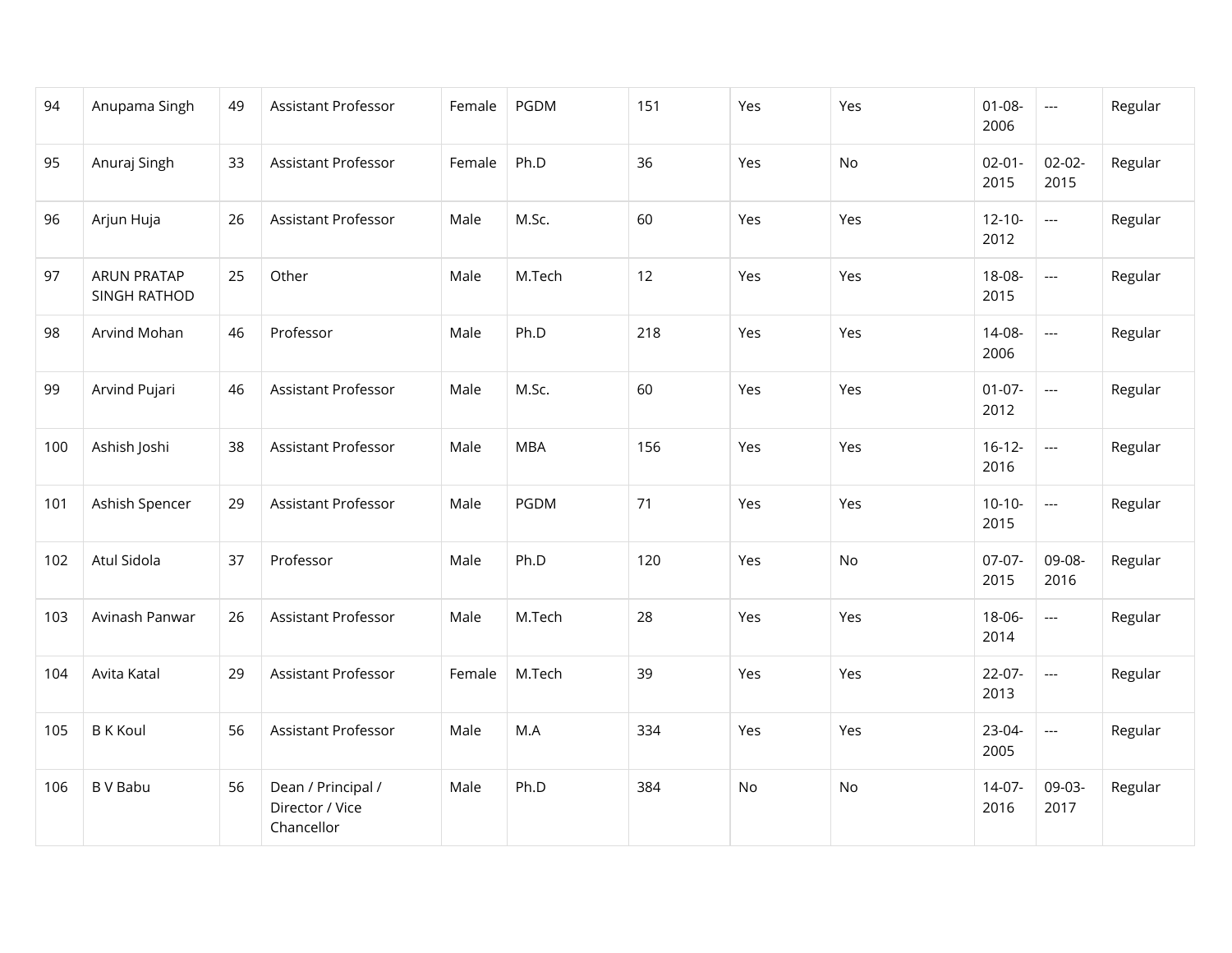| 107 | <b>Balbir Singh</b><br>Bhandari | 41 | Other               | Male   | M.A        | 180 | Yes | Yes | $11-07-$<br>2013    | $\overline{\phantom{a}}$ | Regular  |
|-----|---------------------------------|----|---------------------|--------|------------|-----|-----|-----|---------------------|--------------------------|----------|
| 108 | Brij Bhushan                    | 37 | Associate Professor | Male   | Ph.D       | 68  | Yes | Yes | $15-07-$<br>2012    | $\overline{a}$           | Regular  |
| 109 | Brijesh Kumar                   | 44 | Associate Professor | Male   | Ph.D       | 189 | Yes | No  | $01 - 12 -$<br>2012 | $07-12-$<br>2016         | Regular  |
| 110 | C K Saini                       | 72 | Professor           | Male   | Ph.D       | 526 | Yes | Yes | 12-08-<br>2005      | $\overline{a}$           | Visiting |
| 111 | Chandra Mauli<br>Dhundhiyal     | 28 | Assistant Professor | Male   | <b>MBA</b> | 88  | Yes | Yes | 23-05-<br>2011      | $\overline{\phantom{a}}$ | Regular  |
| 112 | Chirag Singhal                  | 35 | Assistant Professor | Male   | <b>MBA</b> | 108 | Yes | No  | $01-07-$<br>2009    | $07-10-$<br>2016         | Regular  |
| 113 | Deep Chandra                    | 38 | Other               | Male   | M.Sc.      | 108 | Yes | Yes | $21 - 01 -$<br>2014 | $\overline{a}$           | Regular  |
| 114 | Deepak Joshi                    | 35 | Associate Professor | Male   | Ph.D       | 24  | Yes | No  | $23 - 12 -$<br>2014 | $02 - 12 -$<br>2015      | Regular  |
| 115 | Deepak Kaushal                  | 35 | Assistant Professor | Male   | <b>MBA</b> | 98  | Yes | Yes | 06-07-<br>2009      | $\overline{\phantom{a}}$ | Regular  |
| 116 | Dr Pratibha<br>Naithani         | 44 | Professor           | Female | Ph.D       | 144 | Yes | Yes | 07-09-<br>2011      | $\overline{\phantom{a}}$ | Regular  |
| 117 | Dr Abhilasha<br>Mishra          | 27 | Assistant Professor | Male   | Ph.D       | 47  | Yes | Yes | $20 - 10 -$<br>2016 | $\overline{\phantom{a}}$ | Regular  |
| 118 | Dr Afzal Sikander               | 32 | Associate Professor | Male   | Ph.D       | 126 | Yes | Yes | 06-03-<br>2007      | $\overline{a}$           | Regular  |
| 119 | Dr Amal Shankar<br>Shukla       | 50 | Professor           | Male   | Ph.D       | 320 | Yes | Yes | $14-07-$<br>2000    | $---$                    | Regular  |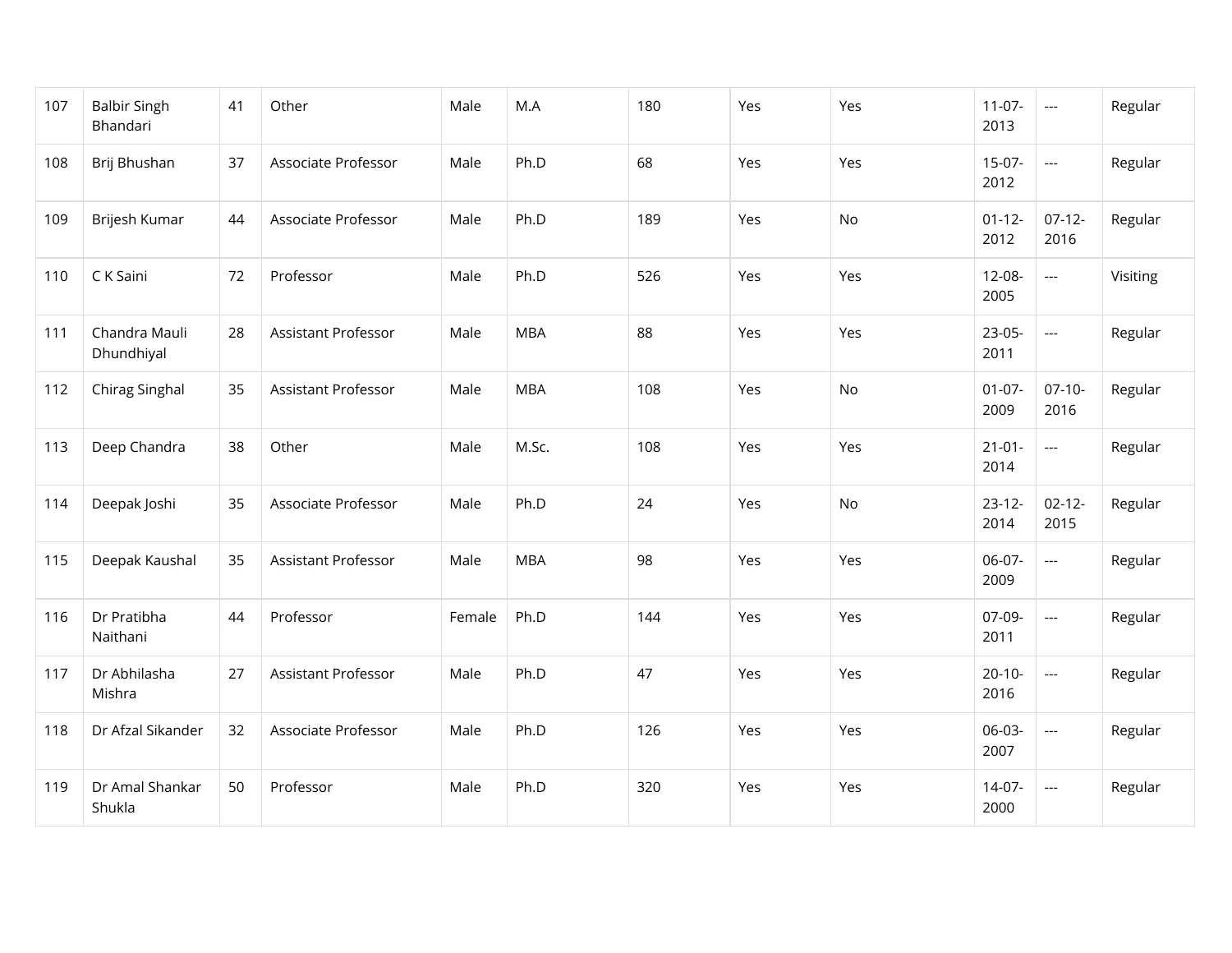| 120 | Dr Anamika<br><b>Bhatia</b> | 43 | Professor                  | Female | Ph.D | 114 | Yes | Yes | $11-01-$<br>2008    | $\hspace{0.05cm} \ldots$ | Regular |
|-----|-----------------------------|----|----------------------------|--------|------|-----|-----|-----|---------------------|--------------------------|---------|
| 121 | Dr Anil kumar<br>Semwal     | 54 | Professor                  | Male   | Ph.D | 180 | Yes | Yes | $15-01-$<br>2017    | $\overline{\phantom{a}}$ | Regular |
| 122 | Dr Anju Rani                | 34 | <b>Assistant Professor</b> | Female | Ph.D | 87  | Yes | Yes | $15 - 11 -$<br>2011 | $\overline{\phantom{a}}$ | Regular |
| 123 | Dr Ankush Mittal            | 42 | Professor                  | Male   | Ph.D | 216 | Yes | Yes | $01 - 10 -$<br>2011 | $\overline{\phantom{a}}$ | Regular |
| 124 | Dr Anurag<br>Vidyarthi      | 34 | Assistant Professor        | Male   | Ph.D | 73  | Yes | Yes | 13-08-<br>2014      | $\overline{\phantom{a}}$ | Regular |
| 125 | Dr Anzar Ahmed              | 43 | Associate Professor        | Male   | Ph.D | 211 | Yes | Yes | $10-02-$<br>2005    | $\overline{\phantom{a}}$ | Regular |
| 126 | Dr Ashish<br>Thapilyal      | 45 | Professor                  | Male   | Ph.D | 273 | Yes | Yes | 09-04-<br>2009      | $\overline{\phantom{a}}$ | Regular |
| 127 | Dr Bhaskar Pant             | 42 | Associate Professor        | Male   | Ph.D | 122 | Yes | Yes | $12 - 08 -$<br>2010 | $\overline{\phantom{a}}$ | Regular |
| 128 | Dr Bhingole<br>Pramod       | 33 | Associate Professor        | Male   | Ph.D | 36  | Yes | No  | $13-07-$<br>2013    | $14-07-$<br>2016         | Regular |
| 129 | Dr Bipin Kumar<br>Sati      | 31 | <b>Assistant Professor</b> | Male   | Ph.D | 24  | Yes | Yes | $26 - 12 -$<br>2016 | $\overline{\phantom{a}}$ | Regular |
| 130 | Dr Chandni<br>Sharma        | 33 | Assistant Professor        | Female | Ph.D | 24  | Yes | Yes | $15-12-$<br>2016    | $\overline{\phantom{a}}$ | Regular |
| 131 | Dr Devesh Pratap<br>Singh   | 34 | Associate Professor        | Male   | Ph.D | 115 | Yes | Yes | $27-03-$<br>2007    | $\overline{\phantom{a}}$ | Regular |
| 132 | Dr Dinesh<br>Chandra Dobhal | 38 | Associate Professor        | Male   | Ph.D | 73  | Yes | Yes | $12 - 08 -$<br>2006 | $\hspace{0.05cm} \ldots$ | Regular |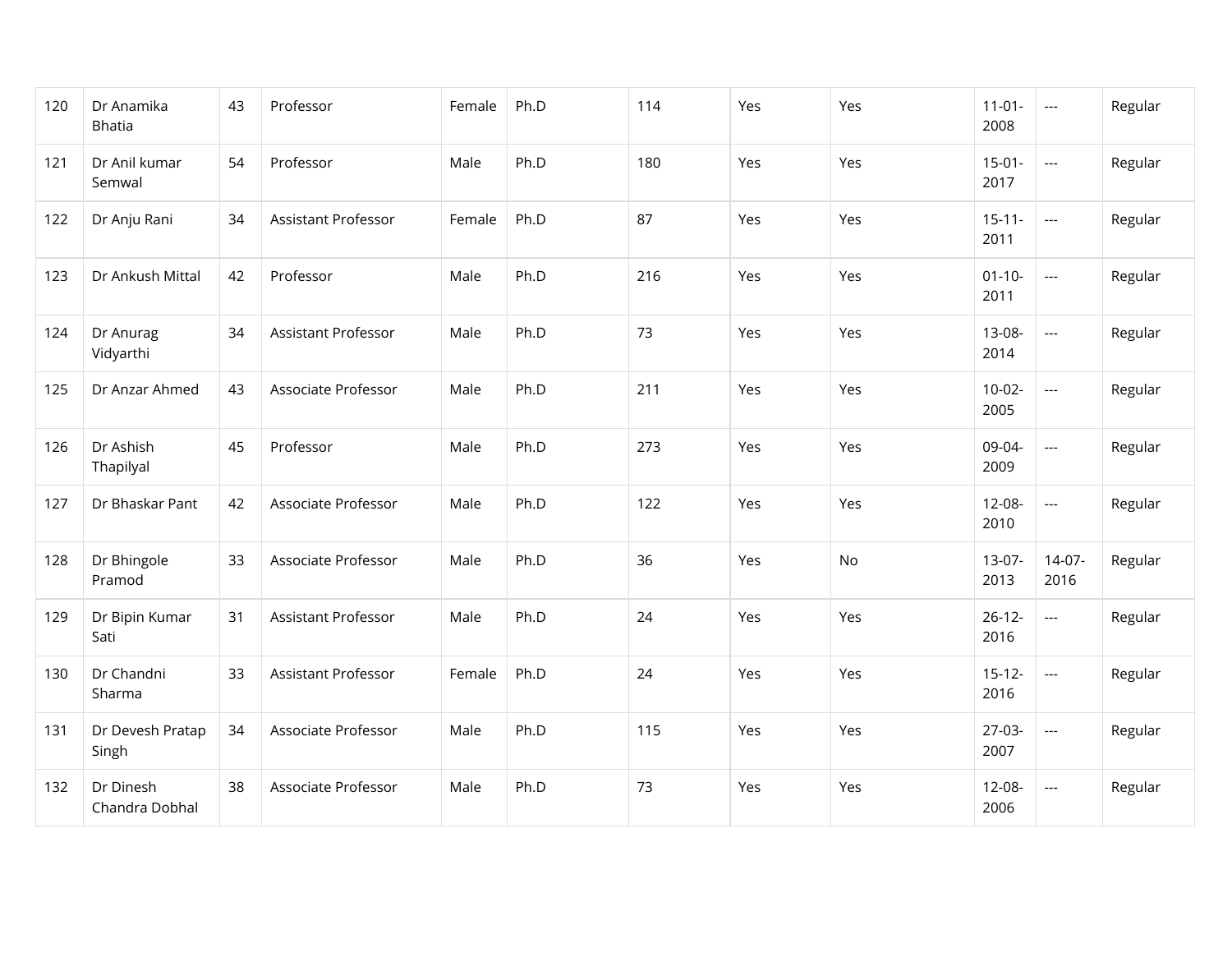| 133 | Dr Dipes<br>Chakrabarty         | 46 | Professor           | Male   | Ph.D | 183 | Yes       | No  | 06-07-<br>2015      | $05-05-$<br>2017         | Regular |
|-----|---------------------------------|----|---------------------|--------|------|-----|-----------|-----|---------------------|--------------------------|---------|
| 134 | Dr Durgaprasad<br>Gangodkar     | 45 | Professor           | Male   | Ph.D | 193 | Yes       | Yes | $20-02-$<br>2006    | $\overline{a}$           | Regular |
| 135 | Dr Gaurav Mittal                | 40 | Professor           | Male   | Ph.D | 144 | No        | Yes | 09-08-<br>2017      | $\overline{\phantom{a}}$ | Regular |
| 136 | Dr HN Nagaraja                  | 53 | Professor           | Male   | Ph.D | 372 | <b>No</b> | Yes | $28 - 11 -$<br>2017 | $\overline{a}$           | Regular |
| 137 | Dr Jigisha Anand                | 31 | Assistant Professor | Female | Ph.D | 36  | Yes       | Yes | $29-12-$<br>2016    | $\overline{\phantom{a}}$ | Regular |
| 138 | Dr K P Sharma                   | 33 | Associate Professor | Male   | Ph.D | 134 | Yes       | Yes | $01-02-$<br>2008    | $\overline{a}$           | Regular |
| 139 | Dr Kamal Kumar<br>Ghanshala     | 49 | Professor           | Male   | Ph.D | 277 | Yes       | Yes | 07-09-<br>2003      | $\overline{\phantom{a}}$ | Regular |
| 140 | Dr Koteswar Rao<br>Jerripothula | 26 | Assistant Professor | Male   | Ph.D | 60  | Yes       | Yes | $10-01 -$<br>2017   | $\overline{a}$           | Regular |
| 141 | Dr Lata Nautiyal                | 38 | Associate Professor | Female | Ph.D | 157 | Yes       | Yes | $01 - 03 -$<br>2006 | $\overline{a}$           | Regular |
| 142 | Dr Mangey Ram                   | 36 | Professor           | Male   | Ph.D | 118 | Yes       | Yes | 09-07-<br>2009      | $\overline{a}$           | Regular |
| 143 | Dr Manoj Chand<br>Lohani        | 44 | Associate Professor | Male   | Ph.D | 120 | Yes       | Yes | 07-07-<br>2003      | $\overline{\phantom{a}}$ | Regular |
| 144 | Dr Manoj Kumar<br>Pal           | 35 | Assistant Professor | Male   | Ph.D | 96  | Yes       | Yes | 05-09-<br>2016      | $\overline{\phantom{a}}$ | Regular |
| 145 | Dr Md Irfanul<br>Hasan          | 40 | Associate Professor | Male   | Ph.D | 160 | Yes       | Yes | $15-01-$<br>2005    | $\hspace{0.05cm} \ldots$ | Regular |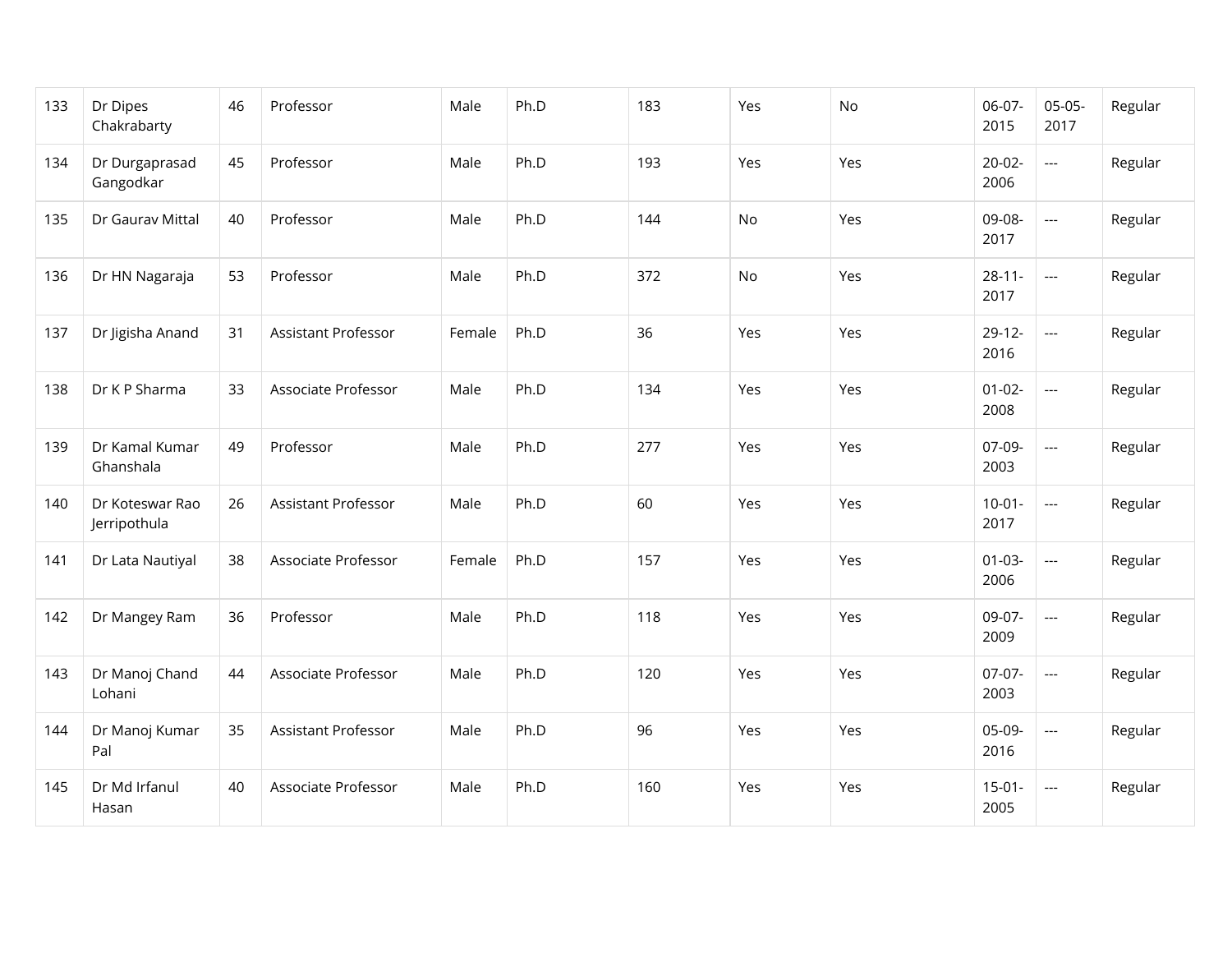| 146 | Dr Mohammad<br>Khalid       | 33 | Assistant Professor        | Male   | Ph.D | 24  | Yes | Yes | $01 - 05 -$<br>2017 | $\overline{\phantom{a}}$ | Regular |
|-----|-----------------------------|----|----------------------------|--------|------|-----|-----|-----|---------------------|--------------------------|---------|
| 147 | Dr Mohammad<br>Tamsir       | 37 | Assistant Professor        | Male   | Ph.D | 72  | Yes | Yes | 06-08-<br>2011      | $\overline{a}$           | Regular |
| 148 | Dr Mukesh Kumar             | 40 | Associate Professor        | Male   | Ph.D | 108 | Yes | Yes | $10-03-$<br>2010    | $\overline{\phantom{a}}$ | Regular |
| 149 | Dr P Thakur                 | 42 | Professor                  | Male   | Ph.D | 202 | Yes | Yes | $11 - 11 -$<br>2005 | $\overline{a}$           | Regular |
| 150 | Dr Pankaj Gautam            | 39 | <b>Assistant Professor</b> | Male   | Ph.D | 85  | Yes | Yes | 19-08-<br>2010      | $\overline{a}$           | Regular |
| 151 | Dr Poornima<br>Mittal       | 37 | Associate Professor        | Female | Ph.D | 176 | Yes | Yes | $18-01-$<br>2008    | $\overline{\phantom{a}}$ | Regular |
| 152 | Dr Pradeep K<br>Sharma      | 40 | Associate Professor        | Male   | Ph.D | 120 | Yes | Yes | 09-05-<br>2012      | $\overline{\phantom{a}}$ | Regular |
| 153 | Dr Pradeep<br>Kumar Juneja  | 40 | Professor                  | Male   | Ph.D | 182 | Yes | Yes | $01-07-$<br>2004    | $\overline{a}$           | Regular |
| 154 | Dr Preeti Shivach           | 29 | Assistant Professor        | Female | Ph.D | 36  | Yes | Yes | 18-07-<br>2016      | $\overline{\phantom{a}}$ | Regular |
| 155 | Dr Promila<br>Sharma        | 42 | <b>Assistant Professor</b> | Female | Ph.D | 150 | Yes | Yes | $01-09-$<br>2009    | $\overline{a}$           | Regular |
| 156 | Dr R Gowri                  | 44 | Professor                  | Female | Ph.D | 96  | Yes | No  | $27-02-$<br>2007    | $06-10-$<br>2016         | Regular |
| 157 | Dr Rajesh Kumar             | 41 | Professor                  | Male   | Ph.D | 222 | Yes | Yes | 17-09-<br>2002      | $\overline{a}$           | Regular |
| 158 | Dr Rakesh Kumar<br>Bachheti | 40 | Associate Professor        | Male   | Ph.D | 144 | Yes | Yes | $01-09-$<br>2008    | $\hspace{0.05cm} \ldots$ | Regular |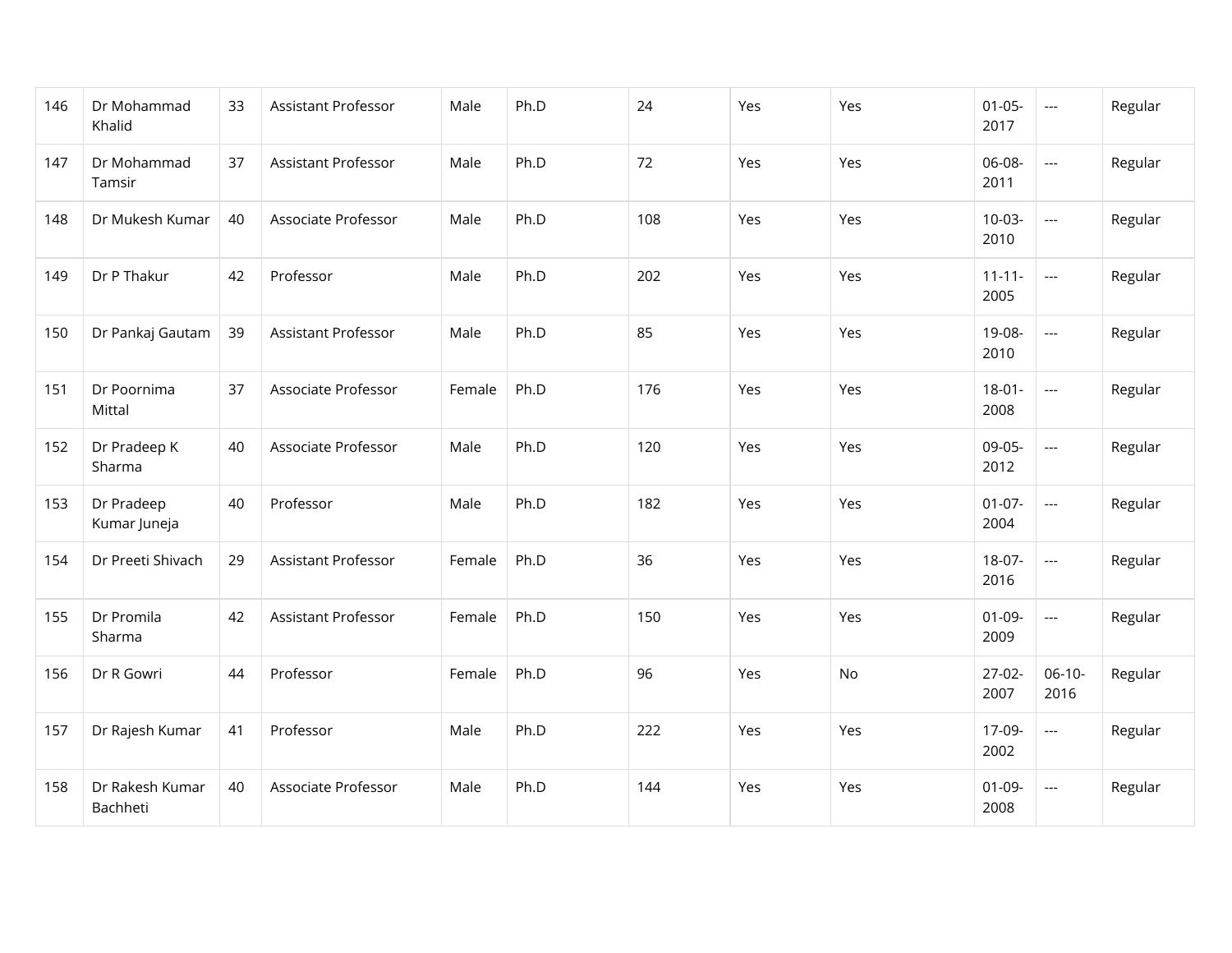| 159 | Dr RCS Mehta              | 68 | Professor           | Male | Ph.D | 60  | Yes | Yes | 07-08-<br>2012      | $\overline{\phantom{a}}$ | Regular  |
|-----|---------------------------|----|---------------------|------|------|-----|-----|-----|---------------------|--------------------------|----------|
| 160 | Dr Rishi Prakash          | 35 | Associate Professor | Male | Ph.D | 60  | Yes | Yes | $11-09-$<br>2011    | $\overline{\phantom{a}}$ | Regular  |
| 161 | Dr Rituraj singh          | 31 | Assistant Professor | Male | Ph.D | 60  | Yes | Yes | 19-03-<br>2017      | $\overline{\phantom{a}}$ | Regular  |
| 162 | Dr RS Bora                | 61 | Assistant Professor | Male | Ph.D | 156 | Yes | Yes | $01-03-$<br>2016    | $\overline{\phantom{a}}$ | Regular  |
| 163 | Dr S P Khare              | 64 | Professor           | Male | Ph.D | 360 | Yes | Yes | 19-09-<br>2015      | $\overline{a}$           | Regular  |
| 164 | Dr Sanjay Jasola          | 50 | Professor           | Male | Ph.D | 348 | Yes | Yes | $01-07-$<br>2014    | $\overline{a}$           | Visiting |
| 165 | Dr Santosh Kumar          | 35 | Associate Professor | Male | Ph.D | 104 | Yes | Yes | 07-08-<br>2010      | $\overline{\phantom{a}}$ | Regular  |
| 166 | Dr Saurabh<br>Kumar Yadav | 27 | Assistant Professor | Male | Ph.D | 36  | Yes | No  | 04-07-<br>2015      | 19-07-<br>2017           | Regular  |
| 167 | Dr Shalini Singh          | 41 | Associate Professor | Male | Ph.D | 190 | Yes | Yes | $02 - 02 -$<br>2003 | $\overline{a}$           | Regular  |
| 168 | Dr Shushil C Dimri        | 46 | Professor           | Male | Ph.D | 231 | Yes | Yes | $01 - 04 -$<br>2005 | $\overline{\phantom{a}}$ | Regular  |
| 169 | Dr Sourabh Bisht          | 38 | Associate Professor | Male | Ph.D | 144 | Yes | No  | 24-07-<br>2007      | 17-09-<br>2016           | Regular  |
| 170 | Dr Umesh Kumar<br>Tiwari  | 39 | Associate Professor | Male | Ph.D | 132 | Yes | Yes | $01 - 10 -$<br>2009 | $\overline{\phantom{a}}$ | Regular  |
| 171 | Dr Varij Panwar           | 38 | Associate Professor | Male | Ph.D | 108 | Yes | Yes | 28-03-<br>2016      | $\overline{\phantom{a}}$ | Regular  |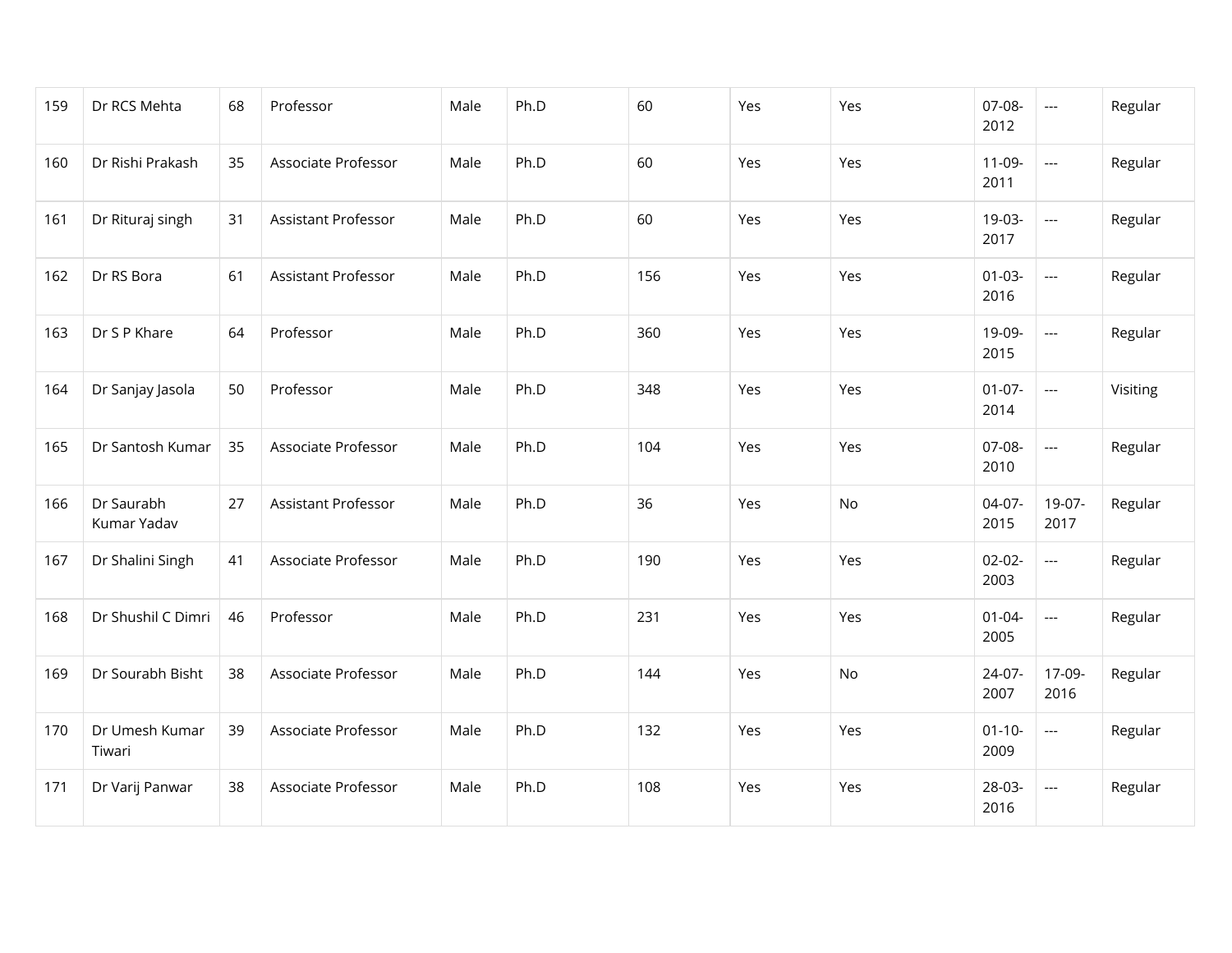| 172 | Dr Virendra<br><b>Bahadur Singh</b>  | 47 | Professor                  | Male   | Ph.D       | 147 | Yes | Yes | $01 - 08 -$<br>2013 | $\hspace{0.05cm} \ldots$ | Regular  |
|-----|--------------------------------------|----|----------------------------|--------|------------|-----|-----|-----|---------------------|--------------------------|----------|
| 173 | Dr VK Srivastava                     | 71 | Professor                  | Male   | Ph.D       | 565 | Yes | Yes | 23-08-<br>2006      | $\overline{\phantom{a}}$ | Visiting |
| 174 | Dr VK Tiwari                         | 70 | Professor                  | Male   | Ph.D       | 514 | Yes | Yes | $10-01 -$<br>2013   | $\hspace{0.05cm} \ldots$ | Visiting |
| 175 | Ekta Johar                           | 27 | Assistant Professor        | Female | <b>MBA</b> | 24  | Yes | No  | $11-01-$<br>2016    | $15-05-$<br>2017         | Regular  |
| 176 | Fakhrul Islam                        | 34 | Other                      | Male   | M.COM      | 36  | Yes | Yes | 22-09-<br>2014      | $\overline{\phantom{a}}$ | Regular  |
| 177 | Gaurav<br>Barkhanda                  | 25 | Assistant Professor        | Male   | M.Tech     | 25  | Yes | No  | 24-08-<br>2015      | $31 - 12 -$<br>2016      | Regular  |
| 178 | Gautam Das                           | 64 | Professor                  | Male   | Ph.D       | 458 | Yes | No  | $27-07-$<br>2015    | $30 - 06 -$<br>2016      | Regular  |
| 179 | Girish Chandra                       | 43 | Assistant Professor        | Male   | MSc(IT)    | 248 | Yes | Yes | $02 - 10 -$<br>2003 | $\overline{a}$           | Regular  |
| 180 | Girish Lakhera                       | 50 | <b>Assistant Professor</b> | Male   | <b>MBA</b> | 357 | Yes | Yes | $01-07-$<br>2011    | $\overline{\phantom{a}}$ | Regular  |
| 181 | Gopal                                | 33 | <b>Assistant Professor</b> | Male   | M.COM      | 96  | Yes | Yes | $18-02-$<br>2009    | $\overline{\phantom{a}}$ | Regular  |
| 182 | Govind Kumar<br>Kamboj               | 33 | Assistant Professor        | Male   | M.Tech     | 108 | Yes | No  | $04 - 10 -$<br>2006 | $10-04-$<br>2015         | Regular  |
| 183 | <b>GPS Bharti</b>                    | 75 | Professor                  | Male   | M.E.       | 423 | Yes | Yes | $01 - 06 -$<br>2014 | $\hspace{0.05cm} \ldots$ | Visiting |
| 184 | <b>GUNJAN AWAL</b><br><b>MOUDGIL</b> | 33 | Other                      | Female | <b>MBA</b> | 72  | Yes | Yes | $11 - 08 -$<br>2014 | ---                      | Regular  |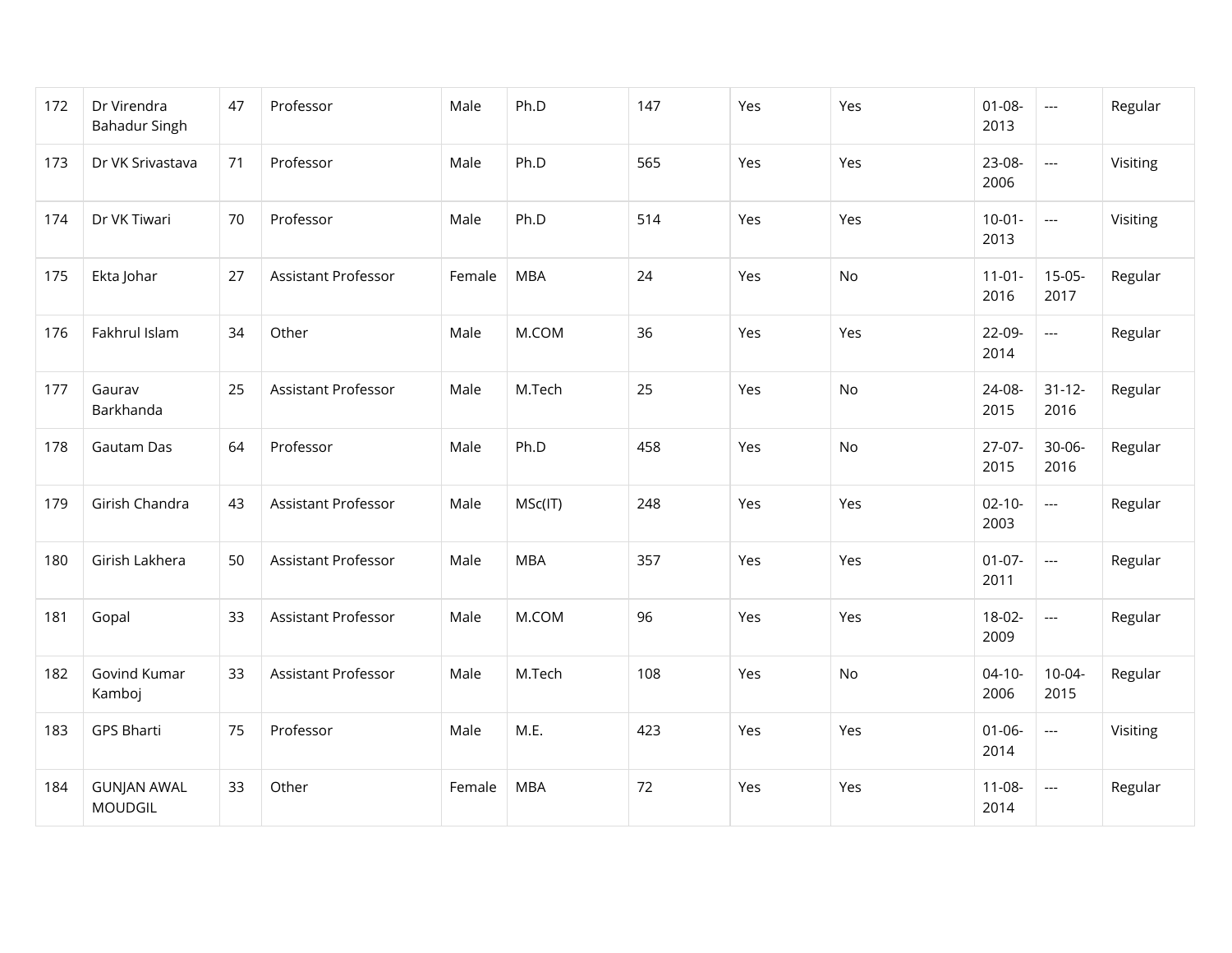| 185 | Gunjan Singh                   | 23 | Assistant Professor        | Female | M.A        | 36  | No  | Yes | $15-07-$<br>2017    | $\hspace{0.05cm} \ldots$ | Regular |
|-----|--------------------------------|----|----------------------------|--------|------------|-----|-----|-----|---------------------|--------------------------|---------|
| 186 | Happy Paul                     | 32 | Assistant Professor        | Male   | Ph.D       | 60  | Yes | No  | $07-11-$<br>2014    | $01 - 12 -$<br>2015      | Regular |
| 187 | Harish Bhatt                   | 39 | Other                      | Male   | M.Sc.      | 144 | Yes | Yes | 17-09-<br>2013      | $\overline{a}$           | Regular |
| 188 | Harish Rawat                   | 35 | Assistant Professor        | Male   | <b>MBA</b> | 48  | Yes | Yes | $13-12-$<br>2016    | $\overline{\phantom{a}}$ | Regular |
| 189 | <b>Hemant Singh</b><br>Pokhria | 31 | Assistant Professor        | Male   | M.Tech     | 111 | Yes | Yes | $01 - 02 -$<br>2009 | $\overline{a}$           | Regular |
| 190 | Juhi Garg                      | 37 | <b>Assistant Professor</b> | Female | Ph.D       | 108 | No  | Yes | $31 - 08 -$<br>2016 | $\overline{a}$           | Regular |
| 191 | Jyoti Kainthola                | 28 | Assistant Professor        | Female | M.Tech     | 27  | Yes | No  | $21-07-$<br>2014    | $14-07-$<br>2016         | Regular |
| 192 | Jyotsna Ghildiyal<br>Bijalwan  | 33 | Assistant Professor        | Female | Ph.D       | 116 | Yes | Yes | $11-01-$<br>2016    | $\overline{a}$           | Regular |
| 193 | Kamal Kant Joshi               | 40 | Assistant Professor        | Male   | Ph.D       | 96  | Yes | Yes | 08-08-<br>2011      | $\overline{a}$           | Regular |
| 194 | Kanika Dhawan                  | 29 | Assistant Professor        | Female | M.A        | 61  | Yes | Yes | 28-08-<br>2015      | $\overline{a}$           | Regular |
| 195 | Kanika Rani                    | 28 | Assistant Professor        | Female | <b>MBA</b> | 60  | Yes | Yes | $06-12-$<br>2016    | $\overline{\phantom{a}}$ | Regular |
| 196 | Kartikeya Raina                | 28 | Assistant Professor        | Male   | <b>MBA</b> | 71  | Yes | Yes | $05-07-$<br>2013    | $\overline{\phantom{a}}$ | Regular |
| 197 | Kavita Jukaria                 | 23 | Other                      | Female | M.Sc.      | 8   | Yes | Yes | 17-04-<br>2017      | $\overline{\phantom{a}}$ | Regular |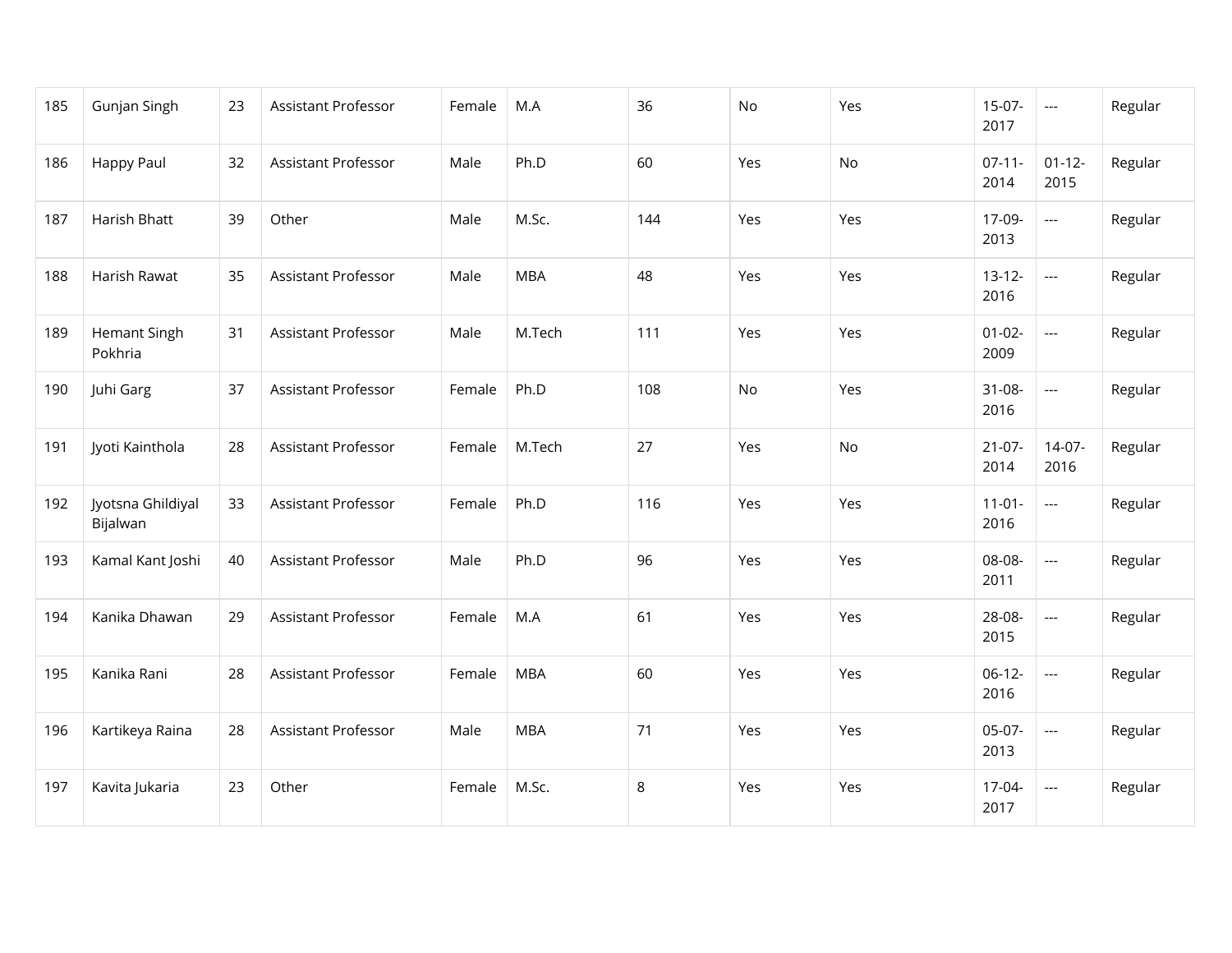| 198 | Khushboo Singh                    | 29 | Assistant Professor                                 | Female | M.Tech        | 72  | Yes | Yes | 03-09-<br>2016      | $\hspace{0.05cm} \ldots$ | Regular |
|-----|-----------------------------------|----|-----------------------------------------------------|--------|---------------|-----|-----|-----|---------------------|--------------------------|---------|
| 199 | Komal Rahi                        | 25 | Assistant Professor                                 | Female | <b>MCA</b>    | 24  | Yes | Yes | $16-03-$<br>2015    | $\overline{\phantom{a}}$ | Regular |
| 200 | Krishnanand<br>Thakur             | 39 | Other                                               | Male   | M.Sc.         | 36  | Yes | Yes | 25-09-<br>2014      | $\overline{\phantom{a}}$ | Regular |
| 201 | Lt D C Pandey                     | 36 | Assistant Professor                                 | Male   | <b>MBA</b>    | 96  | Yes | Yes | 04-08-<br>2008      | $\overline{\phantom{a}}$ | Regular |
| 202 | M L Dewal                         | 68 | Professor                                           | Male   | Ph.D          | 492 | Yes | No. | $20-07-$<br>2015    | $16-05-$<br>2016         | Regular |
| 203 | MADHULIKA<br><b>ESTHER PRASAD</b> | 32 | Other                                               | Female | M.S           | 10  | Yes | Yes | $25-02-$<br>2017    | $\overline{\phantom{a}}$ | Regular |
| 204 | Magan Khali                       | 38 | Assistant Professor                                 | Male   | M.Sc.         | 156 | Yes | Yes | 24-09-<br>2004      | $\overline{\phantom{a}}$ | Regular |
| 205 | Manas Updhyay                     | 21 | Other                                               | Male   | <b>B.Tech</b> | 5   | Yes | Yes | $01 - 06 -$<br>2017 | $\overline{\phantom{a}}$ | Regular |
| 206 | Manish Gurung                     | 36 | Assistant Professor                                 | Male   | <b>MBA</b>    | 96  | No  | Yes | $02 - 01 -$<br>2017 | $\overline{\phantom{a}}$ | Regular |
| 207 | Manish Kr<br>Srivastav            | 35 | Assistant Professor                                 | Male   | M.Tech        | 131 | Yes | Yes | $10-10-$<br>2015    | ---                      | Regular |
| 208 | Manish Kumar                      | 43 | Dean / Principal /<br>Director / Vice<br>Chancellor | Male   | Ph.D          | 228 | Yes | Yes | $01 - 10 -$<br>2000 | $\overline{\phantom{a}}$ | Regular |
| 209 | Manoj Badon                       | 41 | Assistant Professor                                 | Male   | M.E.          | 87  | Yes | No. | $15-07-$<br>2010    | $02 - 12 -$<br>2015      | Regular |
| 210 | Manu Pant                         | 31 | Assistant Professor                                 | Female | Ph.D          | 72  | Yes | Yes | 19-09-<br>2011      | ---                      | Regular |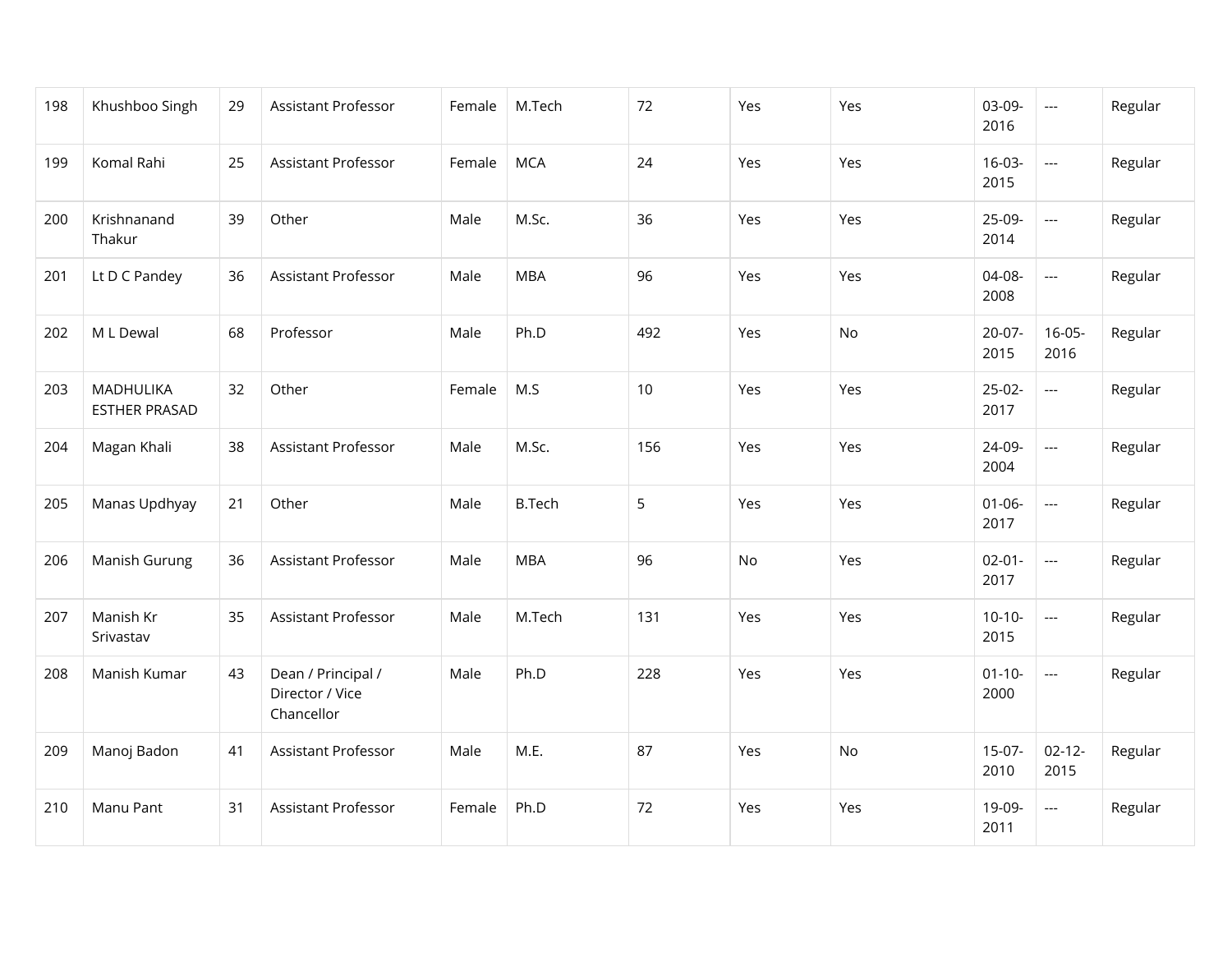| 211 | Misbahul Islam          | 44 | Professor                  | Male   | Ph.D       | 236 | Yes       | No  | $17-01-$<br>2014    | 28-02-<br>2017           | Regular  |
|-----|-------------------------|----|----------------------------|--------|------------|-----|-----------|-----|---------------------|--------------------------|----------|
| 212 | Mohan Chandra<br>Pandey | 64 | Professor                  | Male   | Ph.D       | 422 | Yes       | Yes | $01-07-$<br>2014    | $\overline{\phantom{a}}$ | Visiting |
| 213 | Mohit kumar Ojha        | 29 | <b>Assistant Professor</b> | Male   | <b>MBA</b> | 60  | <b>No</b> | Yes | 14-08-<br>2017      | $\overline{a}$           | Regular  |
| 214 | Monica Sharma           | 28 | <b>Assistant Professor</b> | Female | <b>MBA</b> | 48  | Yes       | Yes | $14-03-$<br>2016    | $\overline{\phantom{a}}$ | Regular  |
| 215 | Mr Alok Sharma          | 38 | Assistant Professor        | Male   | M.Tech     | 24  | Yes       | Yes | $27-07-$<br>2016    | $\overline{\phantom{a}}$ | Regular  |
| 216 | Mr Piyush Pandey        | 37 | Associate Professor        | Male   | M.Tech     | 133 | Yes       | Yes | $15-07-$<br>2013    | $\overline{\phantom{a}}$ | Regular  |
| 217 | Mr Ravi Verma           | 29 | <b>Assistant Professor</b> | Male   | M.Tech     | 86  | Yes       | Yes | $11-07-$<br>2011    | $\hspace{0.05cm} \ldots$ | Regular  |
| 218 | Mr Abhinav<br>Sharma    | 29 | Assistant Professor        | Male   | M.Tech     | 36  | Yes       | Yes | 06-08-<br>2009      | $\overline{a}$           | Regular  |
| 219 | Mr Abhishek Jain        | 41 | Associate Professor        | Male   | M.Tech     | 168 | Yes       | Yes | 28-06-<br>2003      | $\overline{a}$           | Regular  |
| 220 | Mr Abhishek<br>Verma    | 41 | Assistant Professor        | Male   | M.Sc.      | 120 | Yes       | Yes | $01 - 08 -$<br>2006 | $\overline{a}$           | Regular  |
| 221 | Mr Aditya Joshi         | 29 | Assistant Professor        | Male   | M.Tech     | 84  | Yes       | Yes | $01 - 11 -$<br>2016 | $\overline{\phantom{a}}$ | Regular  |
| 222 | Mr Ajay Semalty         | 33 | <b>Assistant Professor</b> | Male   | M.A        | 12  | Yes       | Yes | $22-02-$<br>2016    | $\overline{a}$           | Regular  |
| 223 | Mr Akhilesh<br>Dwivedi  | 31 | Assistant Professor        | Male   | M.Tech     | 48  | Yes       | Yes | $16-07-$<br>2016    | $\hspace{0.05cm} \ldots$ | Regular  |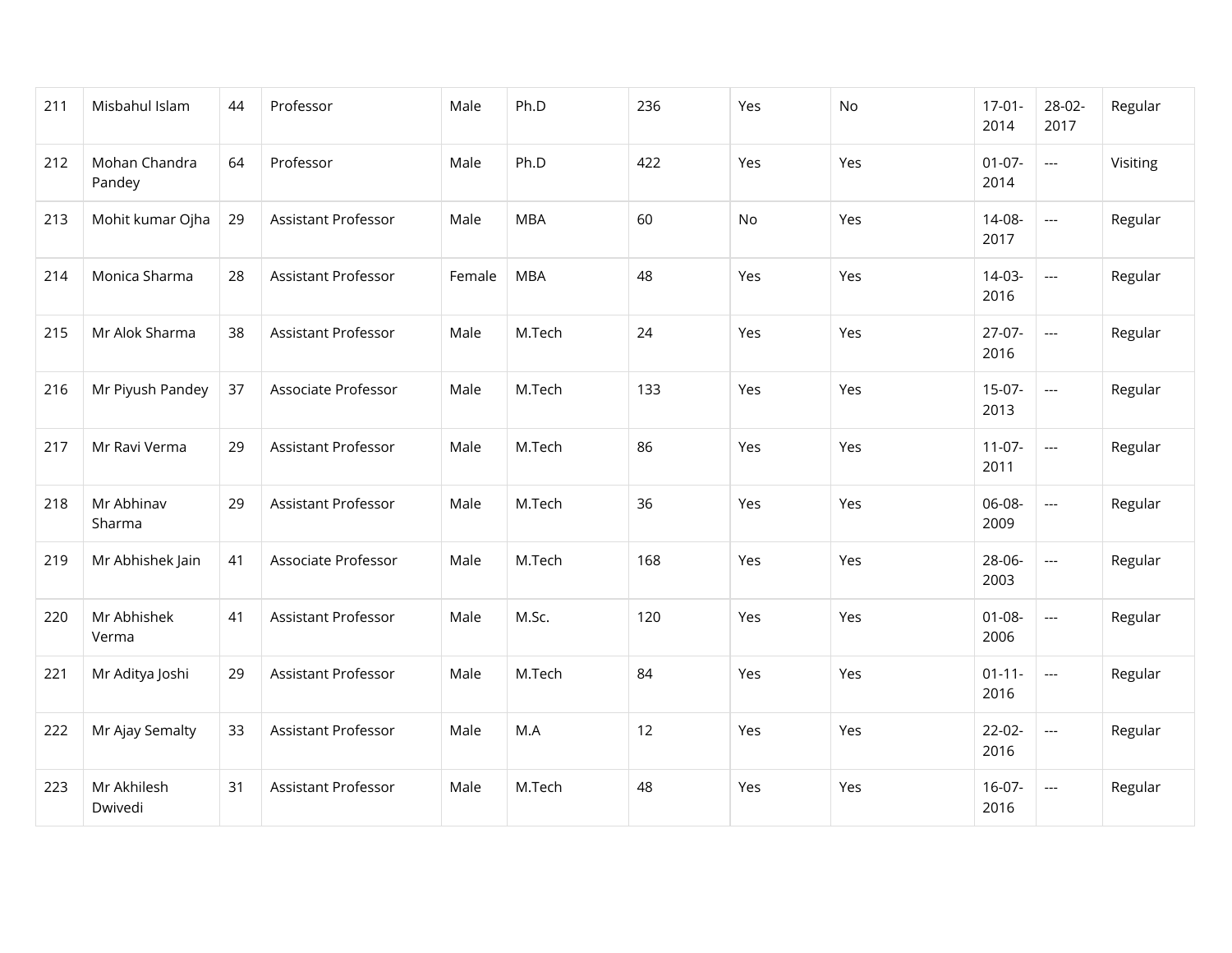| 224 | Mr Akshay Rajput               | 24 | Assistant Professor        | Male | M.Tech     | 24  | Yes | Yes | $05-01 -$<br>2017   | $\overline{a}$           | Regular |
|-----|--------------------------------|----|----------------------------|------|------------|-----|-----|-----|---------------------|--------------------------|---------|
| 225 | Mr Amish Karki                 | 33 | <b>Assistant Professor</b> | Male | <b>MCA</b> | 84  | Yes | Yes | $15-02-$<br>2010    | $\overline{a}$           | Regular |
| 226 | Mr Amit Juyal                  | 32 | Assistant Professor        | Male | M.Tech     | 96  | Yes | Yes | 18-07-<br>2016      | $\overline{\phantom{a}}$ | Regular |
| 227 | Mr AMIT KUMAR<br>SHAKYA        | 31 | Other                      | Male | M.Tech     | 10  | Yes | Yes | $25-02-$<br>2017    | $\overline{\phantom{a}}$ | Regular |
| 228 | Mr Amit Kumar<br>Sharma        | 35 | <b>Assistant Professor</b> | Male | M.Tech     | 95  | Yes | Yes | 06-08-<br>2014      | $\overline{a}$           | Regular |
| 229 | Mr Amulya Kumar<br>Roul        | 35 | Assistant Professor        | Male | M.Tech     | 84  | Yes | Yes | $01 - 07 -$<br>2013 | $\overline{a}$           | Regular |
| 230 | Mr Anil Bhagwan<br>Munde       | 30 | Assistant Professor        | Male | M.Tech     | 62  | Yes | Yes | $04-07-$<br>2014    | $\overline{a}$           | Regular |
| 231 | Mr Anil Kumar<br><b>Baliga</b> | 56 | Professor                  | Male | M.Tech     | 426 | Yes | Yes | 14-08-<br>2006      | $\overline{a}$           | Regular |
| 232 | Mr Ankit Bhatt                 | 29 | Assistant Professor        | Male | M.Tech     | 87  | Yes | Yes | 29-06-<br>2009      | $\overline{a}$           | Regular |
| 233 | Mr Ankur<br>Chaudhary          | 34 | Assistant Professor        | Male | M.Tech     | 114 | Yes | Yes | 19-03-<br>2007      | $\overline{a}$           | Regular |
| 234 | Mr Ankur Dixit                 | 25 | Assistant Professor        | Male | M.Tech     | 16  | Yes | No  | 06-07-<br>2015      | 06-06-<br>2017           | Regular |
| 235 | Mr Anurag Singh                | 28 | Assistant Professor        | Male | M.Tech     | 74  | Yes | No  | $15-07-$<br>2013    | 07-06-<br>2017           | Regular |
| 236 | Mr Ashish Bhatt                | 31 | <b>Assistant Professor</b> | Male | M.Tech     | 24  | Yes | Yes | 09-07-<br>2016      | $\overline{a}$           | Regular |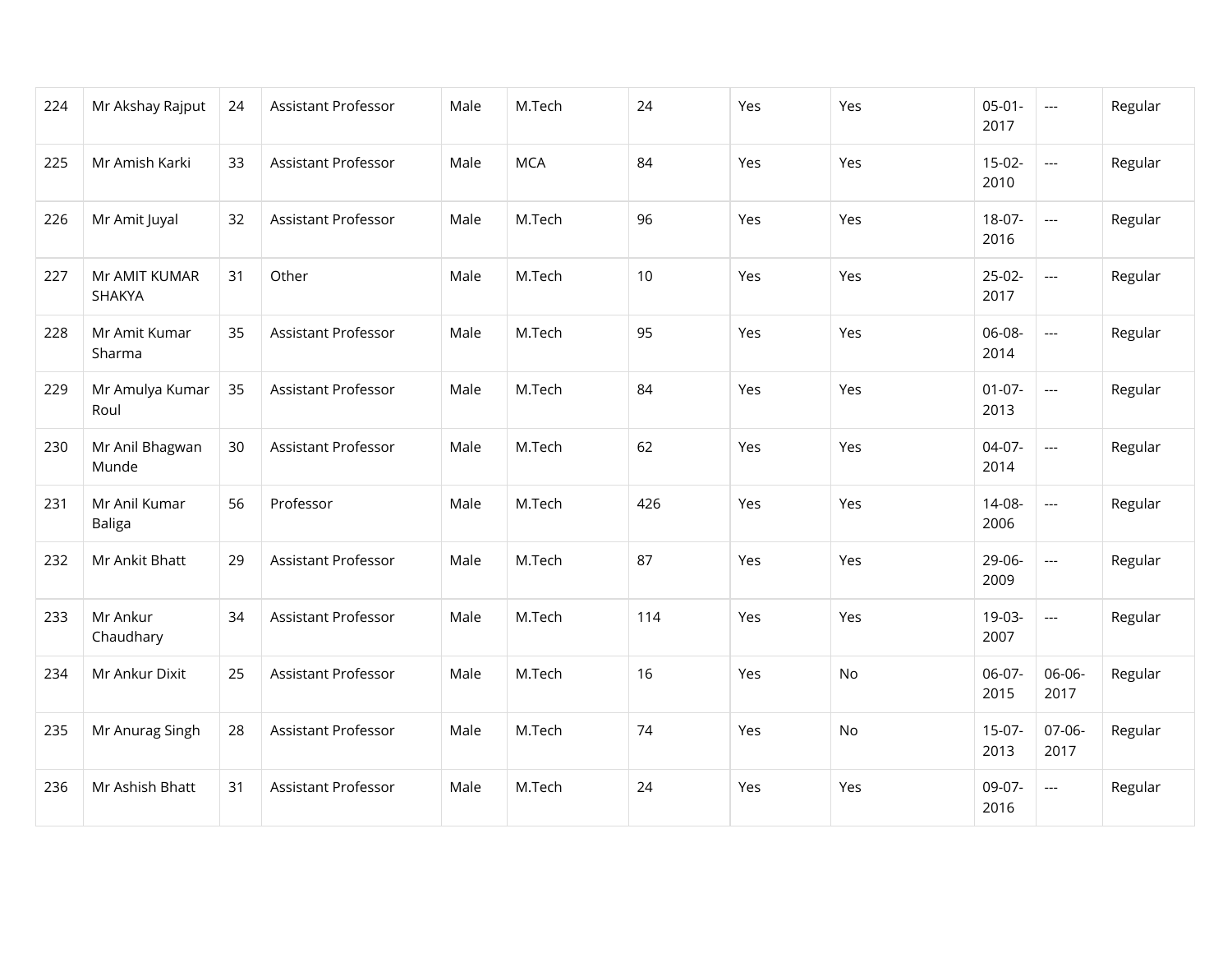| 237 | Mr Ashish Bisht               | 27 | Assistant Professor        | Male | M.E.       | 50  | Yes | Yes | $07-07-$<br>2015    | $\overline{a}$           | Regular |
|-----|-------------------------------|----|----------------------------|------|------------|-----|-----|-----|---------------------|--------------------------|---------|
| 238 | Mr Ashish Garg                | 25 | <b>Assistant Professor</b> | Male | M.Tech     | 13  | Yes | Yes | $10 - 08 -$<br>2015 | $\overline{\phantom{a}}$ | Regular |
| 239 | Mr Ashish Kumar<br>Chaudhary  | 25 | <b>Assistant Professor</b> | Male | M.Tech     | 24  | No  | Yes | $01-07-$<br>2017    | $\overline{a}$           | Regular |
| 240 | Mr Ashish Kumar<br>Sharma     | 27 | Assistant Professor        | Male | <b>MCA</b> | 36  | Yes | Yes | $01-05-$<br>2017    | $\overline{\phantom{a}}$ | Regular |
| 241 | Mr Ashutosh<br><b>Bhatt</b>   | 30 | <b>Assistant Professor</b> | Male | M.Tech     | 74  | Yes | Yes | $11-07-$<br>2011    | $\overline{a}$           | Regular |
| 242 | Mr Ashutosh Dixit             | 26 | <b>Assistant Professor</b> | Male | M.Tech     | 60  | Yes | Yes | $14-07-$<br>2012    | $\overline{\phantom{a}}$ | Regular |
| 243 | Mr Ashwini<br>Kumar Singh     | 31 | Assistant Professor        | Male | M.Tech     | 111 | Yes | Yes | $25-07-$<br>2011    | $\overline{a}$           | Regular |
| 244 | Mr B P Dubey                  | 35 | <b>Assistant Professor</b> | Male | M.Tech     | 72  | Yes | Yes | 06-06-<br>2016      | $\overline{a}$           | Regular |
| 245 | Mr Bhaskar<br>Nautiyal        | 44 | Associate Professor        | Male | M.Tech     | 185 | Yes | Yes | 23-09-<br>2002      | $\overline{a}$           | Regular |
| 246 | Mr Bhupender<br>Singh Rautela | 36 | Assistant Professor        | Male | M.Tech     | 132 | Yes | Yes | $21 - 12 -$<br>2016 | $\overline{a}$           | Regular |
| 247 | Mr Binay Kumar                | 36 | Assistant Professor        | Male | M.Tech     | 144 | Yes | Yes | $15-12-$<br>2016    | $\overline{\phantom{a}}$ | Regular |
| 248 | Mr Deepak<br>Chander Pandey   | 45 | <b>Assistant Professor</b> | Male | M.Tech     | 80  | Yes | Yes | 27-09-<br>2011      | $\overline{a}$           | Regular |
| 249 | Mr Deepak Kumar               | 30 | Assistant Professor        | Male | <b>MCA</b> | 72  | Yes | Yes | $11 - 04 -$<br>2011 | $\hspace{0.05cm} \ldots$ | Regular |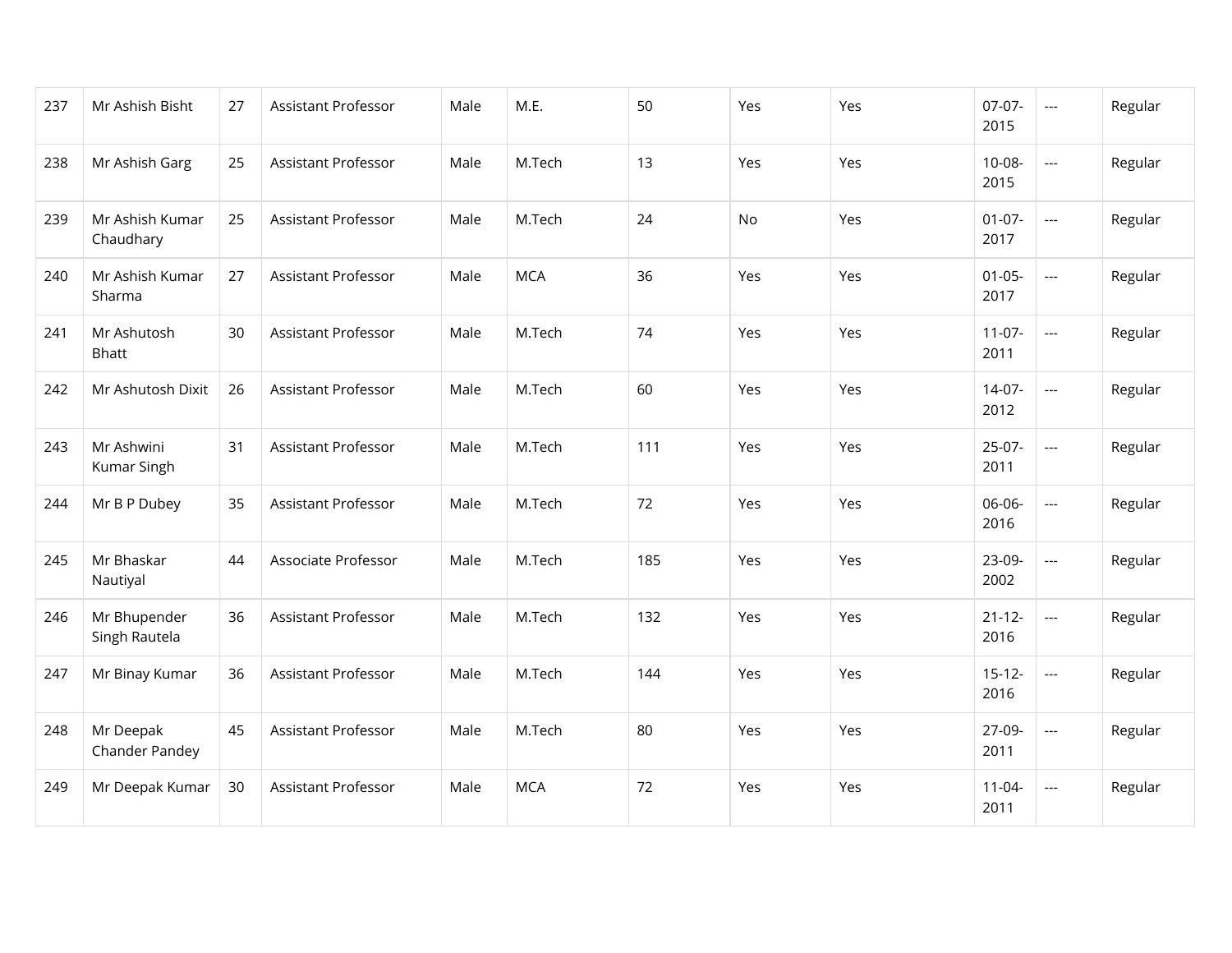| 250 | Mr Deepak Kumar<br>Singh       | 28 | Assistant Professor        | Male | M.Tech        | 36  | Yes | Yes | $15-05-$<br>2017    | $\scriptstyle \cdots$    | Regular |
|-----|--------------------------------|----|----------------------------|------|---------------|-----|-----|-----|---------------------|--------------------------|---------|
| 251 | Mr Deepak<br>Semwal            | 35 | Assistant Professor        | Male | M.Tech        | 49  | Yes | Yes | 03-08-<br>2015      | $\overline{\phantom{a}}$ | Regular |
| 252 | Mr Deepak Singh<br>Rana        | 32 | <b>Assistant Professor</b> | Male | M.Tech        | 96  | Yes | Yes | $27-07-$<br>2016    | $\overline{\phantom{a}}$ | Regular |
| 253 | Mr Deepak uniyal               | 26 | <b>Assistant Professor</b> | Male | M.Tech        | 25  | Yes | Yes | 07-08-<br>2016      | $\overline{a}$           | Regular |
| 254 | Mr DEVVRET                     | 25 | Assistant Professor        | Male | M.Tech        | 12  | Yes | Yes | $10-03-$<br>2016    | $\overline{\phantom{a}}$ | Regular |
| 255 | Mr Dibyahash<br>Bordoloi       | 41 | Associate Professor        | Male | M.Tech        | 188 | Yes | Yes | 07-08-<br>2008      | $\overline{a}$           | Regular |
| 256 | Mr Durgeshwar<br>Pratap Singh  | 26 | Other                      | Male | <b>B.Tech</b> | 24  | Yes | Yes | $24 - 10 -$<br>2015 | $\overline{\phantom{a}}$ | Regular |
| 257 | Mr Faraz Ahmad                 | 26 | Assistant Professor        | Male | M.Tech        | 24  | Yes | Yes | $07-01-$<br>2016    | $\overline{a}$           | Regular |
| 258 | Mr Girjesh K Joshi             | 32 | Assistant Professor        | Male | M.S           | 61  | Yes | No  | $01-07-$<br>2016    | $14-10-$<br>2017         | Regular |
| 259 | Mr Harish prasad               | 41 | Other                      | Male | MSc(IT)       | 144 | Yes | Yes | $12 - 12 -$<br>2016 | $\overline{\phantom{a}}$ | Regular |
| 260 | Mr Hemant Singh                | 29 | <b>Assistant Professor</b> | Male | M.Tech        | 75  | Yes | Yes | $01 - 06 -$<br>2010 | $\overline{\phantom{a}}$ | Regular |
| 261 | Mr Himanshu Rai<br>Goyal       | 33 | Assistant Professor        | Male | M.Tech        | 130 | Yes | Yes | $21 - 11 -$<br>2005 | $\overline{\phantom{a}}$ | Regular |
| 262 | Mr Jai Shankar<br><b>Bhatt</b> | 41 | Assistant Professor        | Male | M.Tech        | 193 | Yes | Yes | 14-08-<br>2006      | $---$                    | Regular |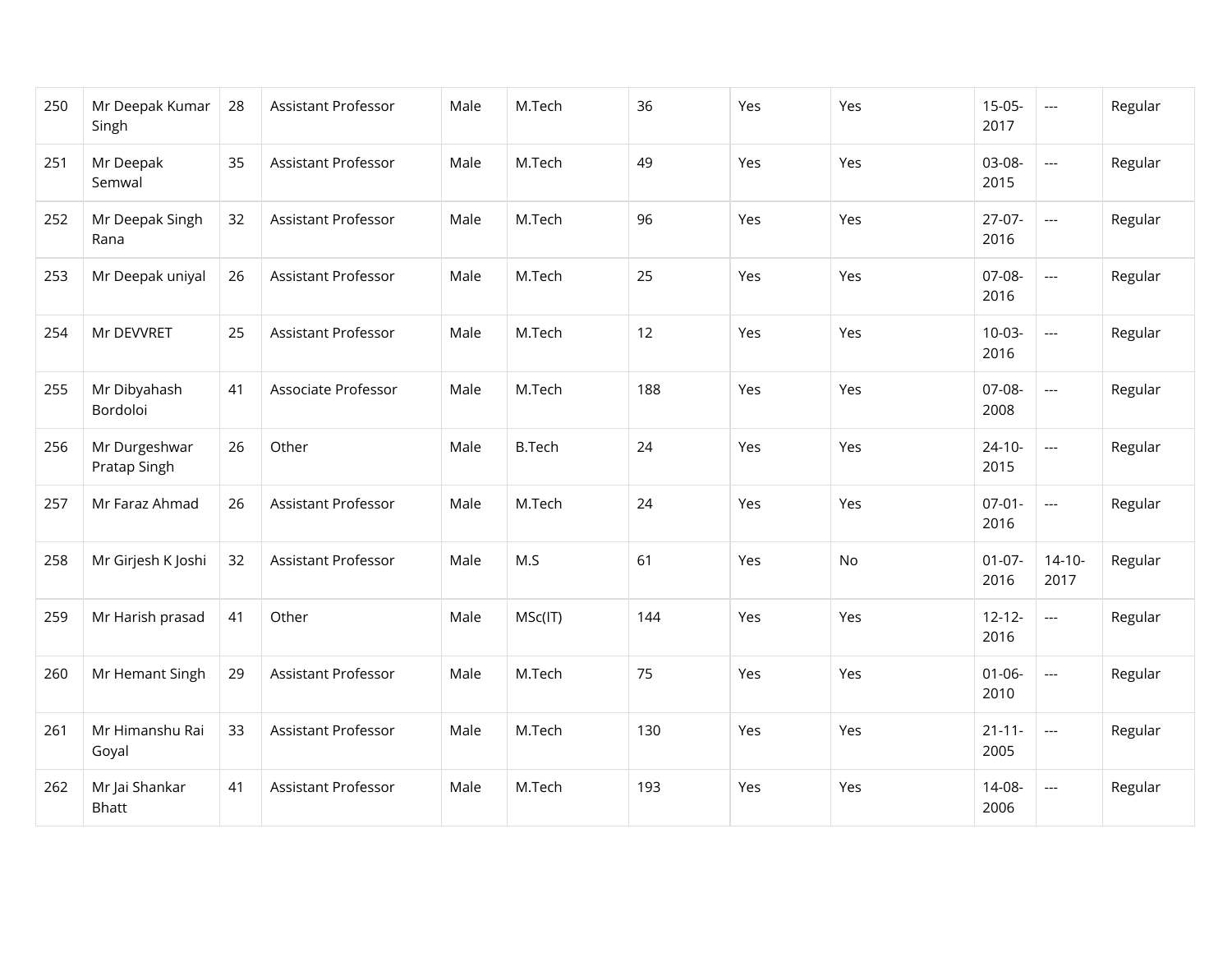| 263 | Mr Kamla Kant<br>Pandey      | 29 | Other                      | Male | M.Sc.      | 72  | Yes | Yes | $07-12-$<br>2016    | $\overline{\phantom{a}}$ | Regular |
|-----|------------------------------|----|----------------------------|------|------------|-----|-----|-----|---------------------|--------------------------|---------|
| 264 | Mr Kamlesh C<br>Purohit      | 45 | Assistant Professor        | Male | M.Tech     | 273 | Yes | Yes | 07-09-<br>2005      | $\overline{a}$           | Regular |
| 265 | Mr Kamlesh<br>Kukreti        | 25 | Assistant Professor        | Male | M.Tech     | 24  | Yes | Yes | $11 - 11 -$<br>2016 | $\overline{\phantom{a}}$ | Regular |
| 266 | Mr Kaushal<br>Kumar          | 29 | <b>Assistant Professor</b> | Male | M.Tech     | 75  | Yes | Yes | $01 - 07 -$<br>2010 | $\overline{\phantom{a}}$ | Regular |
| 267 | Mr Kireet Joshi              | 30 | <b>Assistant Professor</b> | Male | M.Tech     | 78  | Yes | Yes | 13-09-<br>2010      | $\overline{a}$           | Regular |
| 268 | Mr Kulbhusan<br>Bachetti     | 35 | Assistant Professor        | Male | <b>MCA</b> | 48  | Yes | Yes | 23-09-<br>2013      | $\overline{a}$           | Regular |
| 269 | Mr Kuljinder<br>Singh Bumrah | 32 | Assistant Professor        | Male | M.Tech     | 108 | Yes | Yes | $16-07-$<br>2016    | $\overline{\phantom{a}}$ | Regular |
| 270 | Mr Mahesh<br>Manchanda       | 41 | <b>Assistant Professor</b> | Male | M.Tech     | 71  | Yes | Yes | $11 - 11 -$<br>2013 | $\overline{\phantom{a}}$ | Regular |
| 271 | Mr Manish Deoli              | 24 | <b>Assistant Professor</b> | Male | M.Tech     | 24  | Yes | Yes | 28-07-<br>2016      | $\overline{\phantom{a}}$ | Regular |
| 272 | Mr Manish<br>Mahajan         | 45 | Associate Professor        | Male | M.Tech     | 207 | Yes | Yes | $15-01-$<br>2014    | $\overline{\phantom{a}}$ | Regular |
| 273 | Mr Manish<br>Sharma          | 39 | Associate Professor        | Male | M.Tech     | 129 | Yes | Yes | $01 - 01 -$<br>2009 | $\overline{\phantom{a}}$ | Regular |
| 274 | Mr Manoj<br>Gwalwanshi       | 31 | <b>Assistant Professor</b> | Male | M.Tech     | 40  | Yes | Yes | $15-07-$<br>2013    | $\overline{\phantom{a}}$ | Regular |
| 275 | Mr Manoj Kumar<br>Thakur     | 32 | Assistant Professor        | Male | M.Tech     | 96  | Yes | Yes | 02-08-<br>2008      | $\overline{\phantom{a}}$ | Regular |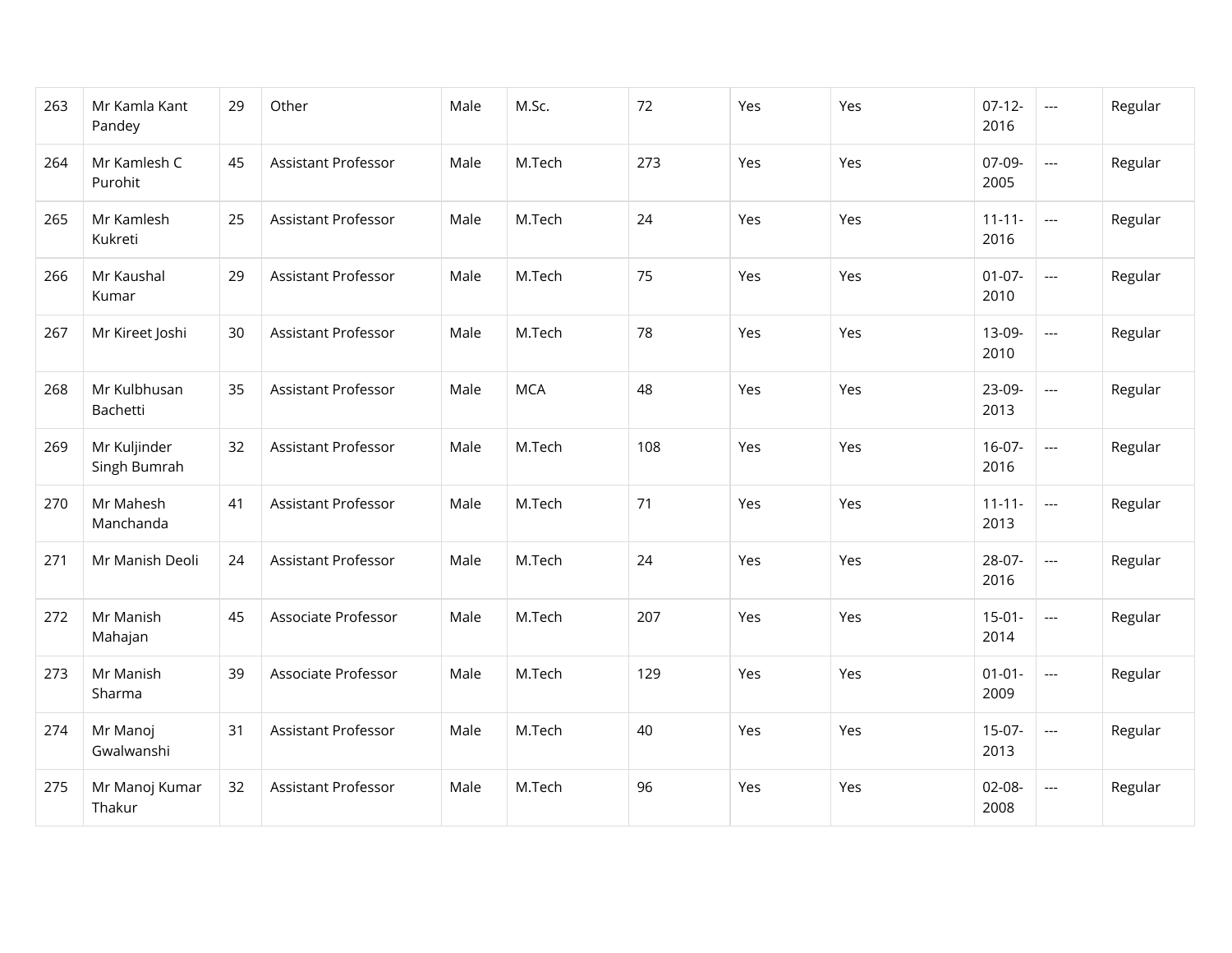| 276 | Mr Mayank<br>Chaturvedi  | 30 | Assistant Professor        | Male | M.Tech        | 88  | Yes | Yes | $17-10-$<br>2011    | $\hspace{0.05cm} \ldots$ | Regular |
|-----|--------------------------|----|----------------------------|------|---------------|-----|-----|-----|---------------------|--------------------------|---------|
| 277 | Mr Munendra<br>Singh     | 31 | Assistant Professor        | Male | M.Tech        | 50  | Yes | Yes | 18-08-<br>2012      | $\overline{\phantom{a}}$ | Regular |
| 278 | Mr Narayan<br>Chaturvedi | 33 | Assistant Professor        | Male | M.Tech        | 120 | Yes | Yes | 05-09-<br>2006      | $\overline{\phantom{a}}$ | Regular |
| 279 | Mr Naveen Garg           | 54 | Associate Professor        | Male | M.Tech        | 72  | Yes | Yes | $01 - 08 -$<br>2003 | $\overline{\phantom{a}}$ | Regular |
| 280 | Mr Neeraj Sengar         | 29 | Assistant Professor        | Male | M.Tech        | 83  | Yes | Yes | 06-07-<br>2015      | $\overline{\phantom{a}}$ | Regular |
| 281 | Mr Nikesh Joshi          | 21 | Other                      | Male | <b>B.Tech</b> | 8   | Yes | Yes | $21 - 04 -$<br>2017 | $\overline{a}$           | Regular |
| 282 | Mr Nitin Kumar<br>KC     | 30 | Assistant Professor        | Male | M.Tech        | 67  | Yes | Yes | 28-06-<br>2012      | ---                      | Regular |
| 283 | Mr Nitin Mishra          | 37 | Assistant Professor        | Male | M.Tech        | 86  | Yes | Yes | $01-07-$<br>2013    | $\overline{a}$           | Regular |
| 284 | Mr Nitin Sundriyal       | 31 | <b>Assistant Professor</b> | Male | M.Tech        | 97  | Yes | Yes | $01 - 08 -$<br>2009 | $\overline{\phantom{a}}$ | Regular |
| 285 | Mr Noor Mohd             | 35 | Assistant Professor        | Male | M.Tech        | 119 | Yes | Yes | $25-07-$<br>2006    | $\overline{a}$           | Regular |
| 286 | Mr Om Prakash<br>Verma   | 32 | Assistant Professor        | Male | M.Tech        | 56  | Yes | Yes | 09-07-<br>2012      | $\overline{\phantom{a}}$ | Regular |
| 287 | Mr Pankaj Aswal          | 39 | Associate Professor        | Male | <b>MBA</b>    | 132 | Yes | Yes | 08-09-<br>2005      | $\overline{\phantom{a}}$ | Regular |
| 288 | Mr Paritosh<br>Mishra    | 28 | Assistant Professor        | Male | M.Tech        | 40  | Yes | Yes | $01-07-$<br>2013    | $\hspace{0.05cm} \ldots$ | Regular |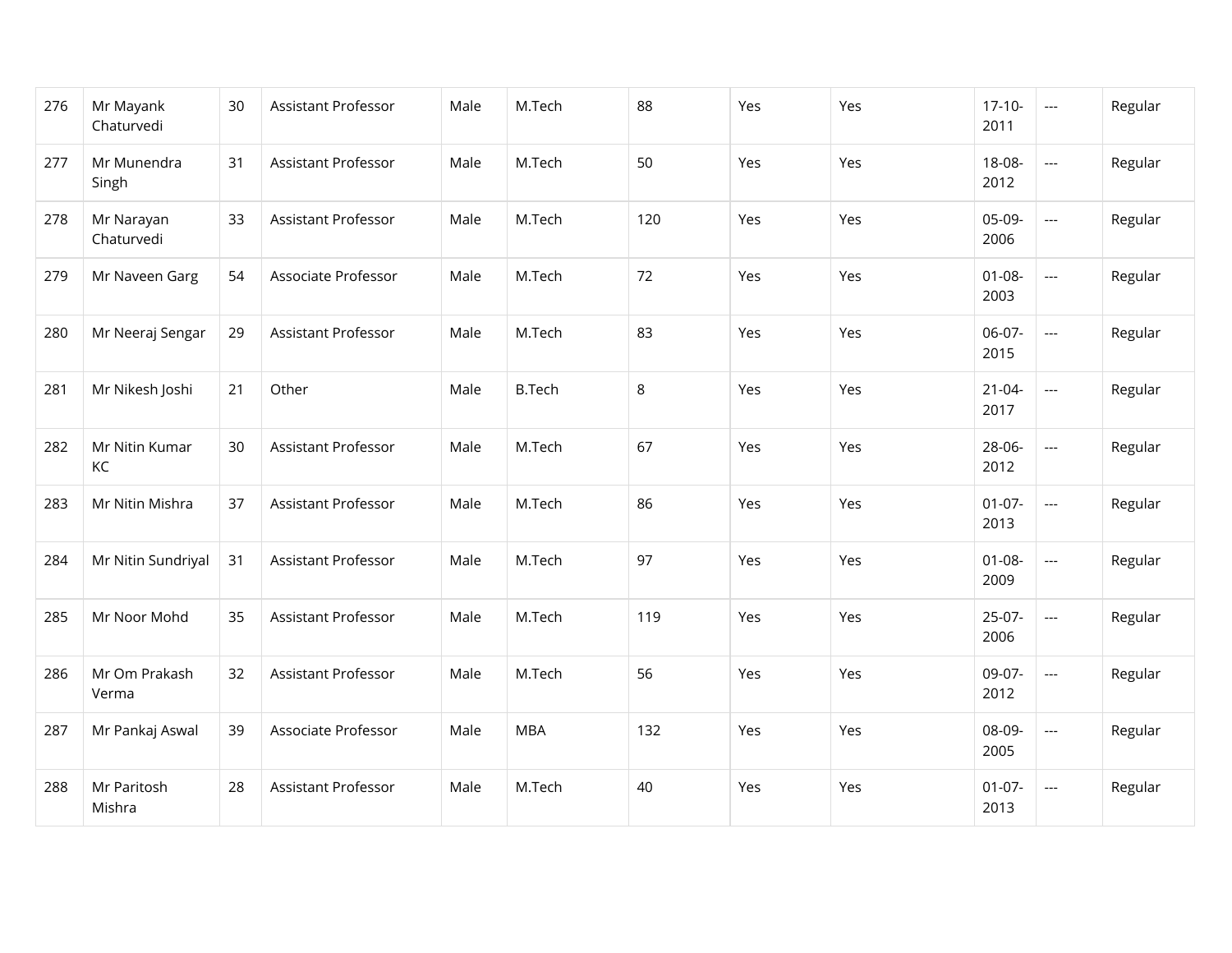| 289 | Mr Parvesh Saini              | 35 | Assistant Professor        | Male | M.E.          | 125 | Yes | Yes | $13-05-$<br>2011    | $\scriptstyle\cdots$     | Regular  |
|-----|-------------------------------|----|----------------------------|------|---------------|-----|-----|-----|---------------------|--------------------------|----------|
| 290 | Mr Pawan Negi                 | 39 | Other                      | Male | <b>B.Tech</b> | 60  | Yes | Yes | $06-12-$<br>2016    | $\overline{\phantom{a}}$ | Regular  |
| 291 | Mr Piyush Bagla               | 26 | <b>Assistant Professor</b> | Male | M.Tech        | 24  | Yes | Yes | 29-06-<br>2016      | $\overline{\phantom{a}}$ | Regular  |
| 292 | Mr Prabhjot Singh             | 26 | <b>Assistant Professor</b> | Male | M.Tech        | 24  | Yes | Yes | $30-12-$<br>2016    | $\overline{\phantom{a}}$ | Regular  |
| 293 | Mr Pranav Kumar<br>Srivastava | 36 | Assistant Professor        | Male | M.Tech        | 138 | Yes | Yes | $20 - 11 -$<br>2005 | $\overline{\phantom{a}}$ | Regular  |
| 294 | Mr Prateek Negi               | 26 | Assistant Professor        | Male | M.Tech        | 37  | Yes | Yes | 09-07-<br>2015      | $\overline{a}$           | Regular  |
| 295 | Mr Priyank<br>Pandey          | 27 | Assistant Professor        | Male | M.Tech        | 24  | No  | Yes | $31-07-$<br>2017    | $\overline{a}$           | Regular  |
| 296 | Mr Puneet<br>Manocha          | 42 | Assistant Professor        | Male | M.Tech        | 150 | Yes | Yes | $17 - 11 -$<br>2003 | $\overline{a}$           | Regular  |
| 297 | Mr Punit Gupta                | 46 | Associate Professor        | Male | M.Sc.         | 74  | Yes | Yes | $11-08-$<br>2011    | $\overline{a}$           | Regular  |
| 298 | Mr Purushottam<br>Das         | 28 | Assistant Professor        | Male | M.Tech        | 48  | Yes | Yes | $13-07-$<br>2016    | $\overline{a}$           | Regular  |
| 299 | Mr R L Mendiratta             | 73 | Professor                  | Male | M.Tech        | 570 | Yes | Yes | $18 - 10 -$<br>2004 | $\scriptstyle\cdots$     | Visiting |
| 300 | Mr Rahul Arora                | 33 | Assistant Professor        | Male | <b>MCA</b>    | 96  | Yes | Yes | $20-05-$<br>2008    | $\overline{a}$           | Regular  |
| 301 | Mr Raj Kumar<br>Kapooria      | 44 | Assistant Professor        | Male | M.E.          | 96  | Yes | No  | 27-09-<br>2010      | 09-08-<br>2016           | Regular  |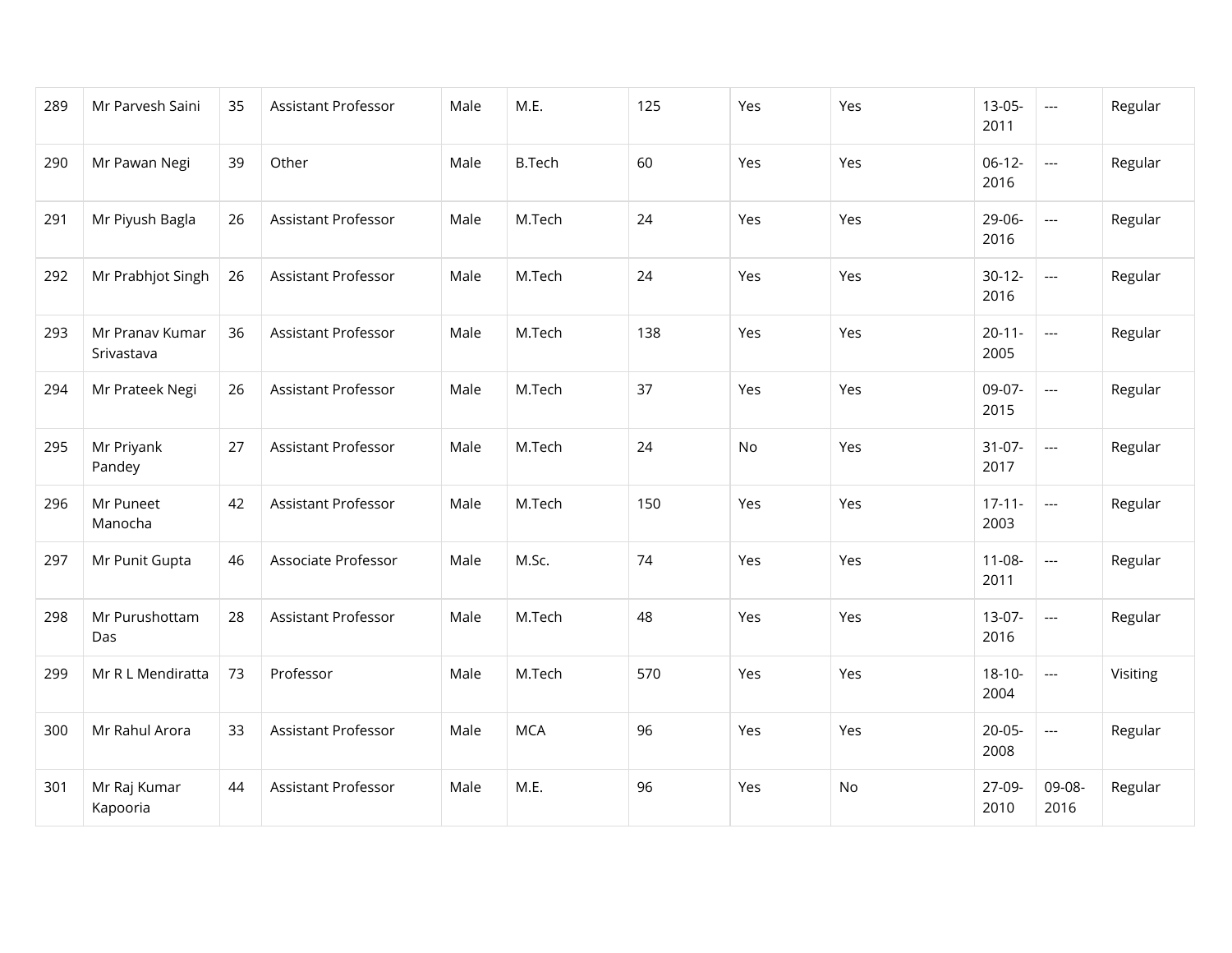| 302 | Mr Rajeev Singh<br>Bisht   | 29 | Assistant Professor        | Male | MSc(IT)    | 10  | Yes | Yes | $13-02-$<br>2017    | $\hspace{0.05cm} \ldots$ | Regular |
|-----|----------------------------|----|----------------------------|------|------------|-----|-----|-----|---------------------|--------------------------|---------|
| 303 | Mr Rajendra<br>Singh Bisht | 30 | Assistant Professor        | Male | M.Tech     | 48  | Yes | Yes | $11-07-$<br>2016    | $\overline{a}$           | Regular |
| 304 | Mr Rajesh Prasad<br>Verma  | 38 | Assistant Professor        | Male | M.Tech     | 97  | Yes | Yes | $01 - 10 -$<br>2010 | $\overline{a}$           | Regular |
| 305 | Mr Ramesh Singh<br>Rawat   | 40 | <b>Assistant Professor</b> | Male | M.Tech     | 169 | Yes | Yes | 06-08-<br>2007      | $\overline{\phantom{a}}$ | Regular |
| 306 | Mr Ranu Prakash<br>Sharma  | 29 | Assistant Professor        | Male | <b>MCA</b> | 108 | Yes | Yes | $03-11-$<br>2008    | $\overline{\phantom{a}}$ | Regular |
| 307 | Mr Ravi Shankar            | 29 | Assistant Professor        | Male | M.Tech     | 62  | Yes | Yes | $01 - 07 -$<br>2013 | $\overline{\phantom{a}}$ | Regular |
| 308 | Mr Rudraksh Garg           | 37 | Assistant Professor        | Male | M.S        | 120 | Yes | No  | $01-07-$<br>2016    | $26 - 05 -$<br>2017      | Regular |
| 309 | Mr S K Govil               | 69 | Professor                  | Male | M.E.       | 542 | Yes | Yes | 19-07-<br>2010      | $\overline{a}$           | Regular |
| 310 | Mr Sanjeev Gaba            | 42 | Assistant Professor        | Male | M.Tech     | 157 | Yes | No  | $01 - 08 -$<br>2011 | $16-09-$<br>2016         | Regular |
| 311 | Mr Sanjeev<br>Kukreti      | 40 | Assistant Professor        | Male | M.Tech     | 204 | Yes | Yes | 06-09-<br>2004      | $\overline{\phantom{a}}$ | Regular |
| 312 | Mr Sanjeev kumar           | 40 | <b>Assistant Professor</b> | Male | M.Tech     | 184 | Yes | Yes | $04 - 10 -$<br>2006 | $\overline{\phantom{a}}$ | Regular |
| 313 | Mr Sarjeet Rawat           | 36 | Other                      | Male | M.COM      | 132 | Yes | Yes | $23 - 11 -$<br>2013 | $\overline{a}$           | Regular |
| 314 | Mr Shambhu<br>Prasad Sah   | 31 | Assistant Professor        | Male | M.Tech     | 96  | Yes | Yes | 29-07-<br>2016      | $---$                    | Regular |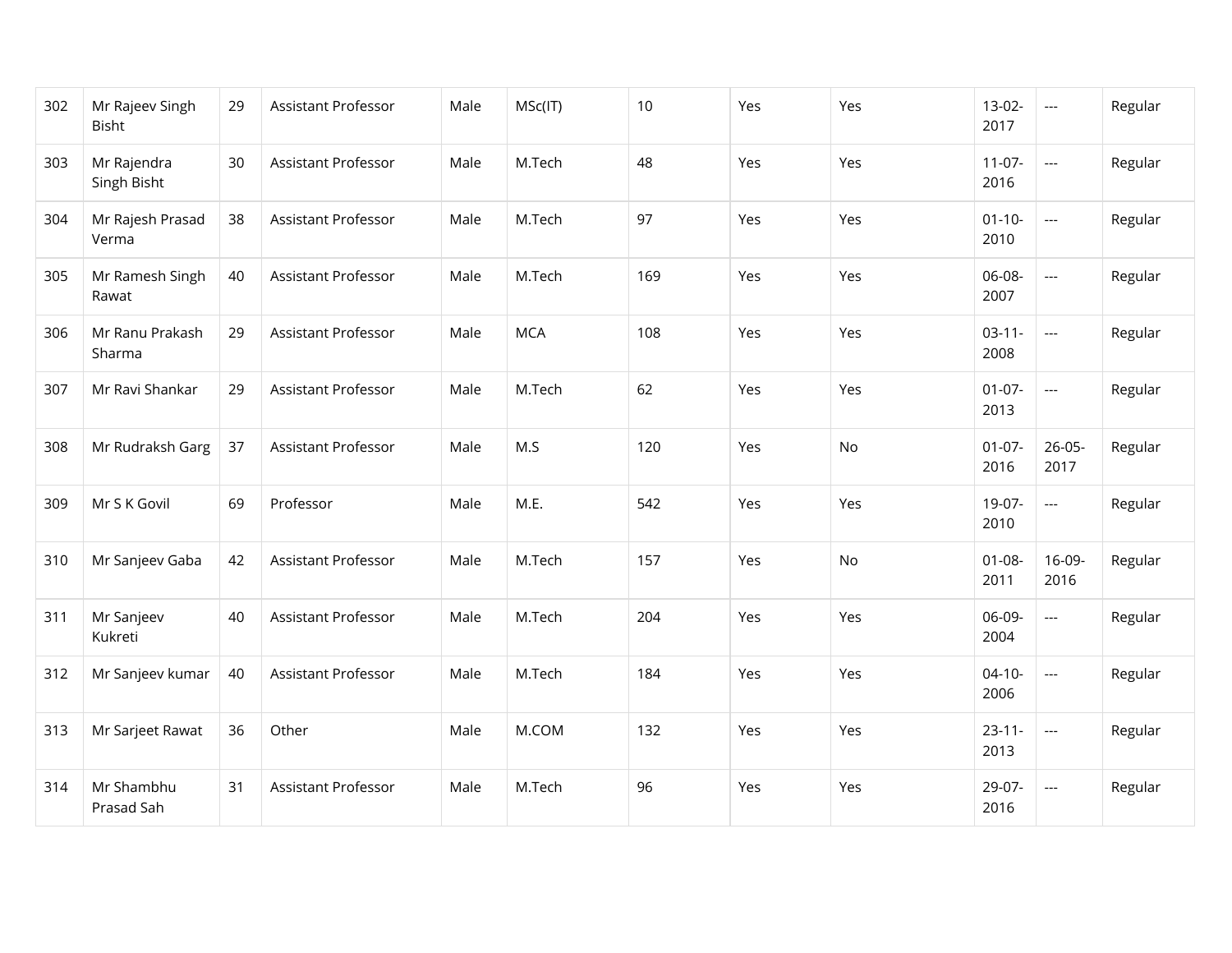| 315 | Mr Sharada<br>Prasad        | 49 | Assistant Professor        | Male | M.Tech     | 337 | Yes | Yes | $10-07-$<br>2016    | $\hspace{0.05cm} \ldots$ | Regular |
|-----|-----------------------------|----|----------------------------|------|------------|-----|-----|-----|---------------------|--------------------------|---------|
| 316 | Mr Shashank<br>Pathak       | 24 | <b>Assistant Professor</b> | Male | <b>MCA</b> | 12  | Yes | Yes | 04-05-<br>2017      | $\overline{a}$           | Regular |
| 317 | Mr Shashi Kumar<br>Sharma   | 31 | <b>Assistant Professor</b> | Male | M.Tech     | 48  | Yes | Yes | $20-07-$<br>2016    | $\qquad \qquad -$        | Regular |
| 318 | Mr Shiv Ashish<br>Dhondiyal | 26 | Assistant Professor        | Male | M.Tech     | 12  | No  | Yes | $21-07-$<br>2017    | $\overline{\phantom{a}}$ | Regular |
| 319 | Mr Shiv Kumar               | 27 | <b>Assistant Professor</b> | Male | M.Tech     | 25  | Yes | No  | $07-07-$<br>2015    | $16 - 06 -$<br>2017      | Regular |
| 320 | Mr SHUBHAM<br><b>NEGI</b>   | 25 | Other                      | Male | M.Tech     | 24  | Yes | Yes | 18-08-<br>2015      | $\overline{a}$           | Regular |
| 321 | Mr Siddharth<br>Mehndiratta | 29 | Assistant Professor        | Male | M.Tech     | 36  | No  | Yes | $01 - 08 -$<br>2017 | $\cdots$                 | Regular |
| 322 | Mr Somil Kumar<br>Gupta     | 28 | Assistant Professor        | Male | M.Tech     | 48  | Yes | Yes | 18-07-<br>2016      | $\overline{a}$           | Regular |
| 323 | Mr Subhash<br>Chandra Yadav | 42 | <b>Assistant Professor</b> | Male | M.Tech     | 146 | Yes | Yes | 27-08-<br>2007      | $\overline{a}$           | Regular |
| 324 | Mr Sumit Pundir             | 33 | Assistant Professor        | Male | M.Tech     | 134 | Yes | Yes | $01-07-$<br>2007    | $\overline{a}$           | Regular |
| 325 | Mr Sumit Tripathi           | 31 | Assistant Professor        | Male | M.Tech     | 97  | Yes | Yes | 18-08-<br>2008      | $\overline{\phantom{a}}$ | Regular |
| 326 | Mr Syed Farookh             | 42 | Other                      | Male | <b>MBA</b> | 48  | Yes | Yes | $27-01-$<br>2015    | $\overline{\phantom{a}}$ | Regular |
| 327 | Mr Tejpal Singh             | 31 | Assistant Professor        | Male | M.Sc.      | 96  | Yes | Yes | 24-02-<br>2009      | $\hspace{0.05cm} \ldots$ | Regular |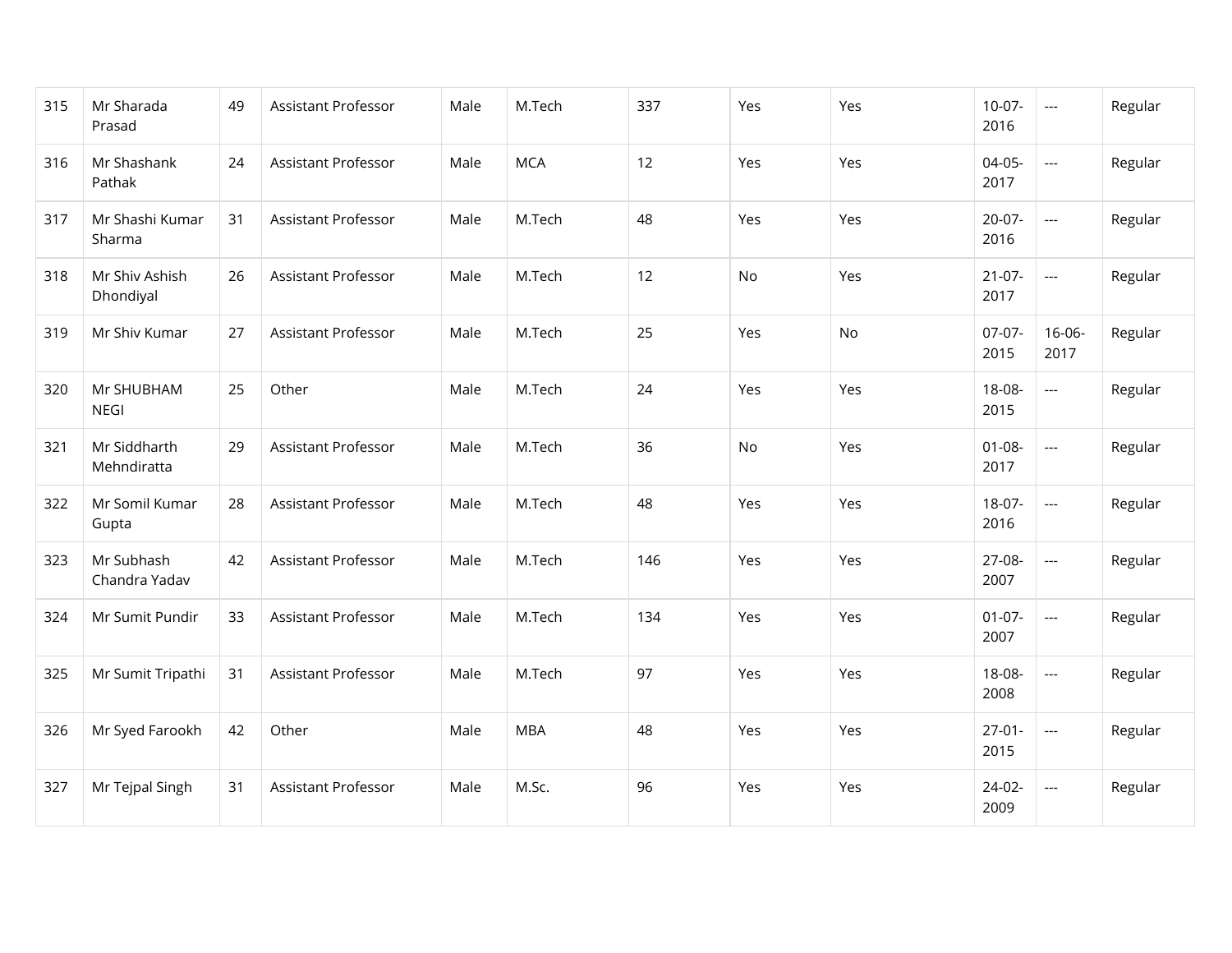| 328 | Mr Tushar Gupta           | 26 | Assistant Professor        | Male | M.Tech        | 36  | Yes | Yes | $15-07-$<br>2013    | $\hspace{0.05cm} \ldots$ | Regular |
|-----|---------------------------|----|----------------------------|------|---------------|-----|-----|-----|---------------------|--------------------------|---------|
| 329 | Mr Upendra<br>Aswal       | 41 | Associate Professor        | Male | M.Tech        | 176 | Yes | Yes | $10-02-$<br>2005    | $\overline{\phantom{a}}$ | Regular |
| 330 | Mr Upendra<br>Mohan Bhatt | 32 | Assistant Professor        | Male | M.Tech        | 122 | Yes | Yes | 24-07-<br>2007      | $\overline{\phantom{a}}$ | Regular |
| 331 | Mr VIDIT KUMAR            | 26 | Other                      | Male | M.Tech        | 24  | Yes | Yes | 18-08-<br>2015      | $\overline{\phantom{a}}$ | Regular |
| 332 | Mr Vijay Singh            | 34 | Assistant Professor        | Male | M.Tech        | 90  | Yes | Yes | $12-03-$<br>2010    | $\overline{\phantom{a}}$ | Regular |
| 333 | Mr Vikas Tripathi         | 32 | Assistant Professor        | Male | M.Tech        | 84  | Yes | Yes | $16 - 01 -$<br>2012 | $\overline{a}$           | Regular |
| 334 | Mr Vikash Rathi           | 34 | <b>Assistant Professor</b> | Male | M.Tech        | 80  | Yes | Yes | $03-02-$<br>2009    | $\overline{\phantom{a}}$ | Regular |
| 335 | Mr Vikram Soni            | 37 | Other                      | Male | <b>B.Tech</b> | 132 | Yes | Yes | $24-01-$<br>2006    | $\overline{\phantom{a}}$ | Regular |
| 336 | Mr Vivek Dimri            | 31 | Assistant Professor        | Male | M.Tech        | 24  | Yes | Yes | $11-07-$<br>2016    | $\hspace{0.05cm} \ldots$ | Regular |
| 337 | Mr Yesh Pal<br>Kumar      | 70 | Professor                  | Male | M.Tech        | 384 | Yes | Yes | $01-07-$<br>2013    | $\overline{a}$           | Regular |
| 338 | Mr Yogesh Kumar<br>Sharma | 28 | Assistant Professor        | Male | M.Tech        | 24  | Yes | Yes | $02 - 01 -$<br>2016 | $\overline{\phantom{a}}$ | Regular |
| 339 | Mr Zafar Sarif            | 27 | Assistant Professor        | Male | M.Tech        | 24  | Yes | Yes | $27-07-$<br>2016    | $\overline{\phantom{a}}$ | Regular |
| 340 | Mridul Gupta              | 28 | Assistant Professor        | Male | M.Tech        | 87  | Yes | No  | $01-07-$<br>2010    | $31 - 08 -$<br>2016      | Regular |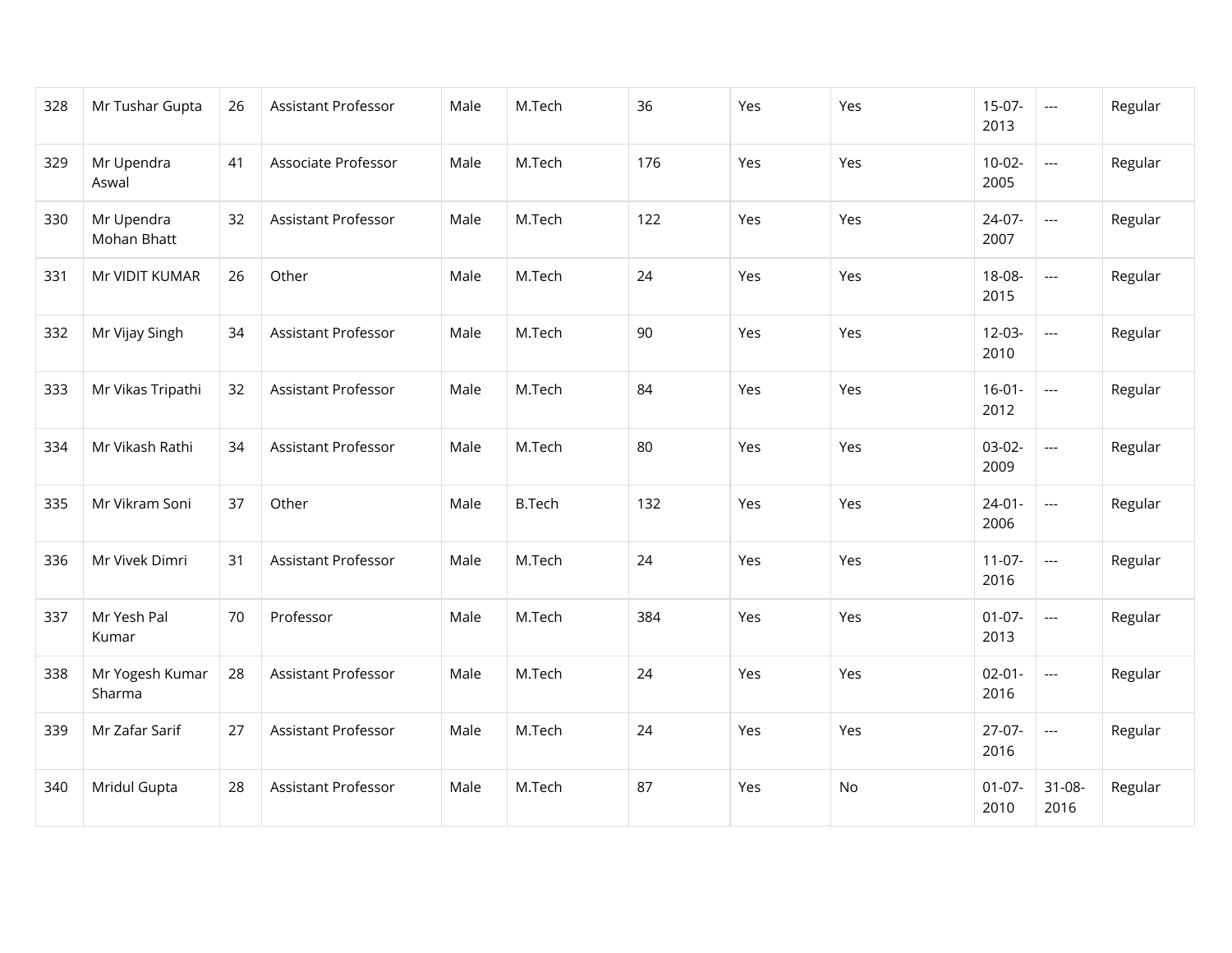| 341 | Mrs Gitanjali<br>Chandwani | 35 | Assistant Professor        | Female | M.Tech             | 151 | Yes | Yes | $01 - 02 -$<br>2004 | $\hspace{0.05cm} \ldots$ | Regular |
|-----|----------------------------|----|----------------------------|--------|--------------------|-----|-----|-----|---------------------|--------------------------|---------|
| 342 | Mrs Priya Matta            | 37 | Assistant Professor        | Female | M.Tech             | 159 | Yes | Yes | $25-03-$<br>2008    | $\overline{a}$           | Regular |
| 343 | Mrs Shuchi Juyal           | 32 | <b>Assistant Professor</b> | Female | M.Tech             | 87  | Yes | Yes | 24-06-<br>2009      | $\cdots$                 | Regular |
| 344 | Ms Aditi Bisht             | 26 | <b>Assistant Professor</b> | Female | MHM(Hotel<br>MGMT) | 48  | Yes | Yes | 05-08-<br>2013      | $\qquad \qquad -$        | Regular |
| 345 | Ms Akanksha<br>Kapurwan    | 25 | Assistant Professor        | Female | M.Tech             | 31  | Yes | Yes | $25-07-$<br>2015    | $\overline{\phantom{a}}$ | Regular |
| 346 | Ms Akansha<br>Gupta        | 34 | Assistant Professor        | Female | M.Tech             | 72  | Yes | Yes | 22-04-<br>2017      | $\overline{a}$           | Regular |
| 347 | Ms Hemani                  | 37 | Associate Professor        | Female | <b>MBA</b>         | 78  | Yes | Yes | $15-04-$<br>2010    | $\overline{\phantom{a}}$ | Regular |
| 348 | Ms KALPANA<br><b>RAUSA</b> | 28 | Assistant Professor        | Female | M.Tech             | 24  | Yes | Yes | 18-08-<br>2015      | $\overline{a}$           | Regular |
| 349 | Ms Komal Singh             | 25 | Assistant Professor        | Female | M.Tech             | 24  | Yes | Yes | $03-01-$<br>2017    | $\hspace{0.05cm} \ldots$ | Regular |
| 350 | Ms MEDHA<br><b>GUPTA</b>   | 44 | Other                      | Female | M.Tech             | 84  | Yes | Yes | $11 - 08 -$<br>2014 | $\overline{a}$           | Regular |
| 351 | Ms Neha Garg               | 33 | <b>Assistant Professor</b> | Female | M.Tech             | 134 | Yes | Yes | $16-12-$<br>2005    | ---                      | Regular |
| 352 | Ms Neha<br>Goswami         | 32 | Assistant Professor        | Female | M.Tech             | 76  | Yes | No  | $02-07-$<br>2015    | $07 - 11 -$<br>2016      | Regular |
| 353 | Ms Niharika<br>Varshney    | 27 | <b>Assistant Professor</b> | Female | M.Tech             | 27  | Yes | Yes | $17-07-$<br>2013    | $\hspace{0.05cm} \ldots$ | Regular |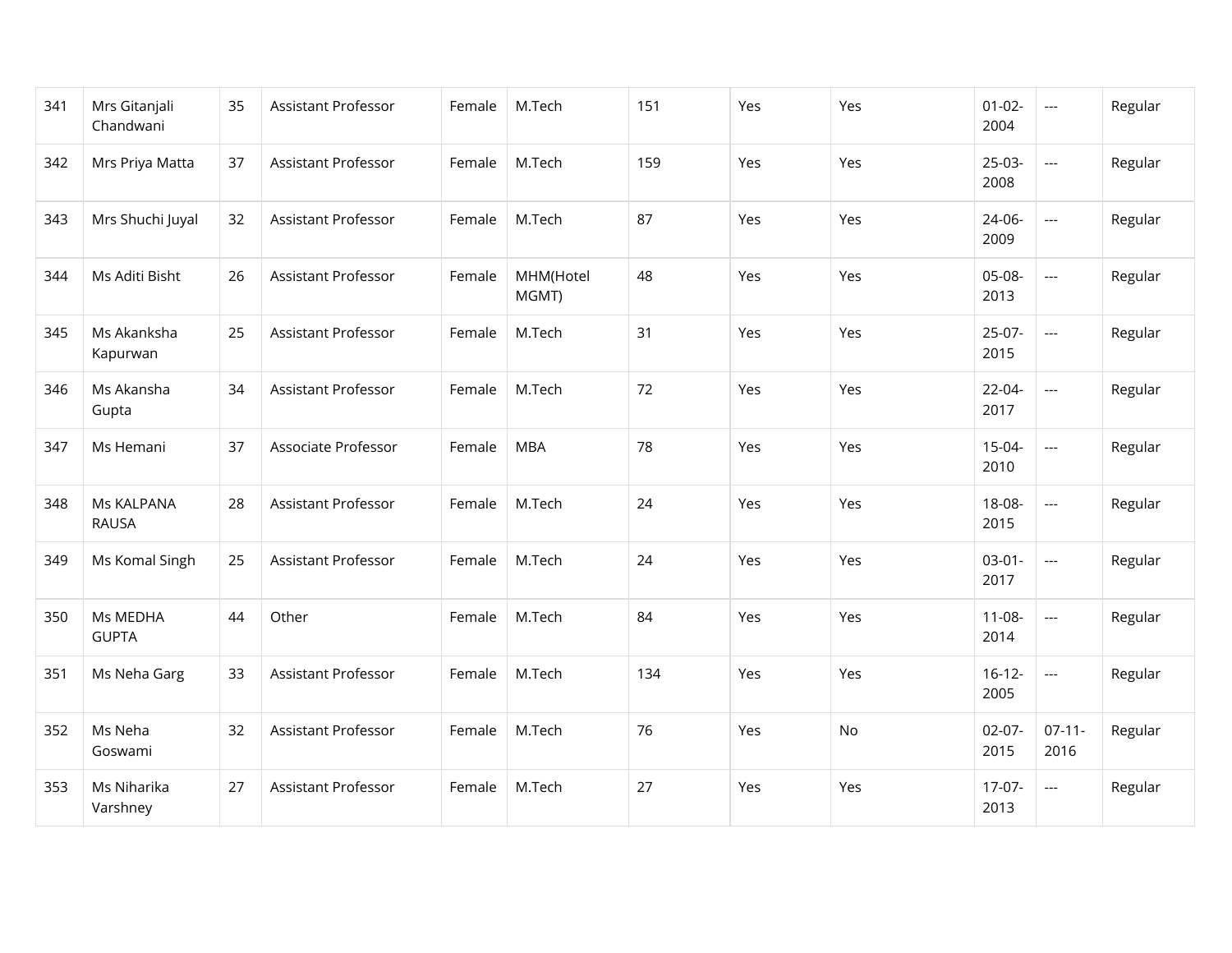| 354 | Ms NIKITA RAWAT         | 26 | Other                      | Female | M.Tech        | 24  | Yes | Yes | 18-08-<br>2015      | $\hspace{0.05cm} \ldots$ | Regular |
|-----|-------------------------|----|----------------------------|--------|---------------|-----|-----|-----|---------------------|--------------------------|---------|
| 355 | Ms Parul Madan          | 31 | Assistant Professor        | Female | M.Tech        | 63  | Yes | Yes | 18-03-<br>2015      | $\overline{\phantom{a}}$ | Regular |
| 356 | Ms Preeti Mishra        | 28 | Assistant Professor        | Female | M.Tech        | 60  | No  | Yes | $01-07-$<br>2017    | $\hspace{0.05cm} \ldots$ | Regular |
| 357 | Ms Reeta Uniyal         | 33 | Assistant Professor        | Female | <b>MCA</b>    | 120 | Yes | Yes | 06-06-<br>2007      | $\overline{\phantom{a}}$ | Regular |
| 358 | Ms Rekha<br>Maithani    | 43 | Other                      | Female | M.Sc.         | 120 | Yes | Yes | $12 - 12 -$<br>2016 | $\overline{\phantom{a}}$ | Regular |
| 359 | Ms Ruchira Rawat        | 34 | Assistant Professor        | Female | M.Tech        | 144 | Yes | Yes | 05-09-<br>2014      | $\overline{a}$           | Regular |
| 360 | Ms Sakshi Gupta         | 32 | <b>Assistant Professor</b> | Female | M.Tech        | 110 | Yes | Yes | $10-01 -$<br>2009   | $\overline{\phantom{a}}$ | Regular |
| 361 | Ms SHWETA<br>GOYAL      | 29 | Other                      | Female | M.Tech        | 36  | Yes | Yes | $11 - 08 -$<br>2014 | $\overline{a}$           | Regular |
| 362 | Ms Silky Goel           | 24 | <b>Assistant Professor</b> | Female | M.Tech        | 24  | Yes | Yes | $18-07-$<br>2016    | $\overline{\phantom{a}}$ | Regular |
| 363 | Ms Simranjeet<br>Kaur   | 25 | Other                      | Female | <b>B.Tech</b> | 8   | Yes | Yes | 19-04-<br>2017      | $\overline{a}$           | Regular |
| 364 | Ms Sonal Paliwal        | 25 | Assistant Professor        | Female | M.Tech        | 24  | Yes | Yes | $13-07-$<br>2016    | $\hspace{0.05cm} \ldots$ | Regular |
| 365 | Ms Sonymol<br>Koshy     | 48 | Assistant Professor        | Female | M.Tech        | 24  | Yes | Yes | 05-07-<br>2016      | $\overline{\phantom{a}}$ | Regular |
| 366 | Ms Sribidhya<br>Mohanty | 33 | Assistant Professor        | Female | M.Tech        | 127 | Yes | Yes | $26 - 02 -$<br>2007 | $\hspace{0.05cm} \ldots$ | Regular |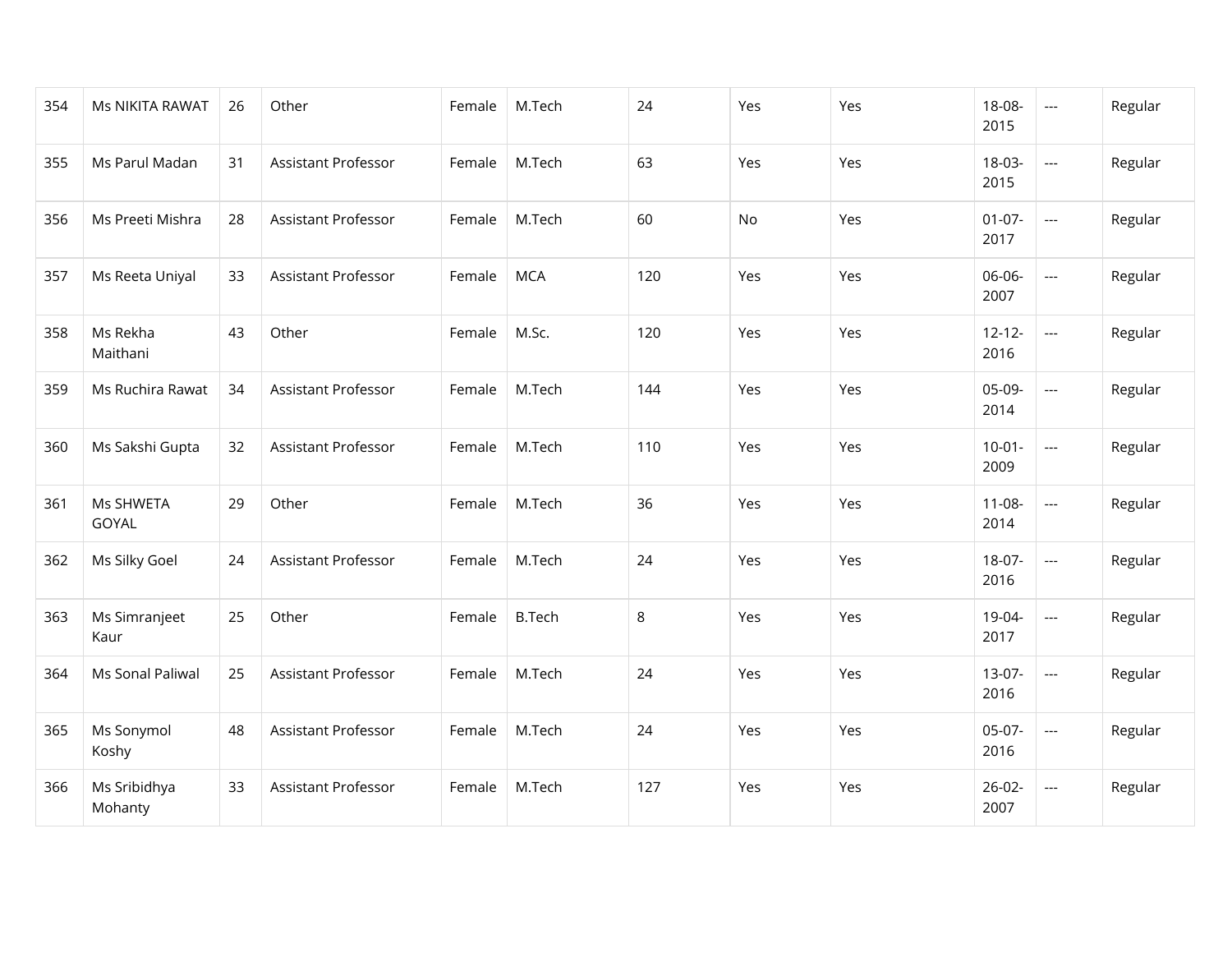| 367 | Ms Sujata Thakur          | 29 | Assistant Professor        | Female | M.Tech | 56  | Yes | Yes | 29-06-<br>2016      | $\hspace{0.05cm} \ldots$ | Regular  |
|-----|---------------------------|----|----------------------------|--------|--------|-----|-----|-----|---------------------|--------------------------|----------|
| 368 | Ms Surbhi Uniyal          | 29 | Assistant Professor        | Female | M.Tech | 85  | Yes | No  | 14-08-<br>2009      | 05-06-<br>2017           | Regular  |
| 369 | Ms Suyashi<br>Raiwani     | 32 | Assistant Professor        | Female | M.Tech | 91  | Yes | No  | $03-02-$<br>2009    | $07-12-$<br>2016         | Regular  |
| 370 | Ms Swati Devliyal         | 40 | Assistant Professor        | Female | M.Tech | 96  | Yes | Yes | $15-06-$<br>2009    | ---                      | Regular  |
| 371 | Ms Vandana<br>Rawat       | 30 | <b>Assistant Professor</b> | Female | M.Tech | 12  | Yes | Yes | $15-05-$<br>2017    | $\overline{\phantom{a}}$ | Regular  |
| 372 | Ms Vineeta<br>Kanwal      | 25 | Assistant Professor        | Female | M.Tech | 24  | Yes | Yes | 06-07-<br>2015      | $\overline{a}$           | Regular  |
| 373 | Ms Yatika Gori            | 25 | Assistant Professor        | Female | M.Tech | 36  | Yes | Yes | $15-07-$<br>2013    | ---                      | Regular  |
| 374 | Mukund P Singh            | 47 | Professor                  | Male   | Ph.D   | 197 | Yes | Yes | $01 - 04 -$<br>2015 | $\overline{a}$           | Regular  |
| 375 | Nandkishor<br>Agarwal     | 64 | Professor                  | Male   | M.E.   | 470 | Yes | Yes | $01-07-$<br>2014    | $\overline{a}$           | Visiting |
| 376 | Narender Singh<br>Kharola | 40 | Other                      | Male   | M.A    | 190 | Yes | Yes | 17-09-<br>2013      | $\overline{a}$           | Regular  |
| 377 | Narendra Singh<br>Bohra   | 36 | Associate Professor        | Male   | Ph.D   | 155 | Yes | Yes | $01 - 04 -$<br>2010 | $---$                    | Regular  |
| 378 | Navita Rawat              | 36 | Assistant Professor        | Female | M.Tech | 132 | Yes | No  | $27-07-$<br>2004    | $14-02-$<br>2015         | Regular  |
| 379 | Navneet Rawat             | 37 | Assistant Professor        | Male   | Ph.D   | 151 | Yes | Yes | $17-02-$<br>2008    | ---                      | Regular  |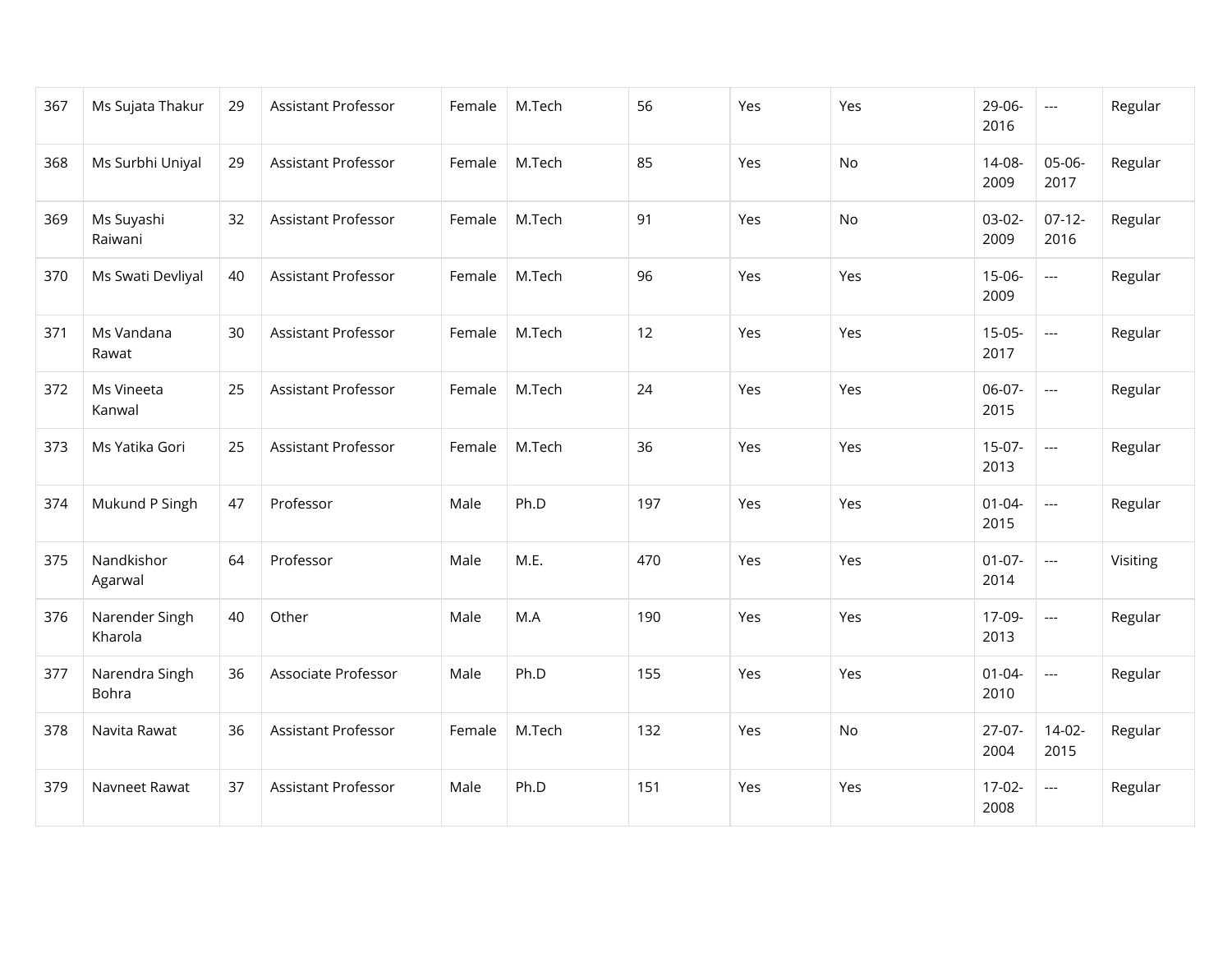| 380 | Neelam Kathait            | 40 | Assistant Professor        | Female | M.A        | 184 | Yes | Yes | $06-05-$<br>2010    | $\overline{\phantom{a}}$ | Regular  |
|-----|---------------------------|----|----------------------------|--------|------------|-----|-----|-----|---------------------|--------------------------|----------|
| 381 | NEEMA TUFCHI              | 27 | Other                      | Female | M.Sc.      | 24  | Yes | Yes | $11-02-$<br>2015    | $\overline{a}$           | Regular  |
| 382 | Neeraj Aggarwal           | 45 | Professor                  | Male   | Ph.D       | 300 | Yes | Yes | $01 - 12 -$<br>2015 | $\hspace{0.05cm} \ldots$ | Regular  |
| 383 | Neeru Chaudhary           | 35 | Assistant Professor        | Female | Ph.D       | 96  | Yes | No  | 16-09-<br>2011      | $06-05-$<br>2016         | Regular  |
| 384 | Neha Jagtap               | 26 | Assistant Professor        | Female | M.Tech     | 27  | Yes | No  | 06-07-<br>2015      | $30-07-$<br>2016         | Regular  |
| 385 | Nihar Ranjan<br>Pandey    | 48 | <b>Assistant Professor</b> | Male   | <b>MBA</b> | 248 | Yes | Yes | $22 - 01 -$<br>2015 | $\overline{a}$           | Visiting |
| 386 | Nishi Saini               | 37 | Assistant Professor        | Female | <b>MBA</b> | 144 | Yes | No  | 09-08-<br>2012      | $15 - 12 -$<br>2015      | Regular  |
| 387 | Nishtha Kapoor            | 30 | Assistant Professor        | Female | <b>MBA</b> | 39  | Yes | Yes | 07-07-<br>2014      | $\overline{a}$           | Regular  |
| 388 | P C Barthwal              | 53 | Assistant Professor        | Male   | <b>MBA</b> | 282 | Yes | Yes | $16-03-$<br>1994    | $\overline{a}$           | Regular  |
| 389 | P Janaki Rama<br>Raju     | 47 | Assistant Professor        | Male   | M.Tech     | 24  | Yes | Yes | $01 - 08 -$<br>2016 | ---                      | Regular  |
| 390 | Pankaj Jha                | 41 | Associate Professor        | Male   | Ph.D       | 224 | Yes | Yes | 09-02-<br>2004      | ---                      | Regular  |
| 391 | Paratpar Sarkar           | 36 | Assistant Professor        | Male   | M.Sc.      | 152 | Yes | No  | $01 - 11 -$<br>2009 | $23 - 12 -$<br>2016      | Regular  |
| 392 | Parminder Singh<br>Sandhu | 43 | Professor                  | Male   | Ph.D       | 156 | Yes | No  | $29 - 01 -$<br>2015 | 05-09-<br>2016           | Regular  |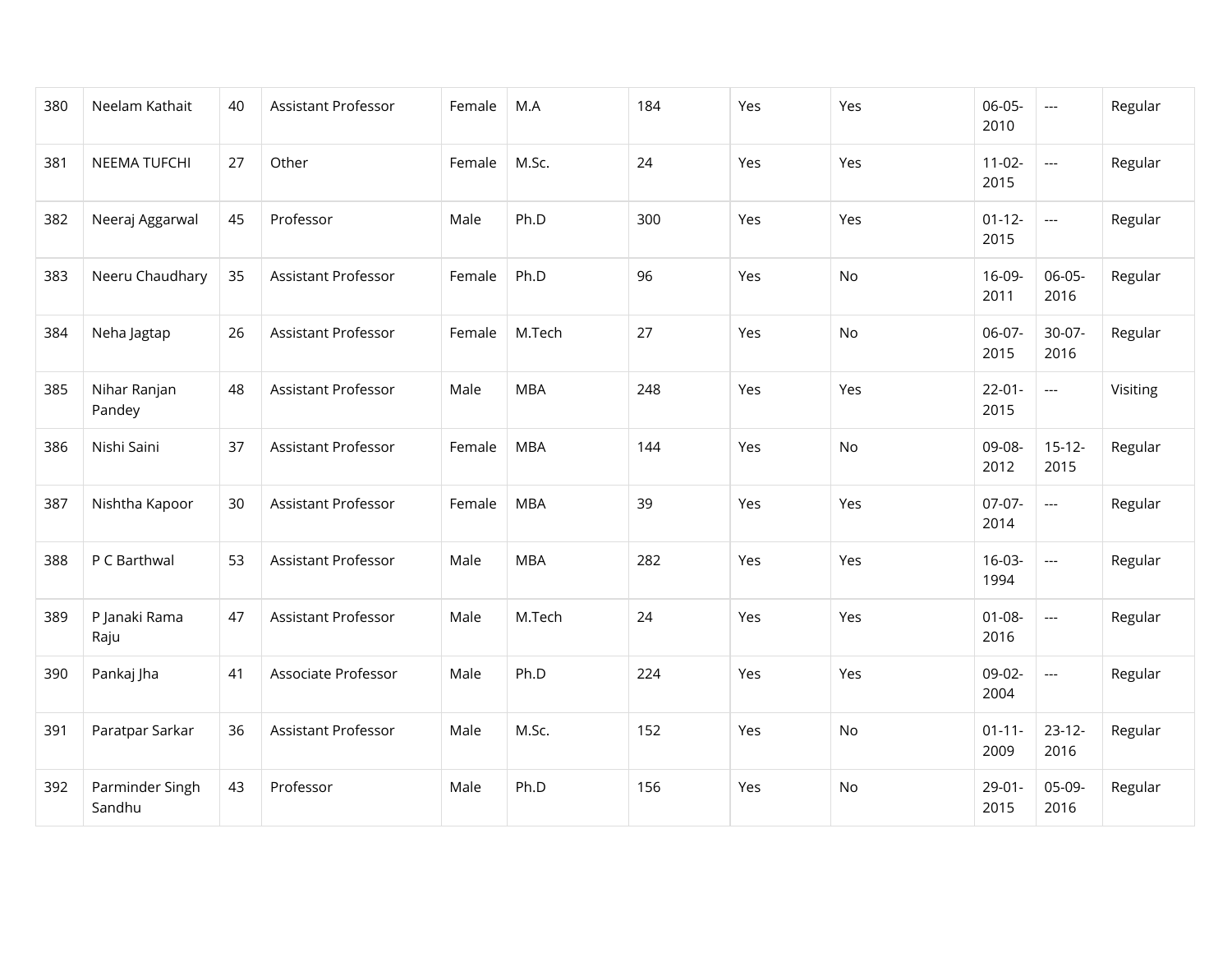| 393 | Payal Jain            | 29 | Assistant Professor        | Female | <b>MBA</b> | 48  | Yes | No  | $25-01-$<br>2016    | $08-11-$<br>2017         | Regular  |
|-----|-----------------------|----|----------------------------|--------|------------|-----|-----|-----|---------------------|--------------------------|----------|
| 394 | Pinnacci Negi         | 30 | Assistant Professor        | Male   | <b>MBA</b> | 23  | No  | Yes | $16 - 08 -$<br>2016 | $\overline{\phantom{a}}$ | Regular  |
| 395 | Piyush Baluni         | 32 | Assistant Professor        | Male   | <b>MBA</b> | 96  | Yes | No  | $16-07-$<br>2009    | $21-09-$<br>2016         | Regular  |
| 396 | Pooja Kanojia         | 29 | <b>Assistant Professor</b> | Female | <b>MBA</b> | 60  | No  | Yes | $25-07-$<br>2017    | $\overline{\phantom{a}}$ | Regular  |
| 397 | PP Bhaguna            | 69 | Professor                  | Male   | Ph.D       | 408 | Yes | No  | $11-02-$<br>2013    | $07 - 01 -$<br>2015      | Visiting |
| 398 | Prateeksha<br>Chauhan | 33 | Assistant Professor        | Female | M.Tech     | 72  | Yes | No  | 08-08-<br>2011      | $15-04-$<br>2015         | Regular  |
| 399 | Praveen kalura        | 27 | Assistant Professor        | Male   | M.Tech     | 14  | No  | No  | $16-07-$<br>2016    | $15-06-$<br>2017         | Regular  |
| 400 | Praveen Singh         | 42 | Assistant Professor        | Male   | Ph.D       | 86  | No  | Yes | 28-07-<br>2016      | $\overline{a}$           | Regular  |
| 401 | Priti Maurya          | 27 | Assistant Professor        | Female | M.Tech     | 26  | Yes | Yes | $11 - 06 -$<br>2015 | $\overline{\phantom{a}}$ | Regular  |
| 402 | Priti Sharma          | 32 | Assistant Professor        | Female | CA         | 31  | No  | Yes | $16 - 08 -$<br>2016 | $\overline{\phantom{a}}$ | Regular  |
| 403 | Priyanka Negi         | 33 | Assistant Professor        | Female | M.Tech     | 134 | Yes | Yes | $31 - 08 -$<br>2007 | $\overline{\phantom{a}}$ | Regular  |
| 404 | Priyanka Oberoi       | 30 | Assistant Professor        | Female | M.COM      | 72  | Yes | Yes | 28-04-<br>2011      | $\overline{\phantom{a}}$ | Regular  |
| 405 | Priyanka Vaishnav     | 27 | <b>Assistant Professor</b> | Female | M.Tech     | 38  | Yes | No  | $01-07-$<br>2014    | $31 - 12 -$<br>2016      | Regular  |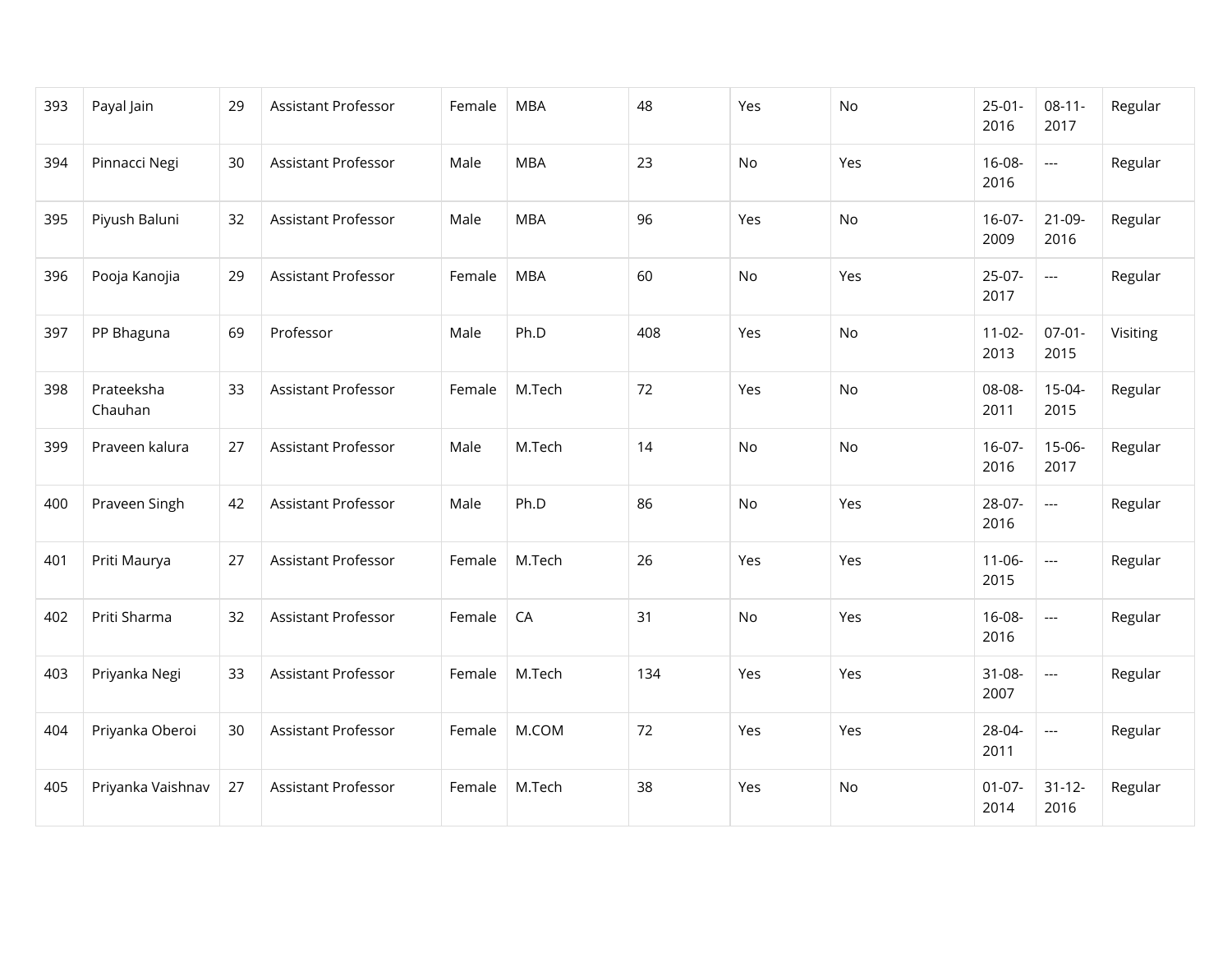| 406 | Puneet Goyal             | 34 | Professor           | Male   | Ph.D       | 120 | Yes | No  | $03-12-$<br>2011    | $31 - 12 -$<br>2015      | Regular  |
|-----|--------------------------|----|---------------------|--------|------------|-----|-----|-----|---------------------|--------------------------|----------|
| 407 | R K Lingwal              | 63 | Other               | Male   | M.A        | 84  | Yes | Yes | 07-04-<br>2014      | $\overline{\phantom{a}}$ | Regular  |
| 408 | R P Nautiyal             | 72 | Professor           | Male   | <b>MBA</b> | 280 | Yes | No  | $02-06-$<br>2007    | $07-10-$<br>2015         | Regular  |
| 409 | Raghunandan<br>Gaur      | 42 | Other               | Male   | M.A        | 168 | Yes | Yes | $01 - 01 -$<br>2014 | $\sim$                   | Regular  |
| 410 | Ragini                   | 28 | Assistant Professor | Female | Ph.D       | 60  | No  | Yes | 18-07-<br>2017      | $\overline{\phantom{a}}$ | Regular  |
| 411 | Rahul Chauhan            | 29 | Assistant Professor | Male   | <b>MBA</b> | 72  | Yes | Yes | $08-12-$<br>2011    | $\overline{\phantom{a}}$ | Regular  |
| 412 | Rahul Raj                | 34 | Associate Professor | Male   | Ph.D       | 44  | Yes | Yes | $20 - 01 -$<br>2014 | $\overline{\phantom{a}}$ | Regular  |
| 413 | Raj K Dhar               | 60 | Professor           | Female | Ph.D       | 385 | No  | Yes | 05-08-<br>2016      | $\overline{\phantom{a}}$ | Regular  |
| 414 | Rajeev Rana              | 35 | Assistant Professor | Male   | M.A        | 50  | No  | No  | $25-07-$<br>2016    | 16-08-<br>2017           | Regular  |
| 415 | Rajeshri Thapa           | 46 | Assistant Professor | Female | M.A        | 97  | No  | Yes | 30-08-<br>2016      | $\overline{a}$           | Regular  |
| 416 | Rakesh Kumar<br>Shah     | 62 | Professor           | Male   | Ph.D       | 13  | Yes | Yes | 06-08-<br>2015      | $\hspace{0.05cm} \ldots$ | Visiting |
| 417 | Rakhee<br>Ghanshala      | 38 | Assistant Professor | Female | <b>MBA</b> | 96  | Yes | Yes | $02-09-$<br>2009    | $\overline{\phantom{a}}$ | Regular  |
| 418 | Ranjit Kumar<br>Mukherji | 45 | Assistant Professor | Male   | <b>MBA</b> | 60  | No  | Yes | 24-07-<br>2017      | $\overline{\phantom{a}}$ | Regular  |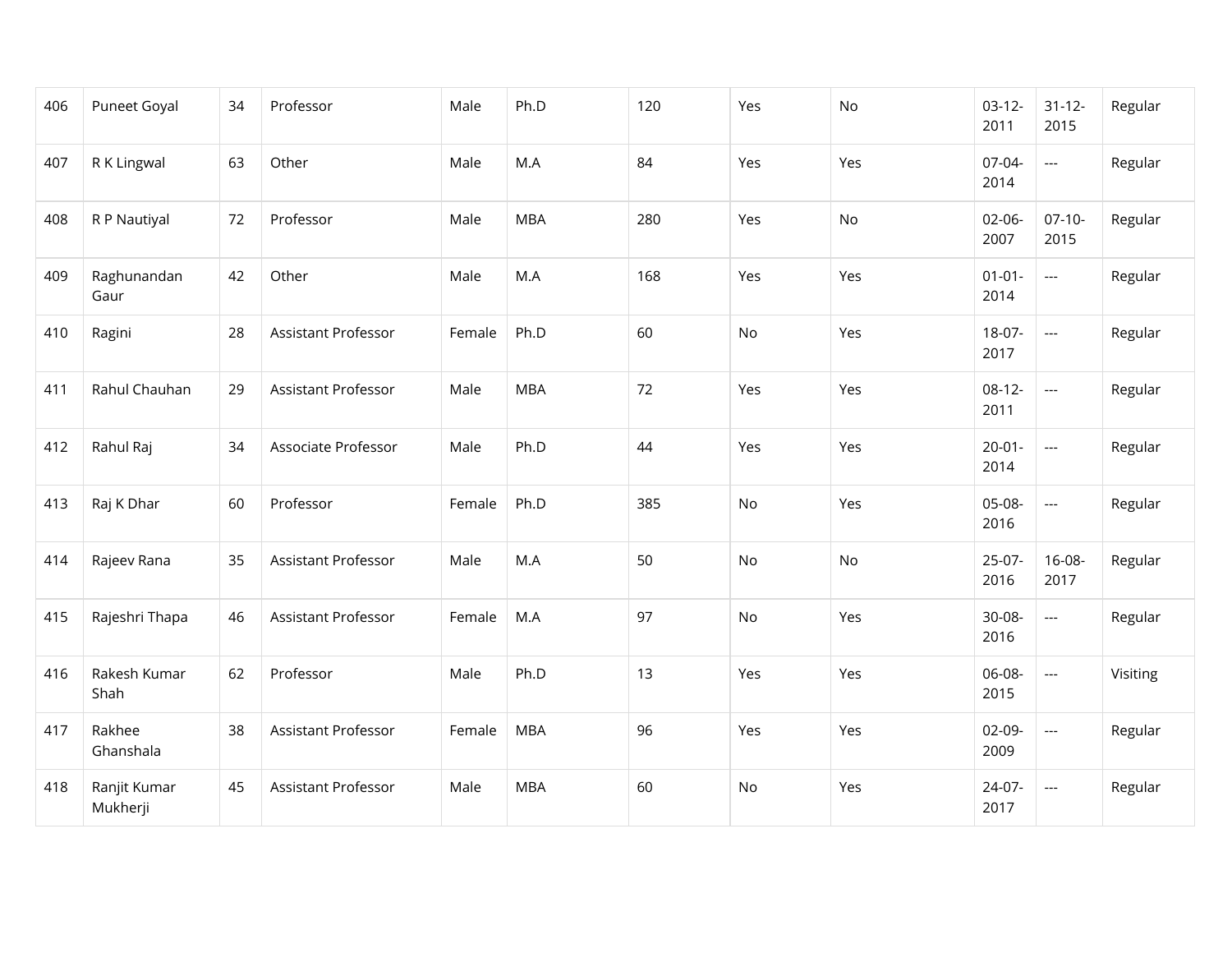| 419 | Rashmi Tripathi          | 38 | Assistant Professor        | Female | Ph.D                        | 172 | Yes | No  | $14-07-$<br>2012    | $22 - 04 -$<br>2017      | Regular  |
|-----|--------------------------|----|----------------------------|--------|-----------------------------|-----|-----|-----|---------------------|--------------------------|----------|
| 420 | Ravindra Nath<br>Chibber | 62 | Professor                  | Male   | Ph.D                        | 15  | Yes | Yes | $29-01-$<br>2015    | $\overline{a}$           | Visiting |
| 421 | Ravish Kukreti           | 31 | <b>Assistant Professor</b> | Male   | M.A.(Tourism<br>Management) | 98  | Yes | Yes | $01-07-$<br>2009    | $\overline{a}$           | Regular  |
| 422 | Ritiksha Danu            | 26 | <b>Assistant Professor</b> | Female | M.Tech                      | 26  | Yes | Yes | $11 - 08 -$<br>2015 | $\overline{a}$           | Regular  |
| 423 | Roohi Naaz               | 26 | <b>Assistant Professor</b> | Female | <b>MBA</b>                  | 31  | No  | Yes | $18-07-$<br>2016    | $\overline{a}$           | Regular  |
| 424 | Rupa Khanna<br>Malhotra  | 43 | Associate Professor        | Female | Ph.D                        | 243 | Yes | Yes | $27 - 12 -$<br>2007 | $\overline{a}$           | Regular  |
| 425 | Rupali Sharma            | 30 | Assistant Professor        | Female | <b>MBA</b>                  | 72  | Yes | Yes | $15-01-$<br>2015    | $\overline{a}$           | Regular  |
| 426 | Sachin Ghai              | 36 | <b>Assistant Professor</b> | Male   | M. Phil                     | 108 | Yes | Yes | $19-10-$<br>2008    | $\overline{a}$           | Regular  |
| 427 | Sahib Sablok             | 31 | Assistant Professor        | Male   | <b>MBA</b>                  | 23  | Yes | Yes | $19-10-$<br>2015    | $\overline{a}$           | Regular  |
| 428 | Sakshi Gupta             | 29 | Assistant Professor        | Female | M.Tech                      | 85  | Yes | Yes | 26-08-<br>2011      | $\hspace{0.05cm} \ldots$ | Regular  |
| 429 | Sakshita Anand           | 31 | Assistant Professor        | Female | Ph.D                        | 24  | Yes | Yes | $01 - 06 -$<br>2017 | $\overline{\phantom{a}}$ | Regular  |
| 430 | Sameer Singh             | 31 | Assistant Professor        | Male   | M.Tech                      | 36  | Yes | No  | $23-02-$<br>2013    | $02 - 12 -$<br>2015      | Regular  |
| 431 | Sandeep<br>Choudhary     | 38 | Assistant Professor        | Male   | <b>MBA</b>                  | 156 | Yes | No  | $12 - 09 -$<br>2011 | $16 - 01 -$<br>2016      | Regular  |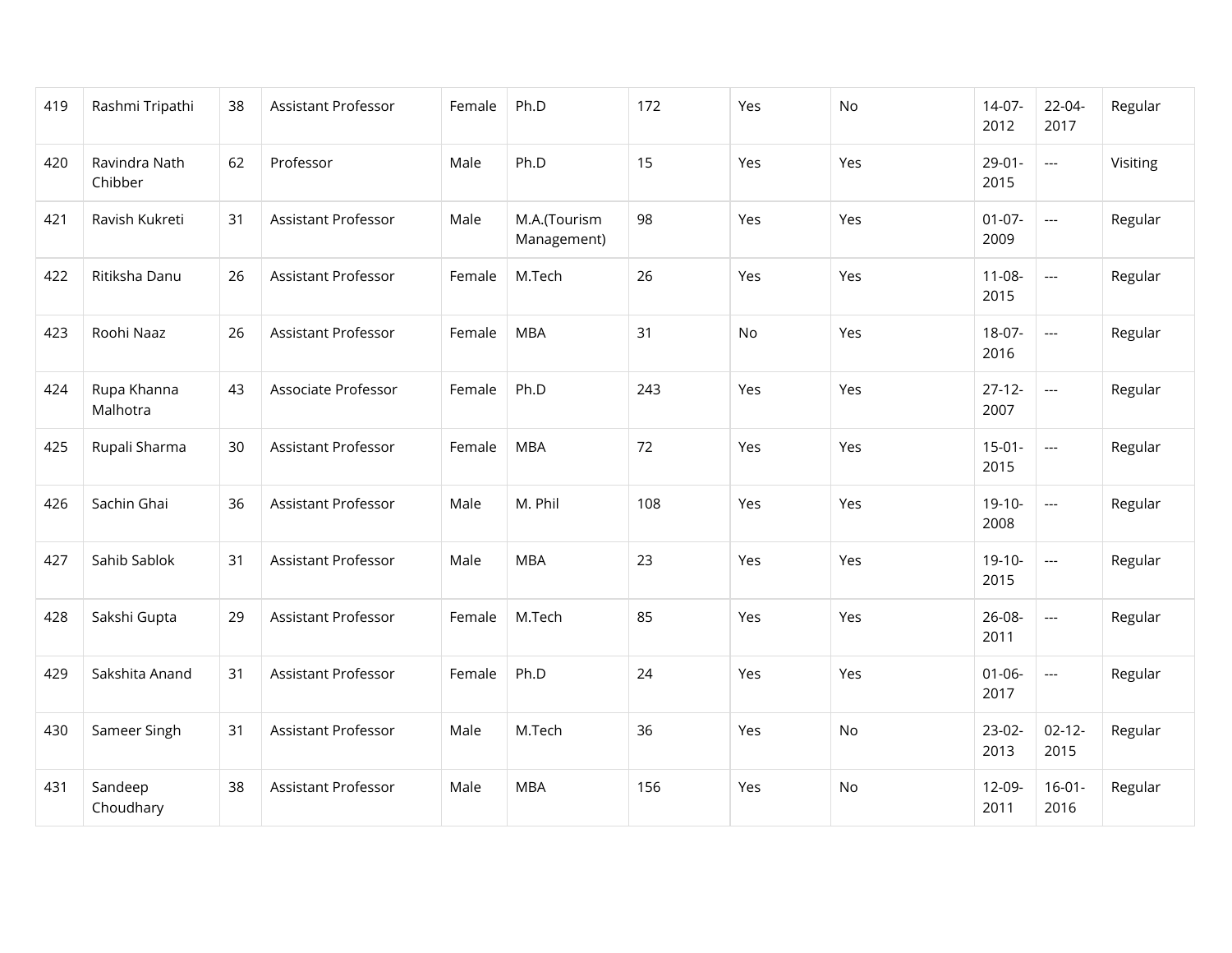| 432 | Sandeep Hatwal                  | 40 | Assistant Professor        | Male   | <b>MBA</b> | 84  | Yes | Yes | $09-12-$<br>2016    | $\hspace{0.05cm} \ldots$ | Regular |
|-----|---------------------------------|----|----------------------------|--------|------------|-----|-----|-----|---------------------|--------------------------|---------|
| 433 | Sandeep Kohli                   | 41 | Assistant Professor        | Male   | <b>MBA</b> | 192 | No  | No  | $17-10-$<br>2016    | 09-03-<br>2017           | Regular |
| 434 | Sanjay Painuly                  | 37 | <b>Assistant Professor</b> | Male   | M.Sc.      | 145 | Yes | Yes | $02-08-$<br>2010    | $\overline{a}$           | Regular |
| 435 | Sanjeev Kumar<br>Arora          | 37 | Associate Professor        | Male   | <b>MBA</b> | 170 | Yes | Yes | $20-07-$<br>2009    | $\overline{\phantom{a}}$ | Regular |
| 436 | Sant Ram Sharma                 | 35 | Other                      | Male   | M.A        | 120 | Yes | Yes | $14-07-$<br>2013    | $\overline{a}$           | Regular |
| 437 | Santosh Chandra<br><b>Bhatt</b> | 40 | Other                      | Male   | M.Sc.      | 120 | Yes | Yes | $22-03-$<br>2013    | $\overline{a}$           | Regular |
| 438 | Sarita Budiyal                  | 28 | Assistant Professor        | Female | M.Tech     | 50  | Yes | No  | $17-07-$<br>2013    | $14 - 12 -$<br>2016      | Regular |
| 439 | Saurabh Chauhan                 | 25 | Assistant Professor        | Male   | M.Tech     | 13  | No  | No  | 08-08-<br>2016      | $31 - 12 -$<br>2016      | Regular |
| 440 | Saurabh Rawat                   | 45 | Assistant Professor        | Male   | M.Sc.      | 232 | Yes | Yes | $01 - 05 -$<br>2000 | $\overline{a}$           | Regular |
| 441 | Sayanjay Singh<br>Pundir        | 40 | Assistant Professor        | Male   | M.COM      | 144 | Yes | Yes | $15-05-$<br>2012    | $\overline{a}$           | Regular |
| 442 | Sharat Chandra<br>Bhardwaj      | 32 | Assistant Professor        | Male   | M.Tech     | 60  | Yes | No  | 05-08-<br>2011      | 03-08-<br>2015           | Regular |
| 443 | Shashank Kothari                | 25 | Assistant Professor        | Male   | M.Tech     | 24  | Yes | Yes | $06 - 01 -$<br>2017 | $\overline{\phantom{a}}$ | Regular |
| 444 | Shilpi Mittal                   | 32 | Assistant Professor        | Female | <b>MBA</b> | 126 | Yes | Yes | $01 - 05 -$<br>2012 | $\overline{\phantom{a}}$ | Regular |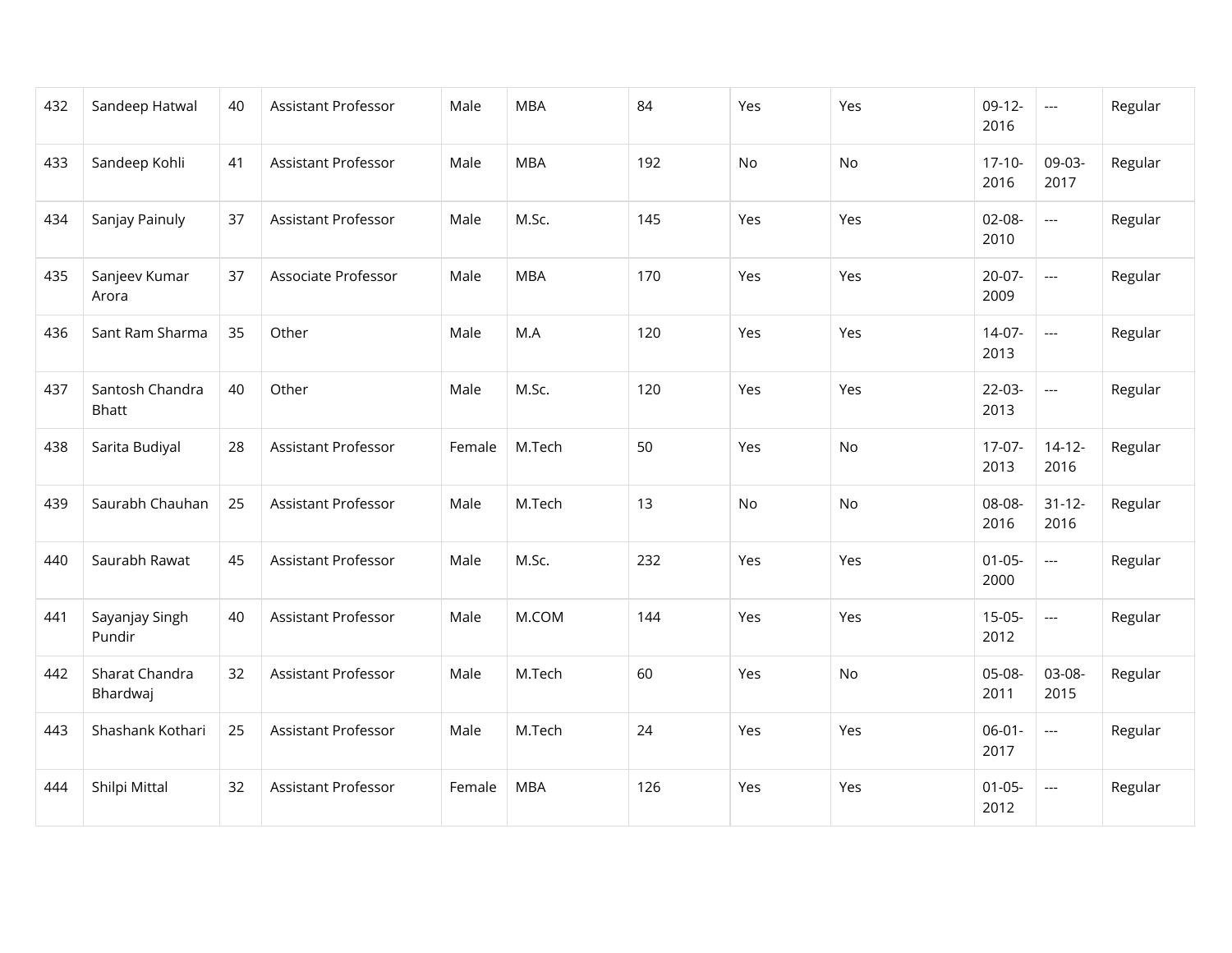| 445 | Shilpi Saxena               | 28 | Assistant Professor        | Female | M.Tech      | 26  | Yes | No  | 28-07-<br>2014      | $02 - 05 -$<br>2016 | Regular |
|-----|-----------------------------|----|----------------------------|--------|-------------|-----|-----|-----|---------------------|---------------------|---------|
| 446 | Shipra Agarwal              | 42 | Associate Professor        | Female | Ph.D        | 187 | No  | Yes | $20-07-$<br>2016    | $\overline{a}$      | Regular |
| 447 | Shivani Bahuguna            | 32 | <b>Assistant Professor</b> | Female | M.Tech      | 89  | Yes | No  | 24-06-<br>2009      | 26-08-<br>2016      | Regular |
| 448 | Shivani Singh<br>Dhriyan    | 26 | Assistant Professor        | Female | M.Tech      | 25  | Yes | Yes | $15-07-$<br>2015    | $\overline{a}$      | Regular |
| 449 | Shruti sharma               | 28 | <b>Assistant Professor</b> | Female | <b>MBA</b>  | 60  | No  | Yes | $13-07-$<br>2017    | $\overline{a}$      | Regular |
| 450 | Shweta Bajaj                | 38 | <b>Assistant Professor</b> | Female | <b>MBA</b>  | 60  | Yes | Yes | $21 - 08 -$<br>2012 | $\overline{a}$      | Regular |
| 451 | Shweta Belwal               | 38 | Associate Professor        | Female | Ph.D        | 144 | Yes | Yes | 24-04-<br>2017      | $---$               | Regular |
| 452 | Shweta Tyagi                | 34 | Assistant Professor        | Female | M.Tech      | 96  | Yes | No. | $22 - 12 -$<br>2014 | $01 - 06 -$<br>2016 | Regular |
| 453 | Smriti Tandon               | 30 | <b>Assistant Professor</b> | Female | Ph.D        | 49  | Yes | Yes | $01 - 08 -$<br>2013 | $\overline{a}$      | Regular |
| 454 | Sonam Kapoor                | 30 | <b>Assistant Professor</b> | Female | <b>BHMS</b> | 108 | Yes | Yes | $15-10-$<br>2015    | $\overline{a}$      | Regular |
| 455 | Sreemoyee Thapa<br>Dasgupta | 37 | <b>Assistant Professor</b> | Female | <b>MBA</b>  | 108 | No  | Yes | 26-09-<br>2016      | $\overline{a}$      | Regular |
| 456 | Subhash Gupta               | 53 | Professor                  | Male   | Ph.D        | 111 | Yes | Yes | $01 - 05 -$<br>2010 | $\overline{a}$      | Regular |
| 457 | Subodh Pundir               | 40 | <b>Assistant Professor</b> | Female | M.COM       | 144 | Yes | No  | 28-08-<br>2014      | $01 - 06 -$<br>2016 | Regular |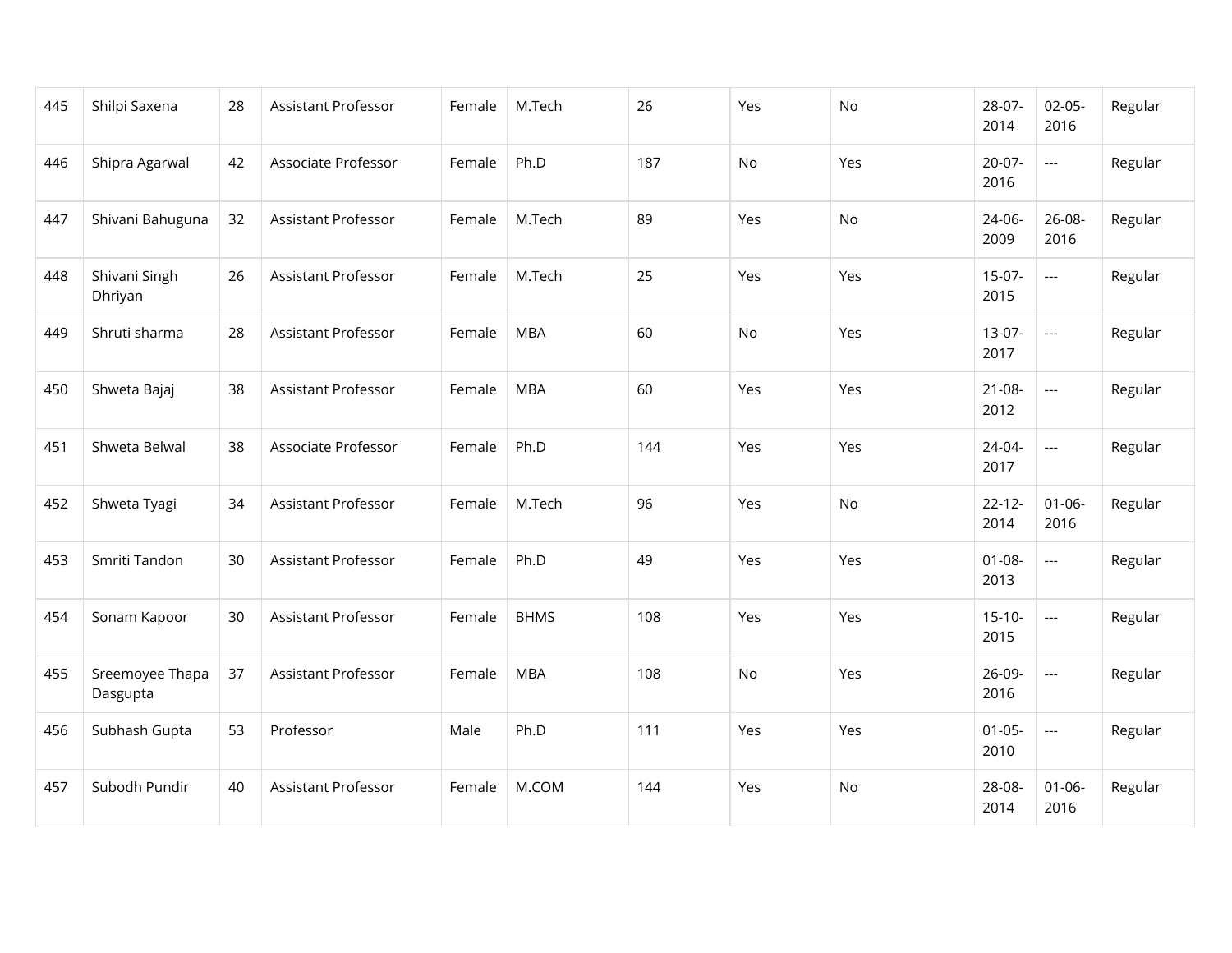| 458 | Suchit Arora     | 26 | Assistant Professor        | Male   | M.Sc.      | 24  | Yes | Yes | 05-04-<br>2016      | $\hspace{0.05cm} \ldots$ | Regular  |
|-----|------------------|----|----------------------------|--------|------------|-----|-----|-----|---------------------|--------------------------|----------|
| 459 | Surya Dev Prasad | 29 | Assistant Professor        | Male   | M.Tech     | 70  | Yes | No  | 19-08-<br>2013      | 18-04-<br>2017           | Regular  |
| 460 | Swati Arya       | 25 | <b>Assistant Professor</b> | Female | M.Tech     | 33  | Yes | No  | $10-12-$<br>2015    | $01 - 08 -$<br>2017      | Regular  |
| 461 | Taha Siddique    | 29 | Assistant Professor        | Female | M.A        | 85  | Yes | Yes | 05-08-<br>2015      | $\hspace{0.05cm} \ldots$ | Regular  |
| 462 | Tripti Pawar     | 29 | <b>Assistant Professor</b> | Female | <b>MBA</b> | 84  | Yes | No  | $21 - 06 -$<br>2010 | $15 - 11 -$<br>2017      | Regular  |
| 463 | Tweena Pandey    | 33 | Assistant Professor        | Female | <b>MBA</b> | 120 | No  | Yes | $01-07-$<br>2017    | $\overline{a}$           | Regular  |
| 464 | Uday Khanna      | 40 | Assistant Professor        | Male   | Ph.D       | 156 | Yes | No  | 07-08-<br>2008      | $15-07-$<br>2016         | Regular  |
| 465 | Umesh Joshi      | 57 | Assistant Professor        | Male   | M.COM      | 96  | Yes | No  | 07-04-<br>2015      | $07-07-$<br>2016         | Regular  |
| 466 | V N Chaturvedi   | 58 | Professor                  | Male   | M.A        | 120 | No  | Yes | $01 - 08 -$<br>2017 | $\overline{\phantom{a}}$ | Visiting |
| 467 | Vijay Chaudhary  | 35 | Assistant Professor        | Male   | M.Tech     | 94  | Yes | No  | $12-05-$<br>2011    | $10-10-$<br>2015         | Regular  |
| 468 | Vijay Mehra      | 76 | Professor                  | Male   | M.Tech     | 631 | Yes | Yes | $01 - 05 -$<br>2002 | $\hspace{0.05cm} \ldots$ | Visiting |
| 469 | Vikas Agarwal    | 45 | Assistant Professor        | Male   | <b>MBA</b> | 96  | No  | Yes | 16-08-<br>2016      | $\overline{\phantom{a}}$ | Regular  |
| 470 | Vikas Khatri     | 37 | Assistant Professor        | Male   | Ph.D       | 105 | Yes | No  | $03-02-$<br>2014    | 18-04-<br>2017           | Regular  |